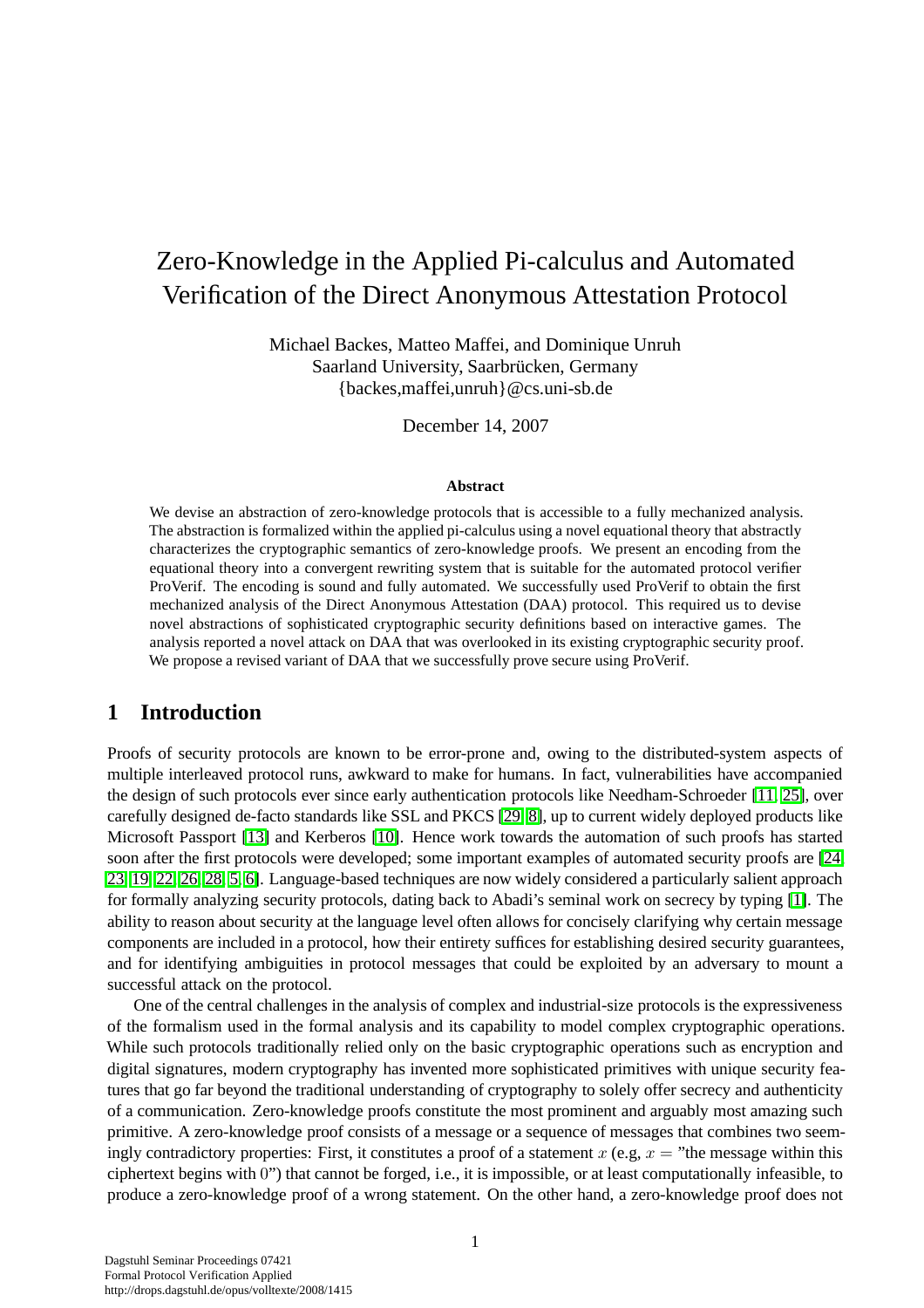reveal any information besides the bare fact that x constitutes a valid statement. In particular, a proof about some ciphertext would not leak the decryption key or the plaintext. Zero-knowledge proofs were introduced in [\[17\]](#page-41-7) and were proven to exist for virtually all statements [\[16\]](#page-41-8). Zero-knowledge proofs have since shown to constitute very powerful building blocks for the construction of sophisticated cryptographic protocols to solve demanding protocol tasks: they allow for commonly evaluating a function on distributed inputs without revealing any inputs to the other protocol participants [\[15\]](#page-41-9), they allow for developing encryption schemes that are secure under very strong active attacks [\[12\]](#page-41-10), and many more.

Early general-purpose zero-knowledge proofs were mainly invented to show the mere existence of such proofs for the class of statements under consideration. These proofs were very inefficient and consequently of only limited use in practical applications. The recent advent of efficient zero-knowledge proofs for special classes of statements changed this. The unique security features that zero-knowledge proofs offer combined with the possibility to efficiently implement some of these proofs have paved these proofs the way into modern cryptographic protocols such as e-voting protocols and anonymity protocols. The best known representative of these protocols is the Direct Anonymous Attestation (DAA) protocol [\[9\]](#page-41-11). DAA constitutes a cryptographic protocol that enables the remote authentication of a Trusted Platform Module (TPM) while preserving the user's privacy. More precisely, if the user talks to the same verifier twice, the verifier is not able to tell if he communicates with the same user as before or with a different one. DAA achieves its anonymity properties by heavily relying on non-interactive zero-knowledge proofs. Intuitively, these allow the TPM to authenticate with the verifier without revealing the TPM's secret identifier.

#### **1.1 Contributions**

The contribution of this paper is threefold: First, we present an abstraction of non-interactive zero-knowledge proofs within the applied pi-calculus [\[4\]](#page-40-4) using a novel equational theory that abstractly characterizes the cryptographic semantics of these proofs. Second, we transform our abstraction into an equivalent formalization that is accessible to ProVerif [\[7\]](#page-40-5), a well-established tool for the mechanized analysis of different security properties. Third, we apply our theory to the Direct Anonymous Attestation (DAA) protocol [\[9\]](#page-41-11), the authentication scheme for Trusted Platform Modules (TPMs), yielding its first mechanized security proof. The analysis reported a novel attack on DAA that was overlooked in its existing cryptographic security proof. We propose a revised variant that we successfully prove secure.

We express cryptographic protocols in the applied pi-calculus, an extension of the pi-calculus with an arbitrary equational theory for terms, that has proven to constitute a salient foundation for the analysis of cryptographic protocols, see [\[3,](#page-40-6) [21,](#page-41-12) [7,](#page-40-5) [2,](#page-40-7) [14\]](#page-41-13). We devise a novel equational theory that concisely and elegantly characterizes the semantic properties of non-interactive zero-knowledge proofs, and that allows for abstractly reasoning about such proofs. The design of the theory in particular requires to carefully address the important principles that zero-knowledge proofs are based upon: the soundness and the completeness of the proof verification as well as the actual zero-knowledge property, i.e., a verifier must not be able to learn any new information from a zero-knowledge proof except for the validity of the proven statement. The only prior work on abstracting in a general way zero-knowledge proofs aims at formalizing in modal logic the informal prose used to describe the properties of these proofs [\[20\]](#page-41-14). In contrast to our abstraction, the abstraction in [\[20\]](#page-41-14) has not been applied to any example protocols, and no mechanization of security proofs is considered there.

The mechanization of language-based security proofs has recently enjoyed substantial improvements that have further strengthened the position of language-based techniques as a promising approach for the analysis of complex and industrial-size cryptographic protocols. ProVerif [\[7\]](#page-40-5) constitutes a well-established automated protocol verifier based on Horn clauses resolution that allows for the verification of observational equivalence and of different trace-based security properties such as authenticity. We present a mechanized encoding of our equational theory into a finite specification that is suitable for ProVerif. More precisely, the equational theory is compiled into a convergent rewriting system that ProVerif can efficiently cope with. We prove that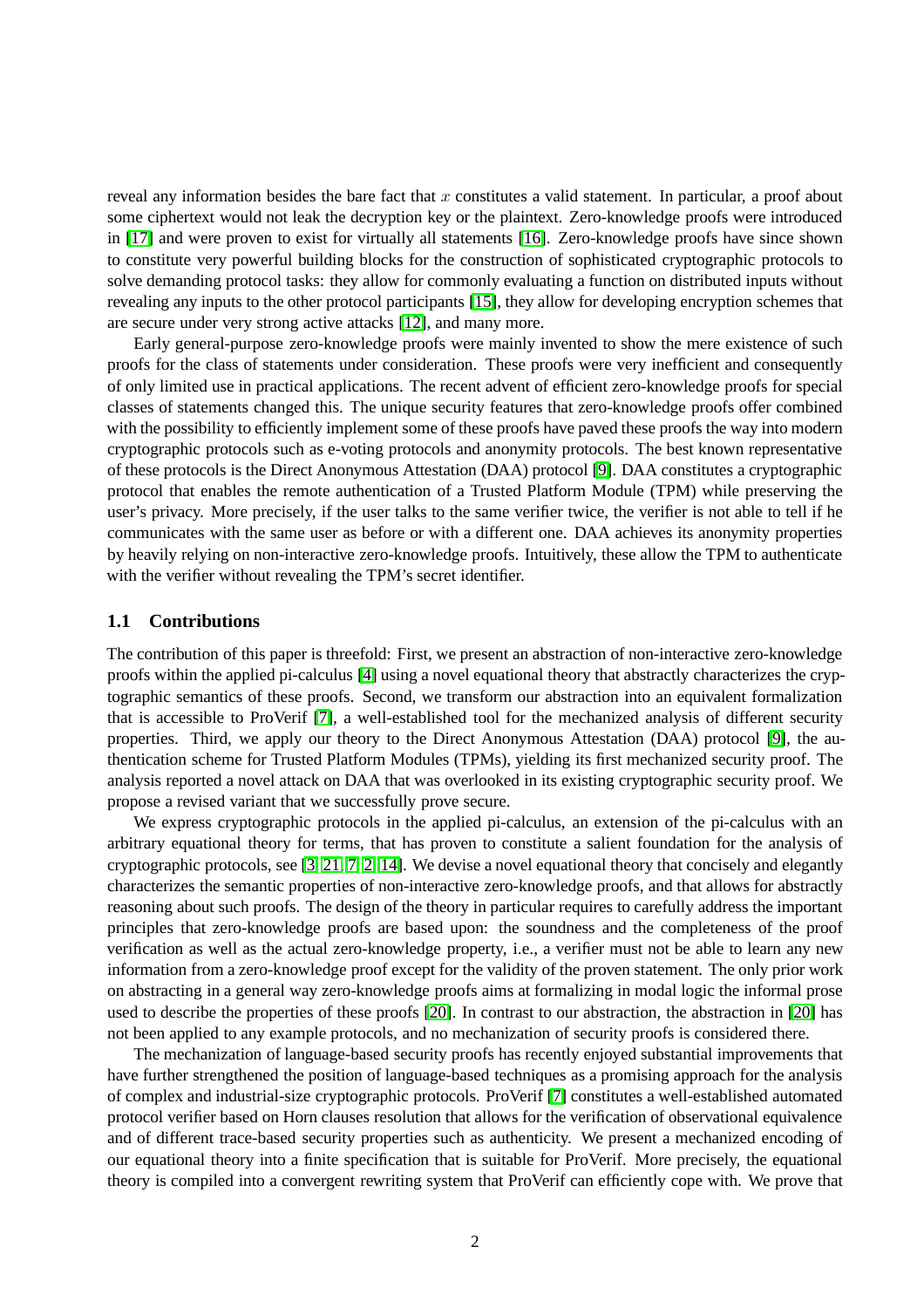the encoding preserves observational equivalence and a large class of trace-based security properties.

Finally, we exemplify the applicability of our theory to real-world protocols by analyzing the security properties of the Direct Anonymous Attestation (DAA) protocol [\[9\]](#page-41-11). DAA constitutes a cryptographic protocol that enables the remote authentication of a hardware module called the Trusted Platform Module (TPM), while preserving the anonymity of the user owning the module. Such TPMs are now widely included in end-user notebooks. The DAA protocol relies heavily on zero-knowledge proofs to achieve its anonymity guarantees. Analyzing DAA first requires to devise novel abstractions of sophisticated cryptographic security definitions based on interactive games between honest participants and the adversary; comprehensive anonymity properties are of this form. We formulate the intended anonymity properties in terms of observational equivalence, we formulate authenticity as a trace-based property, and we prove these properties in the presence of external active adversaries as well as corrupted participants. The analysis confirmed a known attack on anonymity [\[27\]](#page-42-4) and discovered a new attack on authenticity. We propose a revised variant and prove it secure.

The proofs are fully automated using ProVerif. We are confident that the methodology presented in this paper is general and the principles followed in the analysis of DAA can be successfully exploited for the verification of other cryptographic protocols based on non-interactive zero-knowledge proofs.

#### **1.2 Outline of the Paper**

We start by reviewing the applied pi-calculus in Section [2.](#page-2-0) Section [3](#page-4-0) contains the equational theory for abstractly reasoning about non-interactive zero-knowledge proofs in the applied pi-calculus. This equational theory is rewritten into an equivalent finite theory in terms of a convergent rewriting system in Section [4.](#page-8-0) Section [5](#page-20-0) and [6](#page-30-0) elaborate on the analysis of DAA, the description of its security properties, and the use of ProVerif for mechanizing the analysis. Section [7](#page-40-8) concludes and outlines future work.

## <span id="page-2-0"></span>**2 Review of the Applied Pi-calculus**

The syntax of the applied pi-calculus [\[4\]](#page-40-4) is given in Table [1.](#page-3-0) Terms are defined by means of a *signature* Σ, which consists of a set of function symbols, each with an arity. The *set of terms*  $T_{\Sigma}$  is the free algebra built from names, variables, and function symbols in  $\Sigma$  applied to arguments. We let u range over names and variables. We partition each signature into *public* and *private* function symbols. The only difference is that private symbols are not available to the adversary: For more detail on their semantics, we refer to Table [7](#page-11-0) in Section [4.](#page-8-0) Private function symbols are supported by ProVerif and are used in the finite encoding of the equational theory for zero-knowledge proofs and in the DAA model. In the following, functions symbols are public unless stated otherwise. We presuppose a sort system for the set  $\mathcal N$  of names: we let s, k (possibly with sub- and superscripts) range over names of base type (e.g., Integer, Data, and so on),  $a, b$  over channel names, and  $n, m$  over names of any sort. Terms are equipped with an *equational theory*  $E$ , i.e., an equivalence relation on terms that is closed under substitution of terms and under application of term contexts (terms with a hole). We write  $E \vdash M = N$  and  $E \not\vdash M = N$  for an equality and an inequality, respectively, modulo E.

The grammar of processes (or *plain processes*) is defined as follows. The null process **0** does nothing;  $\nu n.P$  generates a fresh name n and then behaves as P; if  $M = N$  then P else Q behaves as P if  $E \vdash M =$ N, and as Q otherwise;  $u(x)$ . P receives a message N from the channel u and then behaves as  $P\{N/x\}$ ;  $\overline{u}\langle N\rangle$ . P outputs the message N on the channel u and then behaves as P; P | Q executes P and Q in parallel; !P generates an unbounded number of copies of P.

*Extended processes* are plain processes extended with *active substitutions*. An active substitution  $\{M/x\}$ is a floating substitution that may apply to any process that it comes into contact with. To control the scope of active substitutions, we can restrict the variable x. Intuitively,  $\nu x.(P | {M/x})$  constrains the scope of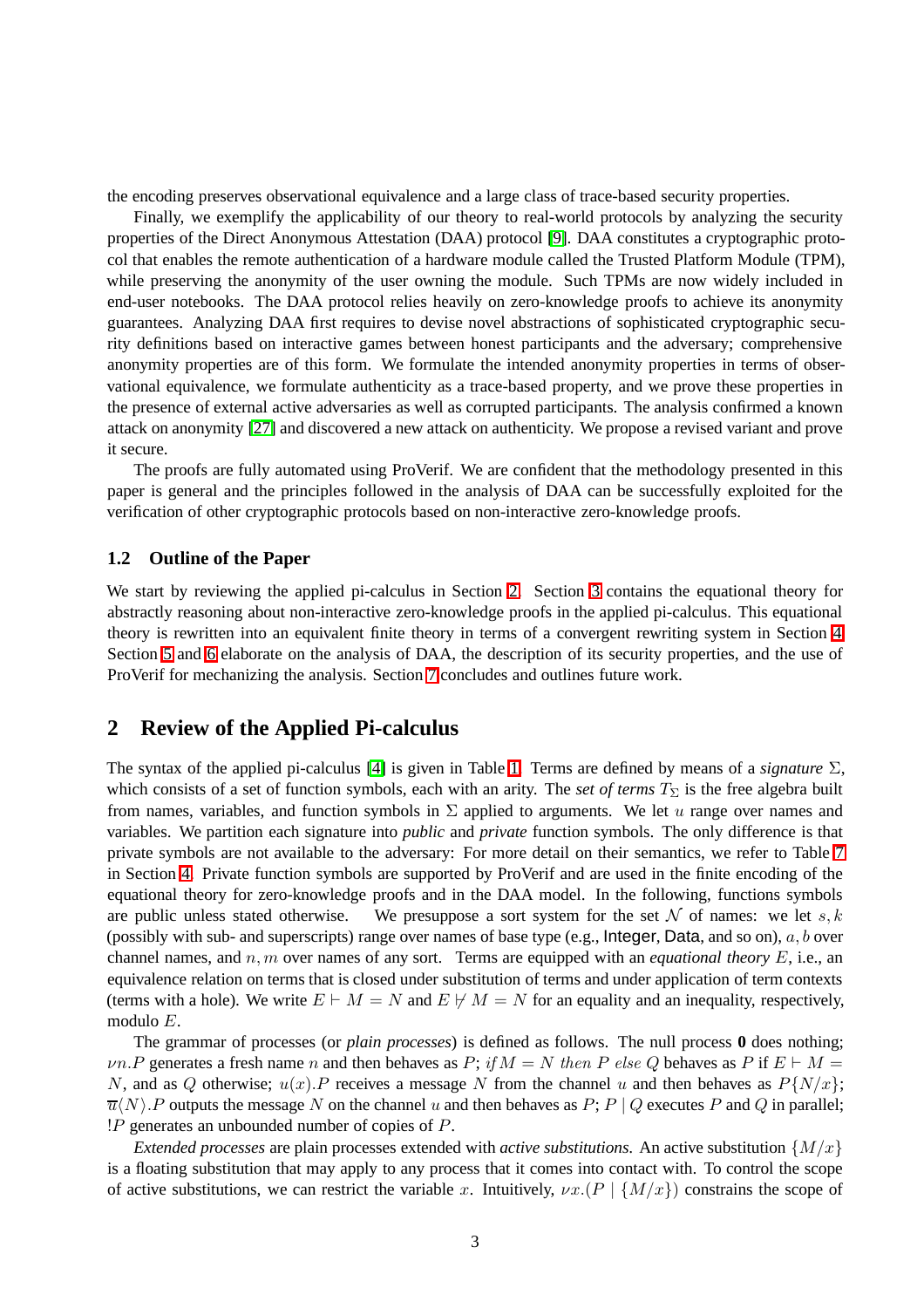<span id="page-3-0"></span>**Table 1** Syntax of the applied pi-calculus

|                | <b>Terms</b>                                                                                                                                                                                  |                                                                                  |
|----------------|-----------------------------------------------------------------------------------------------------------------------------------------------------------------------------------------------|----------------------------------------------------------------------------------|
|                | $M, N, F, Z \quad ::= \quad s, k, \ldots, a, b, \ldots, n, m$<br>x, y, z<br>$f(M_1,\ldots,M_k)$                                                                                               | names<br>vars<br>function                                                        |
|                | where $f \in \Sigma$ and k is the arity of f.                                                                                                                                                 |                                                                                  |
|                | <i>Processes</i>                                                                                                                                                                              |                                                                                  |
| P,Q            | $\mathrel{\mathop:}= \mathrel{\mathop{\mathstrut\mathrm{\scriptstyle{0}}}}$<br>$\nu n.P$<br>$u(x)$ . $P$<br>$\overline{u}\langle N\rangle.P$<br>$P \mid Q$<br>!P<br><i>Extended Processes</i> | nil<br>res<br>if $M = N$ then P else Q<br>cond<br>input<br>output<br>par<br>repl |
| $\overline{A}$ | $ ::= P$<br>$A_1 \mid A_2$<br>$\nu n.A$<br>$\nu x. A$<br>$\{M/x\}$                                                                                                                            | plain<br>par<br>name res<br>var res<br>subst                                     |

the substitution  $\{M/x\}$  to process P. If the variable x is not restricted, as it is the case in the process  $(P | {M/x}$ , then the substitution is exported by the process and the environment has immediate access to M. As usual, the scope of names and variables is delimited by restrictions and by inputs. We write  $f(v(A))$ and  $fn(A)$  (resp.  $bv(A)$  and  $bn(A)$ ) to denote the free (bound) variables and names in an extended process A, respectively. We let free(A) :=  $fv(A) \cup fn(A)$  and bound(A) :=  $bv(A) \cup bn(A)$ . For sequences  $M = M_1,\ldots,M_k$  and  $\tilde{x} = x_1,\ldots,x_k$ , we let  $\{M/\tilde{x}\}\$  denote  $\{M_1/x_1\} \mid \ldots \mid \{M_k/x_k\}$ . We always assume that substitutions are cycle-free, that extended processes contain at most one substitution for each variable, and that extended processes contain exactly one substitution for each restricted variable.

A *context* is a process or an extended process with a hole. An *evaluation context* is a context *without private function symbols* whose hole is not under a replication, a conditional, an input, or an output. A context C[\_] closes A if C[A] is closed, i.e., it does not contain free variables. A *frame* is an extended process built up from **0** and active substitutions by parallel composition and restriction. We let  $\phi$  and  $\psi$  range over frames. The domain  $dom(\phi)$  of a frame  $\phi$  is the set of variables that  $\phi$  exports, i.e., those variables x for which  $\phi$  contains a substitution  $\{M/x\}$  not under a restriction on x. Every extended process A can be mapped to a frame  $\phi(A)$  by replacing every plain process embedded in A with **0**. The frame  $\phi(A)$  can be viewed as an approximation of A that accounts for the static knowledge A exposes to its environment, but not for  $A$ 's dynamic behavior.

As in the pi-calculus, the semantics is defined in terms of *structural equivalence*  $(\equiv)$  and *internal reduction* (→). Structural equivalence states which processes should be considered equivalent up to syntactic re-arrangement.

**Definition 1 (Structural Equivalence)** *Structural equivalence (*≡*) is the smallest equivalence relation on extended processes that satisfies the rules in Table [2](#page-4-1) and that is closed under* α*-renaming, i.e., renaming of*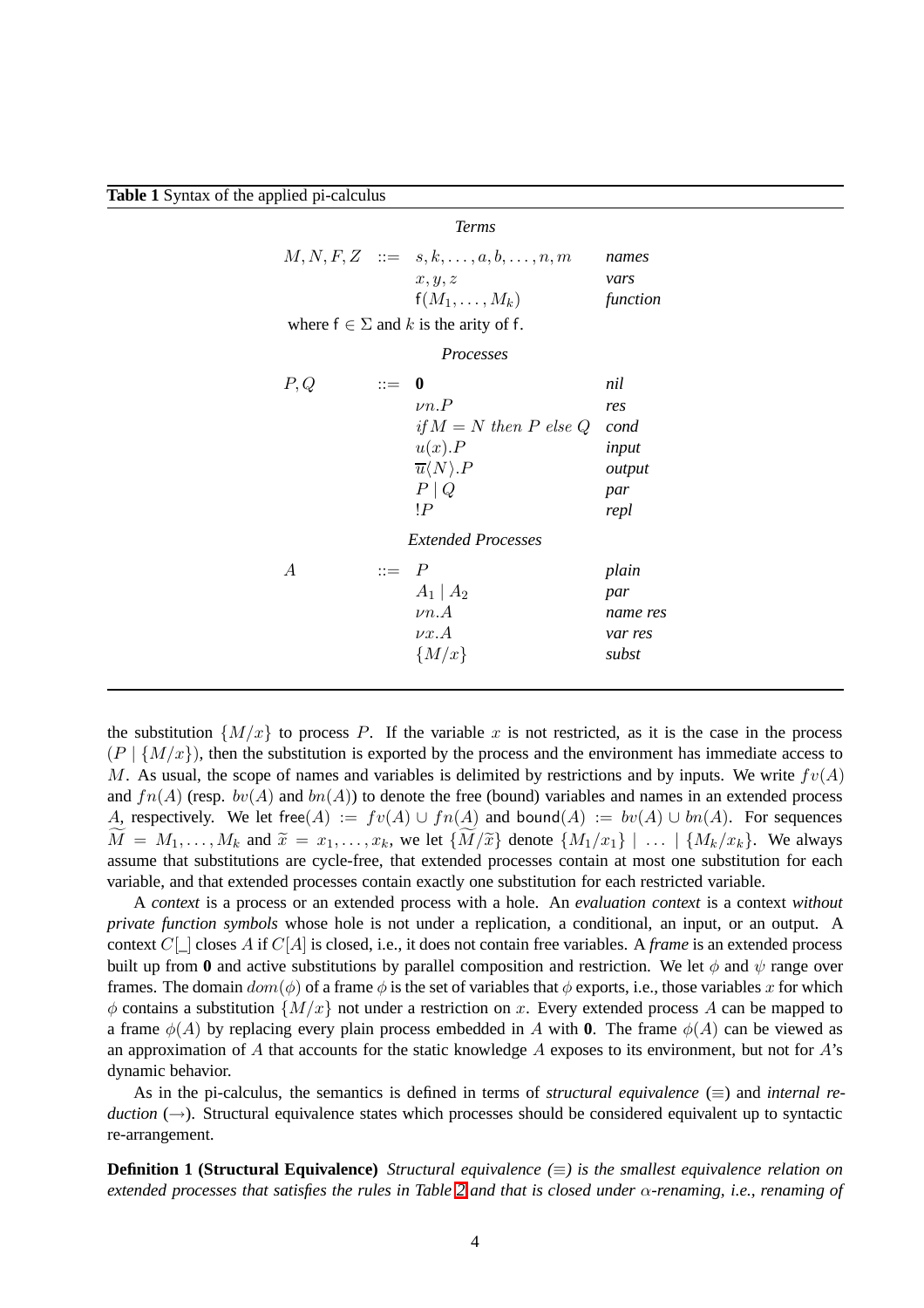#### <span id="page-4-1"></span>**Table 2** Structural Equivalence

| $PAR-0$<br>$PAR-A$ | $A \equiv A \mid 0$<br>$A_1   (A_2   A_3) \equiv (A_1   A_2)   A_3$ |                             |
|--------------------|---------------------------------------------------------------------|-----------------------------|
| $PAR-C$            | $A_1   A_2 \equiv A_2   A_1$                                        |                             |
| REPL               | $!P \equiv P \mid !P$                                               |                             |
| $RES-0$            | $\nu n.0 \equiv 0$                                                  |                             |
| $RES-C$            | $\nu u.\nu u'.A \equiv \nu u'.\nu u.A$                              |                             |
| <b>RES-PAR</b>     | $A_1   \nu u.A_2 \equiv \nu u.(A_1   A_2)$                          | if $u \notin$ free( $A_1$ ) |
| <b>ALIAS</b>       | $\nu x.\{M/x\} \equiv 0$                                            |                             |
| <b>SUBST</b>       | ${M/x}   A \equiv {M/x}   A{M/x} $                                  |                             |
| <b>REWRITE</b>     | ${M/x}\equiv {N/x}$                                                 | if $\Sigma \vdash M = N$    |

<span id="page-4-2"></span>

| <b>Table 3</b> Internal reduction |  |
|-----------------------------------|--|
|-----------------------------------|--|

|                                                                           |                                                  | <b>ELSE</b>                              |  |
|---------------------------------------------------------------------------|--------------------------------------------------|------------------------------------------|--|
| COMM<br>$\overline{a}\langle x\rangle.P \mid a(x).Q \rightarrow P \mid Q$ | THEN<br>if $M = M$ then P else $Q \rightarrow P$ | $E \not\vdash M = N$ M, N ground         |  |
|                                                                           |                                                  | if $M = N$ then P else $Q \rightarrow Q$ |  |

*bound names and variables, and under application of evaluation contexts.*

Internal reduction defines the semantics for extended processes.

**Definition 2 (Internal Reduction)** *Internal reduction*  $(\rightarrow)$  *is the smallest relation on extended processes that satisfies the rules in Table [3](#page-4-2) and that is closed under structural equivalence and under application of evaluation contexts.*

We write  $A \Downarrow a$  to denote that A can send a message on a, i.e.,  $A \rightarrow^* C[\overline{a}(M), P]$  for some evaluation context C[\_] that does not bind a. *Observational equivalence* constitutes an equivalence relation that captures the equivalence of processes with respect to their dynamic behavior.

**Definition 3 (Observational Equivalence)** *Observational equivalence (*≈*) is the largest symmetric relation* R *between closed extended processes with the same domain such that* ARB *implies:*

- *<i>1.* if *A*  $\downarrow$  *a, then B*  $\downarrow$  *a;*
- 2. if  $A \rightarrow^* A'$ , then  $B \rightarrow^* B'$  and  $A' \mathcal{R} B'$  for some  $B'$ ;
- *3.* C[A]RC[B] *for all closing evalution contexts* C[*\_*]*.*

## <span id="page-4-0"></span>**3 An Equational Theory of Zero-Knowledge**

In this section we define a signature and an equational theory for abstractly reasoning about noninteractive zero-knowledge proofs. Our equational theory is parametric in that it augments an arbitrary base equational theory.

### **3.1 An Underlying Cryptographic Base Theory**

The base equational theory we consider in this paper is given in Table [4.](#page-5-0) (Note again though that any other base theory would work as well.) First, it consists of functions for constructing and destructing pairs, encrypting and decrypting messages by symmetric and asymmetric cryptography, signing messages and verifying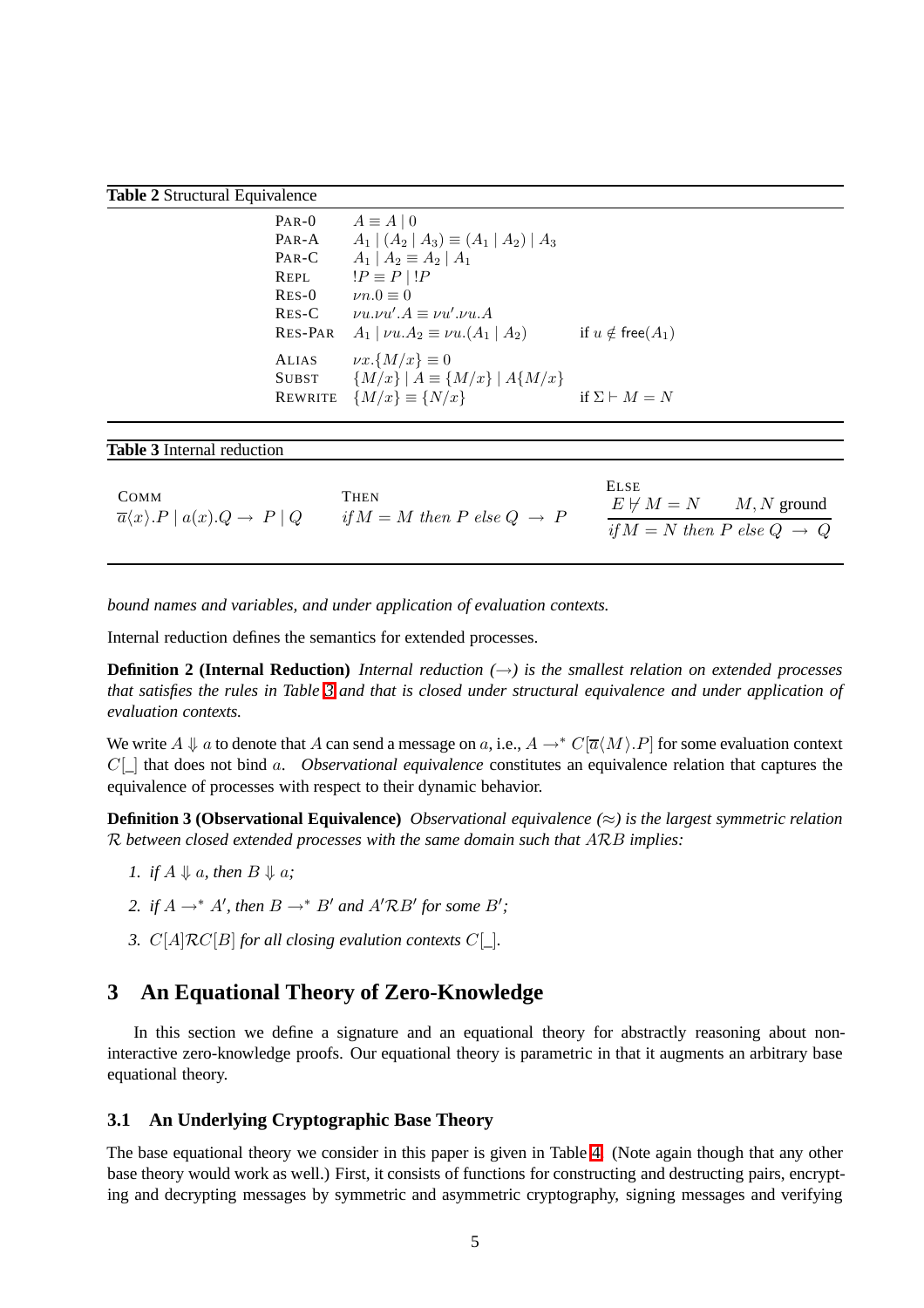<span id="page-5-0"></span>**Table 4** A base equational theory containing basic cryptographic primitives and logical operators

$$
\Sigma_{\text{base}} \quad = \quad \left\{ \begin{array}{l} \text{pair}, \text{enc}_{\text{sym}}, \text{dec}_{\text{sym}}, \text{enc}_{\text{asym}}, \text{dec}_{\text{asym}}, \\ \text{sign}, \text{ver}, \text{msg}, \text{pk}, \text{sk}, \text{hash}, \text{blind}, \\ \text{unblind}, \text{blindsign}, \text{blindver}, \text{blindmsg}, \\ \wedge, \vee, \text{eq}, \text{first}, \text{snd}, \text{true}, \text{false} \end{array} \right\}
$$

ver and blindver of arity 3, pair, enc<sub>sym</sub>, dec<sub>sym</sub>, enc<sub>asym</sub>, dec<sub>asym</sub>, sign, blind, unblind, blindsign, ∧, ∨ and eq of arity 2, msg, pk, sk, hash, blindmsg, first and snd of arity 1, true and false of arity 0.

 $E_{base}$  is the smallest equational theory satisfying the following equations defined over all  $x, y, z$ :

| ver(sign(x, sk(y)), x, pk(y))                       | $=$     | true     |
|-----------------------------------------------------|---------|----------|
| eq(x,x)                                             | $=$ $-$ | true     |
| $\wedge$ (true, true)                               | $=$     | true     |
| $\vee$ (true, x)                                    | $=$ $-$ | true     |
| $\vee(x,\mathsf{true})$                             |         | $=$ true |
| first(pair $(x, y)$ )                               | $= x$   |          |
| $\mathsf{snd}(\mathsf{pair}(x, y))$                 | $=$ $y$ |          |
| $dec_{sym}(enc_{sym}(x, y), y)$                     | $= x$   |          |
| $dec_{asym}(enc_{asym}(x, pk(y)), sk(y))$           | $= x$   |          |
| $msg(\text{sign}(x, y))$                            | $=$ x   |          |
| blindver(unblind(blindsign(blind $(x, z)$ ,         |         |          |
| sk(y), z, x, pk(y)                                  | $=$     | true     |
| blindmsg(unblind(blindsign(blind $(x, z), y), z)$ ) | $= x$   |          |

signatures, modelling public and private keys, hashing, and constructing and verifying blind signatures. In blind signature schemes, the content of a message is disguised before it is signed while still ensuring public verifiability of the signature against the unmodified message. These functions have received prior investigation within the applied pi-calculus, e.g., to analyze the JFK protocol [\[3\]](#page-40-6) and the electronic voting protocol FOO 92 [\[21\]](#page-41-12). Second, the theory contains three binary functions eq,  $\wedge$ , and  $\vee$  for modelling equality test, conjunction, and disjunction, respectively; these functions allow for modelling monotone Boolean formulas. In our example theory, we do not consider additional functions for, e.g., negation or specifying explicit inequalities. We shall often write = instead of eq and use infix notation for the functions eq,  $\wedge$ , and  $\vee$ .

#### **3.2 The Equational Theory for Zero-Knowledge**

Our equational theory for abstractly reasoning about non-interactive zero-knowledge proofs is given in Table [5;](#page-6-0) its components are explained in the following. A non-interactive zero-knowledge proof is represented as a term of the form  $ZK_{i,j}(M, N, F)$ , where M and N denote sequences  $M_1, \ldots, M_i$  and  $N_1, \ldots, N_j$  of terms, respectively, and where F constitutes a formula over those terms, see below. Hence  $ZK_{i,j}$  is a function of arity  $i + j + 1$ . We shall often omit arities and write this statement as  $ZK(\tilde{M}; \tilde{N}; F)$ , letting semicolons separate the respective components. The statement will keep secret the terms  $M$ , called the statement's *private component*, while the terms N, called the statement's *public component*, will be revealed to the verifier and to the adversary. The formula  $F$  constitutes a constant without names and variables, which is built upon distinguished nullary functions  $\alpha_i$  and  $\beta_i$  with  $i \in \mathbb{N}$ .

**Definition 4**  $((i, j)$ -formulas) *We call a term an*  $(i, j)$ -formula *if the term contains neither names nor vari-*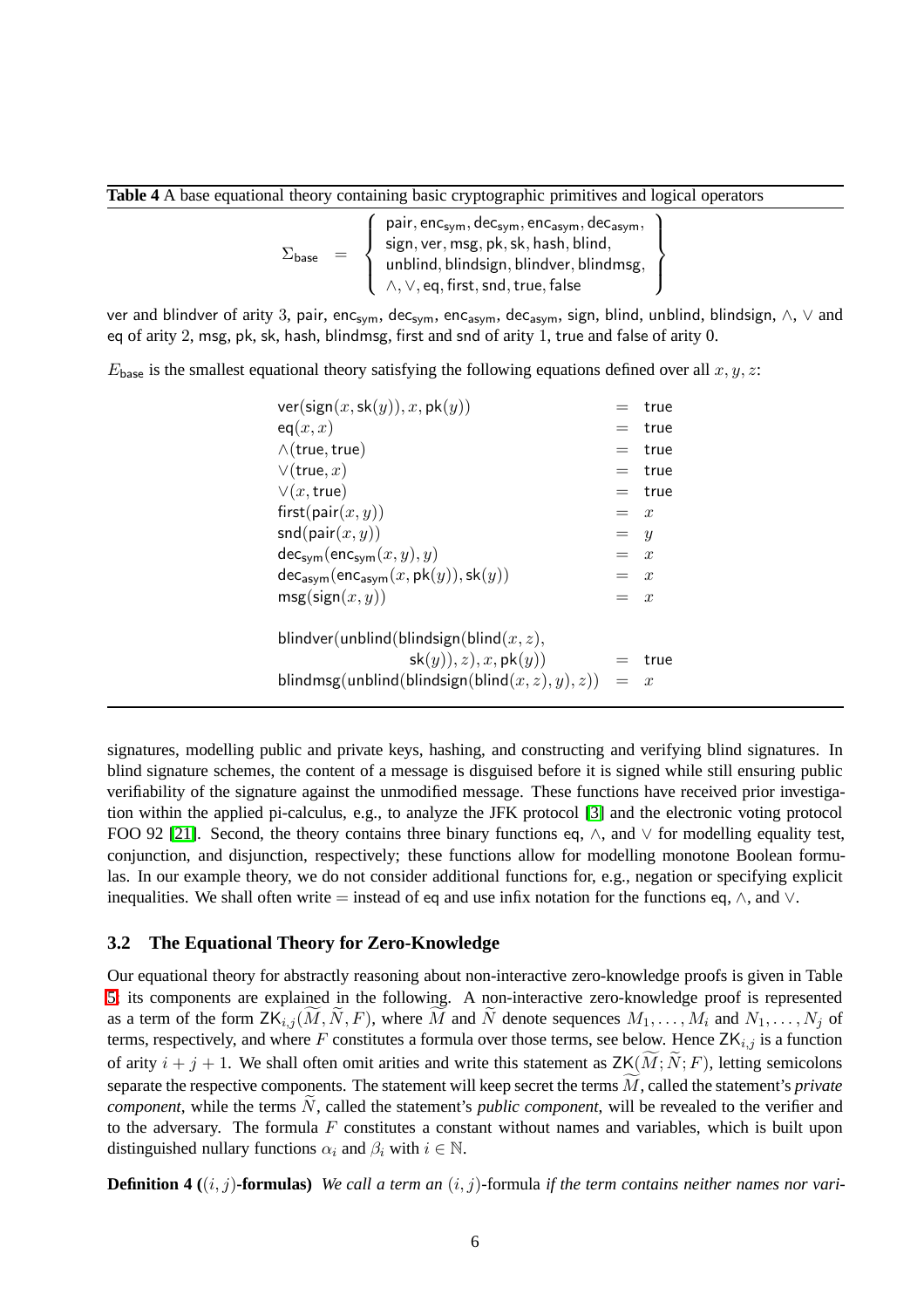#### <span id="page-6-0"></span>**Table 5** Equational theory for zero-knowledge

$$
\Sigma_{\mathsf{ZK}} = \Sigma_{\mathsf{base}} \cup \left\{\begin{array}{l} \mathsf{ZK}_{i,j}, \mathsf{Ver}_{i,j}, \mathsf{Public}_i, \mathsf{Formula}, \\ \alpha_i, \beta_i, \mathsf{true} \mid i,j \in \mathbb{N} \end{array} \right.
$$

 $\mathcal{L}$ 

ZK $_{i,j}$  of arity  $i + j + 1$ , Ver $_{i,j}$  of arity 2, Public, and Formula of arity 1,  $\alpha_i, \beta_i$  and true of arity 0.

 $E_{\text{ZK}}$  is the smallest equational theory satisfying the equations of  $E_{\text{base}}$  and the following equations defined over all terms  $M, N, F$ :

> Public<sub>p</sub>( $ZK_{i,j}(\widetilde{M}, \widetilde{N}, F)$ ) =  $N_p$  with  $p \in [1, j]$ Formula $(ZK_{i,j}(\widetilde{M},\widetilde{N},F)) = F$  $\mathsf{Ver}_{i,j} (F, \mathsf{ZK}_{i,j}(\widetilde{M}, \widetilde{N}, F)) = \mathsf{true}$  iff 1)  $E_{ZK} \vdash F\{\widetilde{M}/\widetilde{\alpha}\}\{\widetilde{N}/\widetilde{\beta}\} = \text{true}$ 2)  $F$  is an  $(i, j)$ -formula

*ables, and if for every*  $\alpha_k$  *and*  $\beta_l$  *occurring therein, we have*  $k \in [1, i]$  *and*  $l \in [1, j]$ *.* 

The values  $\alpha_i$  and  $\beta_j$  in F constitute placeholders for the terms  $M_i$  and  $N_j$ , respectively. For instance, the term

$$
\mathsf{ZK}(k; m, \mathsf{enc}_{\mathsf{sym}}(m, k); \ \beta_2 = \mathsf{enc}_{\mathsf{sym}}(\beta_1, \alpha_1))
$$

denotes a zero-knowledge proof that the term enc<sub>sym</sub> $(m, k)$  is an encryption of m with k. More precisely, the statement reads: "There exists a key such that the ciphertext enc<sub>sym</sub> $(m, k)$  is an encryption of m with this key". As mentioned before,  $enc_{sym}(m, k)$  and m are revealed by the proof while k is kept secret. This is formalized in general terms by the following infinite set of equational rules:

$$
\begin{array}{rcl}\n\text{Public}_p(\text{ZK}_{i,j}(\widetilde{M}, \widetilde{N}, F)) & = & N_p \quad \text{with } p \in [1, j] \\
\text{Formula}(\text{ZK}_{i,j}(\widetilde{M}, \widetilde{N}, F)) & = & F\n\end{array}
$$

where Public<sub>p</sub> and Formula constitute functions of arity 1. Since there is no destructor associated to the statement's private component, the terms M are kept secret. This models the *zero-knowledge* property discussed in the introduction. We define a statement  $ZK_{i,j}(\overline{M},\overline{N},F)$  to hold true if F is an  $(i,j)$ -formula and the formula obtained by substituting all  $\alpha_k$ 's and  $\beta_l$ 's in F with the corresponding values  $M_k$  and  $N_l$  is valid. Verification of a statement  $ZK_{i,j}$  with respect to a formula is modelled as a function Ver $_{i,j}$  of arity 2 that is defined by the following equational rule:

$$
\begin{array}{ll}\n\mathsf{Ver}_{i,j}(F, \mathsf{ZK}_{i,j}(\widetilde{M}, \widetilde{N}, F)) = \mathsf{true} & \text{iff} \\
1) & E_{\mathsf{ZK}} \vdash F\{\widetilde{M}/\widetilde{\alpha}\} \{\widetilde{N}/\widetilde{\beta}\} = \mathsf{true} \\
2) & F \text{ is an } (i, j)\text{-formula}\n\end{array}
$$

where  $\{M/\tilde{\alpha}\}\{N/\beta\}$  denotes the substitution of each  $\alpha_k$  with  $M_k$  and of each  $\beta_l$  with  $N_l$ . This rule guarantees in the abstract model the *soundness* and *correctness* of zero-knowledge protocols.

#### <span id="page-6-1"></span>**3.3 An Illustrating Example**

We illustrate the zero-knowledge abstraction by means of the following example protocol. We keep the protocol simplistic in order to focus on the usage of zero-knowledge proofs; in particular, we ignore vulnerabilities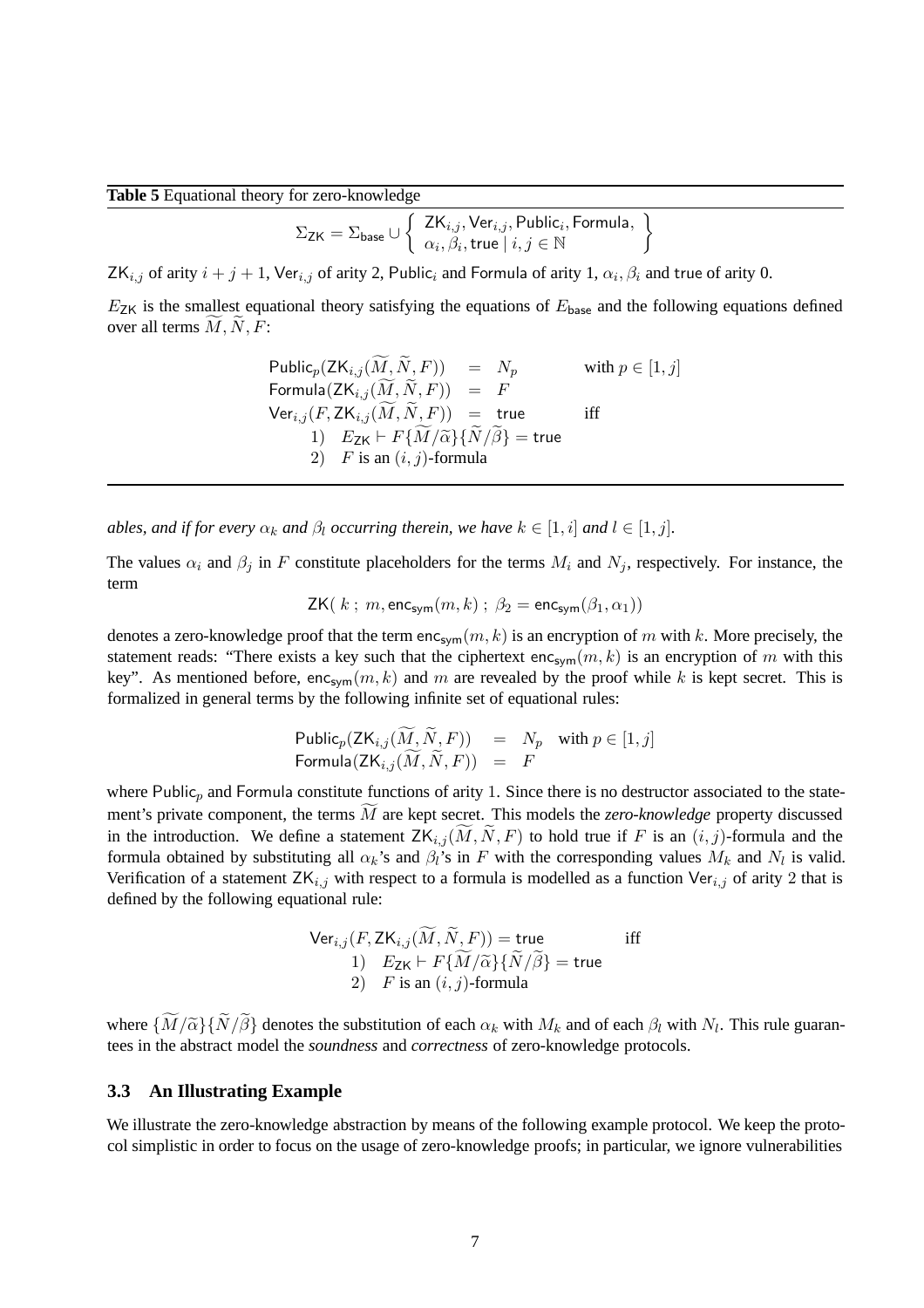due to replay attacks and corresponding countermeasures such as nonces and timestamps.



Party B receives a signed message  $\{A, B\}$  from some server  $S_i \in \{S_1, \ldots, S_n\}$ . (This signed message might, e.g., serve as a certificate that allows  $B$  to prove that he has been authorized to contact  $A$ .) While  $B$ should be able to convince A that he owns a signature on this message issued by one of the possible  $n$  servers, the protocol should ensure that A does not learn which server  $S_i$  in fact issued the signature. This prevents B from simply forwarding the signed message to A. Instead, B proves knowledge of such a signature by a non-interactive zero-knowledge proof ZK.

We now carefully examine the proof of knowledge  $ZK$ . We aim at formalizing the following statement: "There exists  $\alpha$  such that  $\alpha$  is a signature of A and B, and this signature was created using one of the signature keys  $k_{S_1}, \ldots, k_{S_n}$ ". Coming up with a formalization of this statement first requires us to tell the secret terms from the terms leaked to the verifier. The identifiers of  $A$  and  $B$  clearly have to be revealed since the proof intends to allow  $B$  to prove that he has been authorized to contact  $A$ . The signature itself and the corresponding verification key  $pk(k_{S_i})$ , however, have to be kept secret to preserve the anonymity of  $S_i$ . These requirements are cast in our zero-knowledge notation as follows:

$$
ZK(\text{sign}(\text{pair}(A, B), \text{sk}(k_{S_i}))) = \text{ZK}_{2,n+1}\left( \begin{array}{c} \text{sign}(\text{pair}(A, B), \text{sk}(k_{S_i})), \text{pk}(k_{S_i}); \\ \text{pk}(k_{S_1}), \ldots, \text{pk}(k_{S_n}), \text{pair}(A, B); \\ \left(\bigvee_{i=1,n} \alpha_2 = \beta_i\right) \wedge \text{ver}(\alpha_1, \beta_{n+1}, \alpha_2)) \end{array}\right)
$$

This statement captures that the signature sign(pair $(A, B)$ , sk $(k_{S_i})$ ) and the public key pk $(k_{S_i})$  used in the verification are kept secret (i.e., the identity of  $S_i$  is not revealed) while the proof reveals the public keys of all servers (this includes  $pk(k_{S_i})$  but does not tell it from the remaining public keys) as well as the identifiers of  $A$  and  $B$ . The formula states that the verification key of the signature belongs to the set  $\{pk(k_{S_1}), \ldots, pk(k_{S_n})\}\$ , and that the signed message consists of a pair composed of the identifiers of A and B. We obtain the following description of a single protocol run:

$$
A \triangleq a(y).if Test then  $\overline{b}\langle ok \rangle$  else  $\overline{b}\langle bad_A \rangle$   
\n
$$
B \triangleq a(x).if (ver(x, pair(A, B), pk(k_{S_i})))
$$
\nthen  $\overline{a}\langle ZK(x) \rangle$  else  $\overline{b}\langle bad_B \rangle$   
\n
$$
S_i \triangleq \overline{a}\langle sign(pair(A, B), sk(k_{S_i})))
$$
\n  
\n**Prot**  $\triangleq \nu k_A . \nu k_B . \nu k_{S_1} . \dots . \nu k_{S_n}.$   
\n
$$
\overline{a}\langle pk(k_{S_1}) \rangle . \dots . \overline{a}\langle pk(k_{S_n}) \rangle . (A \mid B \mid S_i)
$$
$$

where *Test* constitutes the following condition:

$$
\begin{array}{l}\mathsf{Ver}_{2,n+1}\Big(\Big(\bigvee_{i=1,n}\alpha_2=\beta_i\Big)\wedge\mathsf{ver}(\alpha_1,\beta_{n+1},\alpha_2),y\Big)=\mathsf{true}\\ \bigwedge_{i=1,n}\mathsf{Public}_i(y)=\mathsf{pk}(k_{S_i})\wedge\mathsf{Public}_{n+1}(y)=\mathsf{pair}(A,B)\end{array}
$$

We wrote *Test* using conjunctions only to increase readability; *Test* can be straightforwardly encoded in the syntax of the calculus by a sequence of conditionals.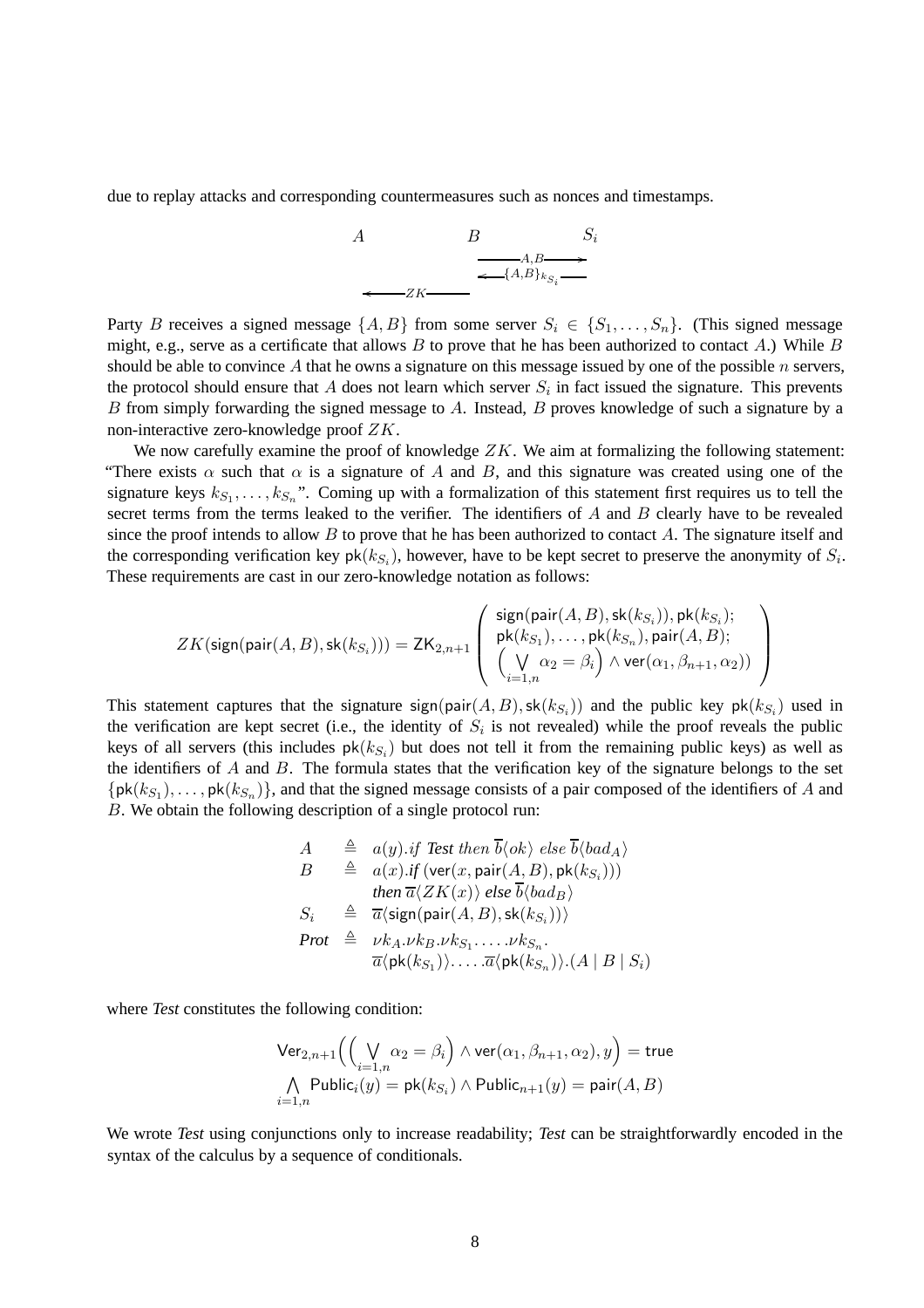## <span id="page-8-0"></span>**4 Towards a Mechanized Analysis of Zero-Knowledge**

The equational theory  $\Sigma_{ZK}$  defined in the previous section is not suitable for existing tools for mechanized security protocol analysis. The reason is that the signature  $\Sigma_{ZK}$ , and consequently the number of equations in the specification, is infinite. In this section, we specify an equivalent equational theory in terms of a convergent rewriting system. This theory turns out to be suitable for ProVerif [\[7\]](#page-40-5), a well-established tool for mechanized verification of different security properties of cryptographic protocols specified in a variant of the applied pi-calculus.

#### <span id="page-8-7"></span>**4.1 A Finite Specification of Zero-Knowledge**

The central idea of our equivalent finite theory is to focus on the zero-knowledge proofs used within the process specification and to abstract away from the additional ones that are possibly generated by the environment. This makes finite both the signature and the specification of the equational theory.

Pinning down this conceptually elegant and appealing idea requires to formally characterize the zeroknowledge proofs generated, verified, and read in the process specification. First, we track the zeroknowledge proofs generated or verified in the process specification by a set F of triples of the form  $(i, j, F)$ , where i is the arity of the private component, j the arity of the public component, and  $F$  the formula. Second, we record the arity h (resp.  $l$ ) of the largest private component (resp. public component) of zero-knowledge proofs used in the process specification. For terms M and processes P, we let  $terms(M)$  denote the set of subterms of M and *terms*(P) denote the set of terms in P. We can now formally define the notion of  $(\mathcal{F}, h, l)$ -validity of terms and processes.

<span id="page-8-2"></span><span id="page-8-1"></span>**Definition 5 (Process Validity)** *A term Z* is  $(\mathcal{F}, h, l)$ -valid if and only if the following conditions hold:

- *1. for every*  $ZK_{i,j}(\widetilde{M},\widetilde{N},F) \in terms(Z)$  *and*  $Ver_{i,j}(F,M) \in terms(Z)$ *,* 
	- (a) *F* is an  $(i, j)$ -formula and  $(i, j, F) \in \mathcal{F}$ ,
	- *(b)*  $F \in T_{\sum_{\text{base}} \cup \{\alpha_k, \beta_l \mid k \in [1, i], l \in [1, j]\}}$
	- *(c)* and for every  $(i, j, F') \in \mathcal{F}$  such that  $E_{\mathsf{ZK}} \vdash F = F'$ , we have  $F = F'$ .
- <span id="page-8-5"></span><span id="page-8-4"></span><span id="page-8-3"></span>2. For every  $k \in \mathbb{N}$ ,  $\alpha_k$  and  $\beta_k$  occur in Z only inside of the last argument of some  $ZK_{i,j}$  or  $\forall$ er<sub>i,j</sub> function.
- *3. for every*  $(i, j, F) \in \mathcal{F}$ *, we have*  $i \in [0, h]$  *and*  $j \in [0, l]$ *.*
- *4. for every*  $\text{Public}_n(M) \in terms(Z)$ *, we have*  $p \in [1, l]$ *.*

<span id="page-8-6"></span>*A process*  $P$  *is* ( $F$ ,  $h$ ,  $l$ )*-valid if and only if*  $M$  *is* ( $F$ ,  $h$ ,  $l$ )*-valid for every*  $M \in terms(P)$ *.* 

We check that each zero-knowledge proof generation and verification is tracked in  $\mathcal F$  (condition [1a\)](#page-8-1). For the sake of simplicity, we prevent the occurrence of zero-knowledge operators within formulas in the process specification (condition [1b\)](#page-8-2). Without loss of generality, we also require that equivalent formulas occurring in zero-knowledge proofs of the same arity are syntactically equal (condition [1c\)](#page-8-3) and that the  $\alpha_i$ 's and  $\beta_i$ 's only occur within formulas (condition [2\)](#page-8-4). Finally, we check that the arity of private and public components of zero-knowledge proofs used in the process specification is less or equal than  $h$  and  $l$ , respectively (conditions [3](#page-8-5) and [4\)](#page-8-6).

Given an  $(\mathcal{F}, h, l)$ -valid process, we can easily define a finite equational theory  $E_{\textsf{FZK}}^{\mathcal{F},h,l}$  for  $(\mathcal{F}, h, l)$ -valid terms by a convergent rewriting system. For any  $(i, j, F) \in \mathcal{F}$ , we include in the signature  $\sum_{FZK}^{\mathcal{F},h,l}$  the function symbols  $ZK_{i,j}^F$  and Ver $_{i,j}^F$  of arity  $i + j$  and 1, respectively. We then replace every term  $ZK_{i,j}(\widetilde{M}, \widetilde{N}, F)$ and  $\text{Ver}_{i,j}(F, M)$  in the process specification by  $\text{ZK}_{i,j}^F(\widetilde{M}, \widetilde{N})$  and  $\text{Ver}_{i,j}^F(M)$ , respectively. Since formulas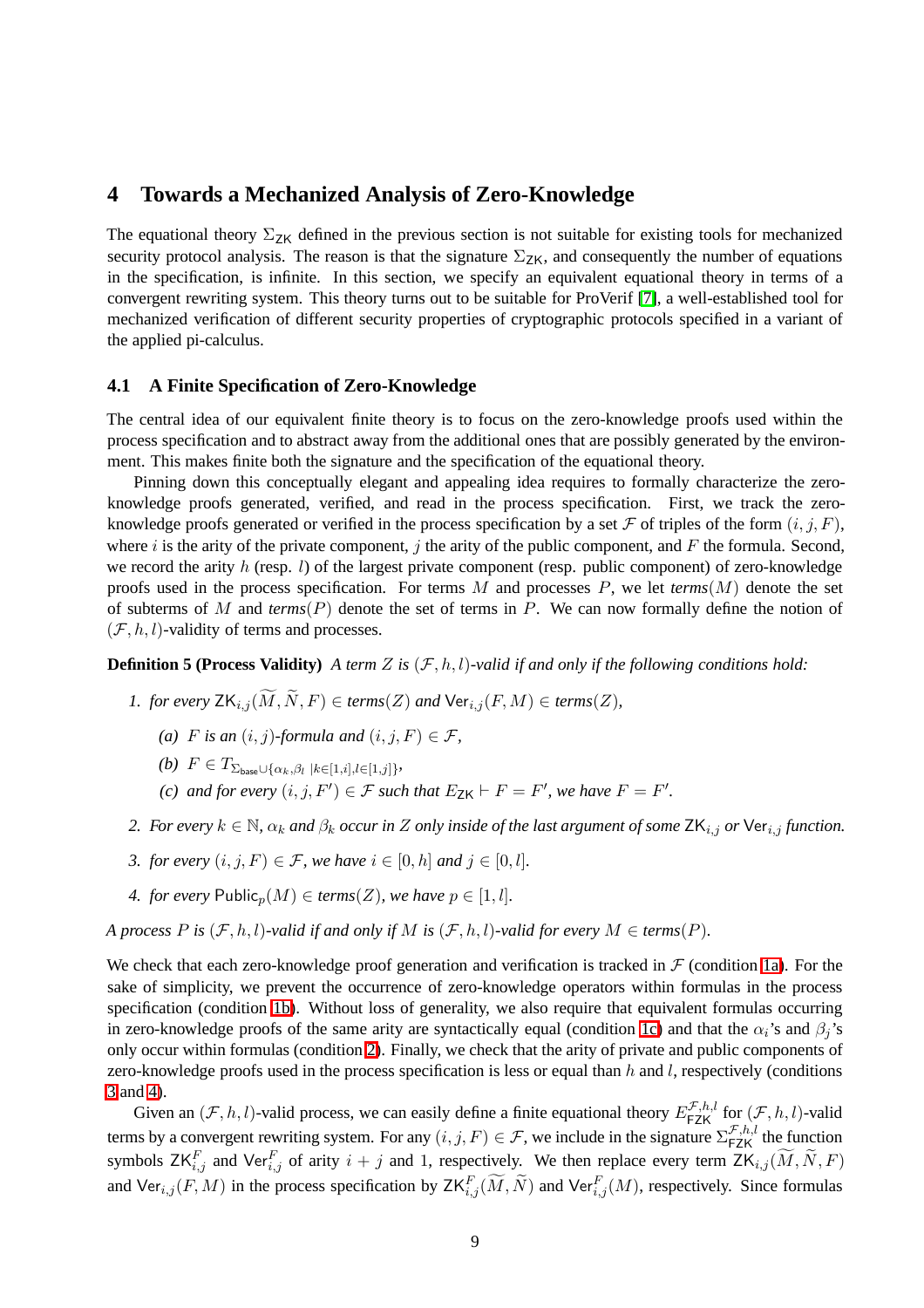<span id="page-9-0"></span>**Table 6** Finite equational theory for zero-knowledge with respect to an  $(\mathcal{F}, h, l)$ -valid process.

$$
\Sigma_{\mathsf{FZK}}^{\mathcal{F},h,l} = \Sigma_{\mathsf{base}} \cup \left\{\begin{array}{l} \mathsf{ZK}_{i,j}^F, \mathsf{PZK}_{i,j}^F, \mathsf{Ver}_{i,j}^F, \mathsf{FakeZK}_k, \mathsf{Public}_p, \\ \mathsf{Formula}, \mathsf{FakeCollect}, \mathsf{FakePublic}, \mathsf{TakeVer}, \alpha_g, \beta_p \\ \mid (i,j,F) \in \mathcal{F}, g \in [1,h], \quad k \in [0,l], p \in [1,l] \end{array}\right\}
$$

 $\mathsf{PZK}_{i,j}^F$  of arity  $i+j+1$ ,  $\mathsf{ZK}_{i,j}^F$  of arity  $i+j$ ,  $\mathsf{FakeZK}_k$  of arity  $k+2$ ,  $\mathsf{FakeVer}$  of arity  $4$ ,  $\mathsf{FakePublic}$  and FakeCollect of arity 2,  $\text{Ver}_{i,j}^F$ , Public<sub>p</sub>, and Formula of arity 1,  $\alpha_g$  and  $\beta_p$  of arity 0. PZK $_{i,j}^F$  is private.

 $E_{\text{FZK}}^{\mathcal{F},h,l}$  is the smallest equational theory satisfying the equations of  $E_{\text{base}}$  and the following equations, for every  $(i, j, F) \in \mathcal{F}$ :

| $ZK_{i,j}^F(\widetilde{x},\widetilde{y})$                                                                                                                                   |         | = $PZK_{i,j}^F(\widetilde{x},\widetilde{y},F\{\widetilde{x}/\widetilde{\alpha}\}\{\widetilde{y}/\widetilde{\beta}\})$ |
|-----------------------------------------------------------------------------------------------------------------------------------------------------------------------------|---------|-----------------------------------------------------------------------------------------------------------------------|
| $\mathsf{Ver}^F_{i,j}(\mathsf{PZK}_{i,j}^F(\widetilde{x},\widetilde{y},\mathsf{true}))$                                                                                     |         | $=$ true                                                                                                              |
| Public <sub>p</sub> (PZK <sup>F</sup> <sub>i,j</sub> $(\widetilde{x}, \widetilde{y}, z)$ )<br>Formula(PZK <sup>F</sup> <sub>i,j</sub> $(\widetilde{x}, \widetilde{y}, z)$ ) |         | $p \in [1, j]$<br>$= y_p$                                                                                             |
|                                                                                                                                                                             | $=$ $F$ |                                                                                                                       |
| Public <sub>p</sub> (FakeZK <sub>k</sub> $(x, \widetilde{y}, z)$ )                                                                                                          |         | $p \in [1, k], k \in [0, l]$<br>$= y_p$                                                                               |
| Formula (FakeZ $\mathsf{K}_k(x,\widetilde{y},z)$ )                                                                                                                          | $= z$   | $k\in[0,l]$                                                                                                           |
|                                                                                                                                                                             |         |                                                                                                                       |

are uniquely determined by the  $ZK_{i,j}^F$  function symbol, they can be omitted from the protocol specification. Furthermore, we need in the equational theory only those functions  $\alpha_i$  and  $\beta_j$  that satisfy  $i \in [1,h]$  and  $j \in$  $[1, l]$ ; the remaining ones can be safely omitted since they do not offer the adversary any additional capabilities. For finitely modelling the verification of zero-knowledge proofs, we include in  $\sum_{F Z K}^{\mathcal{F},h,l}$  the function symbols PZK<sup>F</sup><sub>i,j</sub> of arity  $i + j + 1$ . A term  $ZK_{i,j}^F(\widetilde{M}, \widetilde{N})$  is equivalent to  $PZK_{i,j}^F(\widetilde{M}, \widetilde{N}, F\{\widetilde{M}/\widetilde{\alpha}\}\{\widetilde{N}/\widetilde{\beta}\})$ . This can be captured using a finite description, since the number of formulas in the process specification is finite:

$$
\mathsf{ZK}_{i,j}^F(\widetilde{x},\widetilde{y}) = \mathsf{PZK}_{i,j}^F(\widetilde{x},\widetilde{y},F\{\widetilde{x}/\widetilde{\alpha}\}\{\widetilde{y}/\widetilde{\beta}\})
$$

For verifying a zero-knowledge proof, it thus suffices to check whether the last argument of the PZK $_{i,j}^F$  is true or not:

$$
\mathsf{Ver}^F_{i,j}(\mathsf{PZK}_{i,j}^F(\widetilde{x}, \widetilde{y}, \mathsf{true})) = \mathsf{true}
$$

The rule for extracting the public component is defined in the expected manner. Extracting the formula from a zero-knowledge proof  $PZK_{i,j}^F(\widetilde{M},\widetilde{N},F\{\widetilde{M}/\widetilde{\alpha}\}\{\widetilde{N}/\widetilde{\beta}\})$  requires an additional thought: for preserving the secrecy of private components, the function Formula yields the formula  $F$  (without the substitution  ${M/\tilde{\alpha}}\$ ) in order to prevent the adversary from deriving the formula instantiated with private terms.

$$
\begin{array}{lcl} \mathsf{Public}_p(\mathsf{PZK}_{i,j}^F(\widetilde{x}, \widetilde{y}, z)) & = & y_p & p \in [1, j] \\ \mathsf{Formula}(\mathsf{PZK}_{i,j}^F(\widetilde{x}, \widetilde{y}, z)) & = & F \end{array}
$$

We obtain a finite set of rules since the number of  $ZK_{i,j}^F$  and  $Ver_{i,j}^F$  constructors corresponds to the (finite) number of formulas occurring in the process specification. The  $PZK_{i,j}^F$  functions are private; hence they cannot be used by the adversary to derive terms of the form  $\mathsf{PZK}^F_{i,j}(\widetilde{M},\widetilde{N},\text{true}),$  which would be successfully verified by trusted participants regardless of the value of  $F\{\widetilde{M}/\widetilde{\alpha}\}\{\widetilde{N}/\widetilde{\beta}\}\.$  The possibility to construct such terms would break the soundness property of zero-knowledge proofs.

It now remains to encode the zero-knowledge proofs generated by the environment. These proofs possibly contain formulas or have arities different from the ones specified in the process. We include in  $\Sigma_{\text{FZK}}^{\mathcal{F},h,l}$  a finite set of symbols FakeZK<sub>k</sub> of arity  $k + 2$ , where  $k \in [0, l]$ . The term FakeZK<sub>k</sub>(M,  $\widetilde{N}$ , F) never occurs in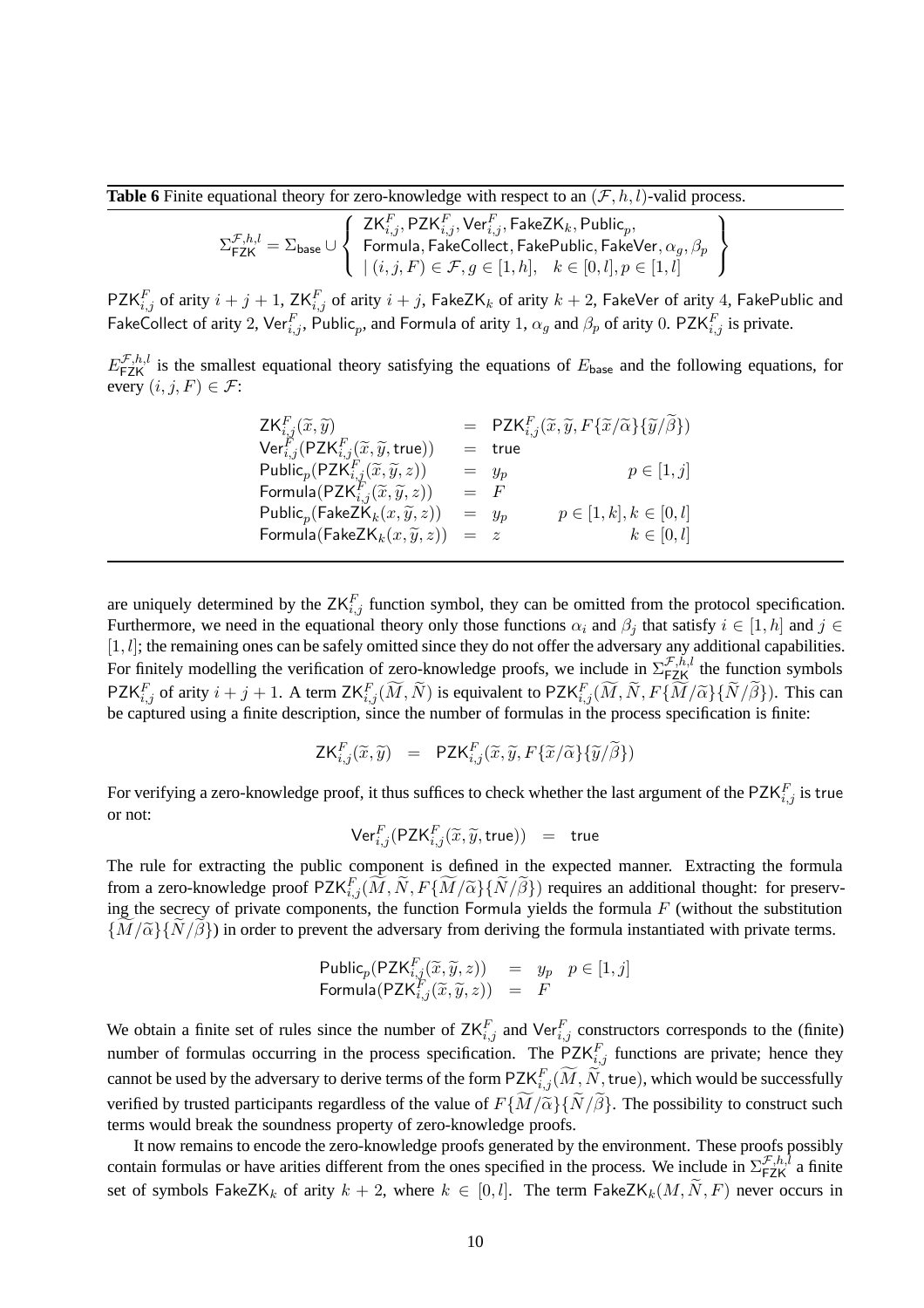process specifications and represents zero-knowledge statements forged by the adversary; here  $M$  constitutes a distinguished term that uniquely refers to the zero-knowledge proof and that plays a role only in the proof of soundness, N denotes the first k elements of the public component, and F is the formula. The equational rules for extracting the public components and the formula from  $\mathsf{FakeZK}_k$  terms are specified as follows:

> $\mathsf{Public}_p(\mathsf{FakeZK}_k(x, \widetilde{y}, z)) = y_k$ Formula $(\mathsf{FakeZK}_k(x, \widetilde{y}, z)) = z$

for any  $p \in [1, k]$  and  $k \in [0, l]$ . We additionally include in  $\sum_{\text{FZK}}^{\mathcal{F},h,l}$  functions FakeCollect, FakePublic, and FakeVer. These functions are only used for proving the finite theory equivalent to the infinite one in the next section; the functions are free in that they do not occur in any equations.

#### **4.2 Compilation into Finite Form**

We now define the static compilation of terms and processes.

**Definition 6 (Static Compilation)** *The*  $(F, h, l)$ -static compilation *is the partial function*  $\sigma : T_{\Sigma_{\text{ZK}}} \to T_{\Sigma_{\text{FZK}}^{\mathcal{F},h,l}}$ *recursively defined as follows:*

| $ZK_{i,j}(M,N,F)\sigma$      |         | $= \operatorname{\mathsf{ZK}}_{i,j}^F(\widetilde{M}\sigma,\widetilde{N}\sigma)$ | $\forall (i, j, F) \in \mathcal{F}$ |
|------------------------------|---------|---------------------------------------------------------------------------------|-------------------------------------|
| ${\sf Ver}_{i,j}(F,M)\sigma$ |         | $= \text{Ver}_{i,j}^F(M\sigma)$                                                 | $\forall (i, j, F) \in \mathcal{F}$ |
| Public $_p(M)\sigma$         |         | $=$ Public <sub>p</sub> $(M\sigma)$                                             | $\forall p \in [1, l]$              |
| Formula $(M)\sigma$          |         | $=$ Formula $(M\sigma)$                                                         |                                     |
| $f(M_1,\ldots,M_i)\sigma$    |         | $= f(M_1\sigma,\ldots,M_i\sigma) \quad \forall f \in \Sigma_{\text{base}}$      |                                     |
| $x\sigma$                    | $= x$   |                                                                                 | $\forall x$                         |
| $n\sigma$                    | $=$ $n$ |                                                                                 | $\forall n$                         |

The  $(\mathcal{F},h,l)$ - static compilation constitutes a total function when restricted to  $(\mathcal{F},h,l)$ -valid terms. The first equations deal with the compilation of zero-knowledge proofs and operators acting on them. The static compilation acts component-wise on the remaining terms and behaves as the identity function on names and variables. The compilation of a process P, written  $P\sigma$ , is defined by the compilation of the terms occurring therein.

<span id="page-10-0"></span>The following theorem finally states that observational equivalence is preserved under static compilation and hence asserts the soundness of the encoding from the infinite specification into the finite specification.

**Theorem 1 (Preservation of Observational Equivalence)** *Let* P and Q be  $(\mathcal{F}, h, l)$ -valid processes and  $\sigma$ be the  $(F, h, l)$ -static compilation. If  $P\sigma \approx_{E_{\text{FZK}}^{\mathcal{F},h,l}} Q\sigma$ , then  $P \approx_{E_{\text{ZK}}} Q$ .

We additionally prove that a comprehensive class of trace-based properties is preserved under static compilation. We first define the notion of an execution trace. This requires to review the *labelled* operational semantics that extends the semantics given in Table [3](#page-4-2) by allowing us to reason about processes that interact with their environment. The labelled transition system is given in Table [7.](#page-11-0)

**Definition 7 (Execution Traces)** *The set of execution traces of an extended process* A*, written traces*(A)*, is defined as follows:*

$$
traces(A) = \{ \mu_1 \phi(A_1), \dots, \mu_n \phi(A_n) \mid A \to^* \stackrel{\mu_1}{\to} A_1 \dots \to^* \stackrel{\mu_n}{\to} A_n \}
$$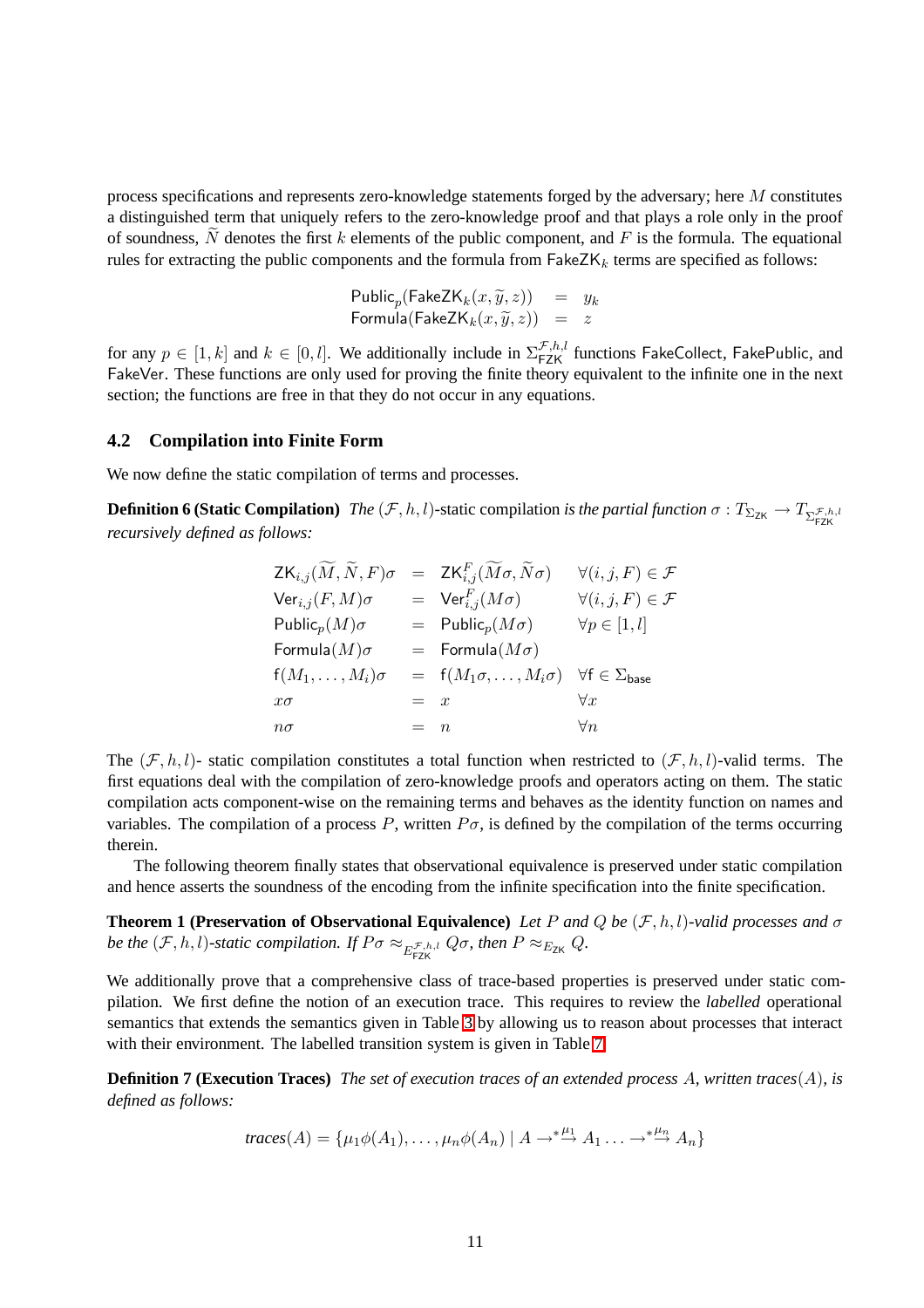<span id="page-11-0"></span>

**Notation:**  $\Sigma^+$  contains the public function symbols in  $\Sigma$ . In OUT-ATOM, u is either a channel name or a variable.

In the following, we let s range over execution traces. We now introduce the notion of trace-based security property. We assume the existence of a special channel  $c$  that is never restricted by the process. In the following, we let  $B(M_1,\ldots,M_n)$  denote a boolean formula over the terms  $M_1,\ldots,M_n$ : such terms are meant to express trace-based security properties. For instance, the notion of authenticity can be formalized as pair(end, x)  $\Rightarrow$  pair(begin, x), where end and begin are special nullary functions.

<span id="page-11-3"></span>**Definition 8 (Trace-based Security Property)** *A trace* s *satisfies the event* M *with substitution* ξ*, written*  $s \vdash_{\xi} M$  *if and only if there exist*  $s_1, s_2, N, \xi$  *such that*  $s \vdash s_1 :: \overline{c}\langle N \rangle :: s_2$  *and*  $E_{\mathsf{ZK}} \vdash N = M\xi$ .

*A trace* s satisfies the property  $B(M_1, \ldots, M_n)$  with substitution  $\xi$ , written  $s \vdash_{\xi} B(M_1, \ldots, M_n)$ , if and *only if*  $B(s \vdash_{\xi} M_1, \ldots, s \vdash_{\xi} M_n)$ .

*A process satisfies the property*  $B(M_1, \ldots, M_n)$ *, written*  $P \vdash_{\xi} B(M_1, \ldots, M_n)$ *, if and only if for every trace*  $s \in \text{traces}(P)$ *, there exists*  $\xi$  *such that*  $s \vdash_{\xi} B(M_1, \ldots, M_n)$ 

<span id="page-11-1"></span>Finally, we can state the theorem of preservation for trace-based security properties.

**Theorem 2 (Trace-based Security Property Preservation)** *Let* P *be a* (F,h,l)*-valid process,* σ *be the*  $(\mathcal{F},h,l)$ -static compilation, and  $M_1,\ldots,M_n$  be  $(\mathcal{F},h,l)$ -valid terms. If  $P\sigma \vdash B(M_1\sigma,\ldots,M_n\sigma)$ , then  $P \vdash B(M_1, \ldots, M_n)$ .

#### **4.3 Preservation of Observational Equivalence and Trace-based Security Properties**

Instead of proving that observational equivalence is preserved under static compilation, we show preservation of an equivalent formulation of observational equivalence based on static equivalence and labelled bisimilarity. We first review these notions.

**Definition 9 (Term Equality in Frames)** *Two terms* M *and* N are equal in a frame  $\phi$ , written  $(M = N)\phi$ , *if and only if*  $\phi \equiv \nu \tilde{n} \cdot \sigma$ ,  $M\sigma = N\sigma$ , and  $\{\tilde{n}\} \cap (fn(M) \cup fn(N)) = \emptyset$  for some names  $\tilde{n}$  and substitution σ*.*

<span id="page-11-2"></span>**Definition 10 (Static Equivalence)** *Two closed frames*  $\phi$  *and*  $\psi$  *are statically equivalent, written*  $\phi \approx^s \psi$ *if and only if dom*( $\phi$ ) = dom( $\psi$ ) *and for all terms* M *and* N, *it holds that*  $(M = N)\phi$  *if and only if*  $(M = N)\psi$ .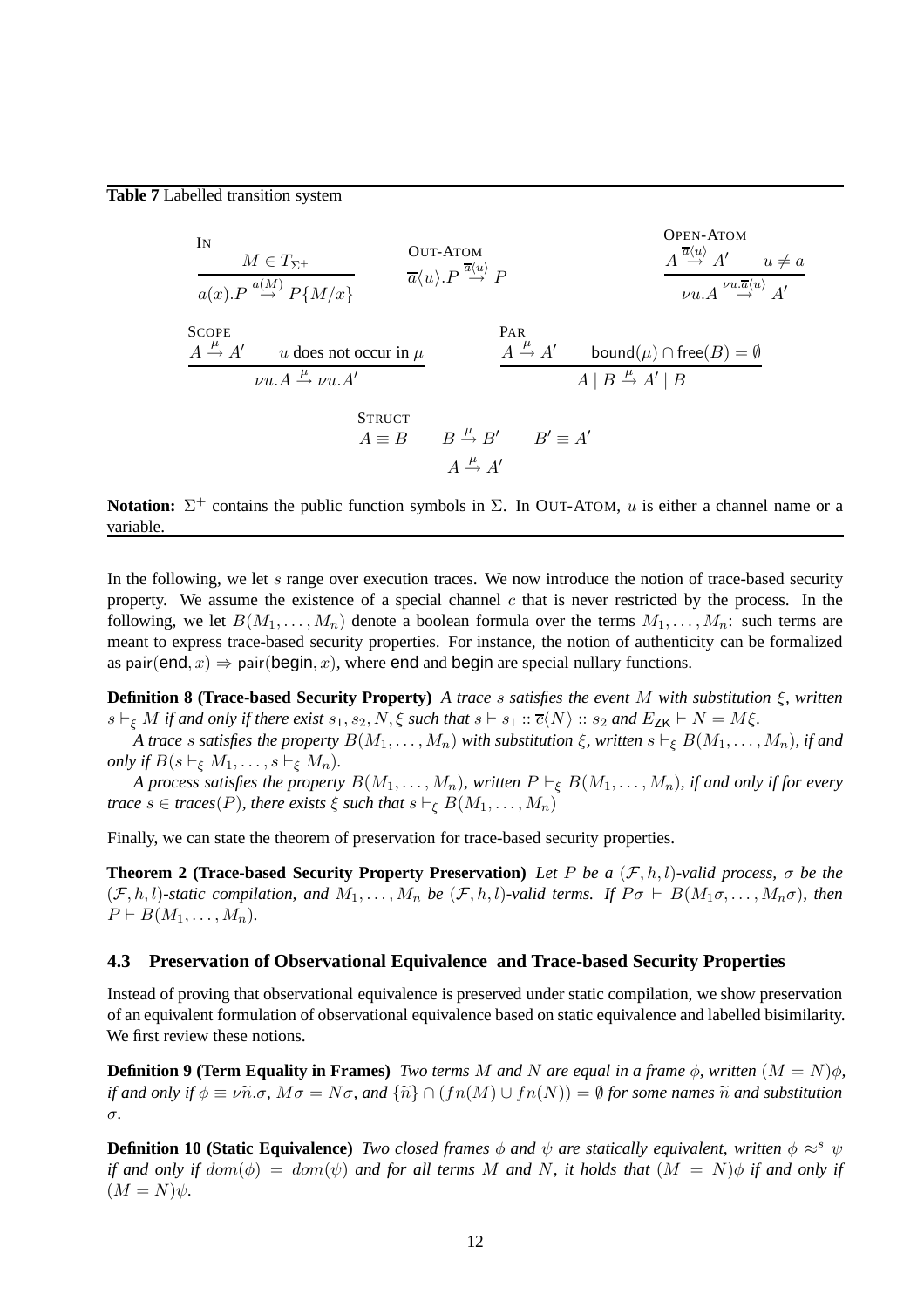*We say that two closed extended processes are statically equivalent, written*  $A \approx^s B$  *if and only if their frames are statically equivalent.*

We now define the notion of *labelled bisimilarity*, which constitutes an equivalent notion of observational equivalence. Labelled bisimilarity does not rely on the universal quantification over evalution contexts used in the definition of observational equivalence.

<span id="page-12-9"></span><span id="page-12-7"></span><span id="page-12-6"></span>**Definition 11 (Labelled Bisimilarity**) *Labelled bisimilarity* ( $\approx$ <sup>*l*</sup>) is the largest symmetric relation R on *closed extended processes such that* ARB *implies:*

- *1.*  $A \approx^s B$ ;
- <span id="page-12-8"></span>2. if  $A \to A'$ , then  $B \to^* B'$  and  $A' \mathcal{R} B'$  for some  $B'$ ;
- *3. if*  $A \stackrel{\mu}{\rightarrow} A'$  *and*  $fv(\mu) \subseteq dom(A)$  *and*  $bn(\mu) \cap fn(B) = ∅$ *, then*  $B \rightarrow^* \stackrel{\mu}{\rightarrow} \rightarrow^* B'$  *and*  $A'RB'$  *for some*  $B^{\prime}$ *.*

<span id="page-12-5"></span>We finally state the well-known equivalence between observational equivalence and labelled bisimilarity [\[4\]](#page-40-4).

**Theorem 3 (Observational Equivalence and Labelled Bisimilarity)** *Observational equivalence coincides*  $with \ labelled \ bisimilarity: \approx = \approx^{l}$ .

It hence remains to be shown that labelled bisimilarity is preserved under static compilation. In the following, we write  $P \equiv_E Q$  to emphasize that P and Q are structurally equivalent with respect to an equational theory E. Furthermore, we write  $M\phi$  for the ground term obtained by repeated application of the substitution in  $\phi$  to M, where we assume that  $fv(M) \subseteq fv(\phi)$ . This notation is well-defined since frames do not contain substitutions with cyclic dependencies. The next definition introduces a normal form for terms. Intuitively, a term is in  $(\mathcal{F}, h, l)$ -normal form if the subterms generated by the environment cannot be further simplified (conditions [1](#page-12-0) and [2\)](#page-12-1) and, in the case of zero-knowledge proofs, they either comply with the process specification or belong to a different equivalence class (condition [3\)](#page-12-2).

<span id="page-12-3"></span><span id="page-12-0"></span>**Definition 12 (Normal Form)** *A term*  $M \in T_{\Sigma_{7K}}$  *is in*  $(\mathcal{F}, h, l)$ *-normal form with respect to a frame*  $\phi$  *if and only if the following conditions hold:*

- *1. for every*  $\text{Public}_j(Z) \in terms(M), i, j', \widetilde{M}, \widetilde{N}, F \text{ such that } j > l \text{ and } E_{\text{ZK}} \vdash Z\phi = \text{ZK}_{i,j'}(\widetilde{M}, \widetilde{N}, F),$ we have  $j' < j$ .
- <span id="page-12-1"></span>*2. for every*  $\text{Ver}_{i,j}(F, Z) \in terms(M)$ *,*  $\widetilde{M}$ *,*  $\widetilde{N}$  such that  $E_{\text{ZK}} \vdash Z\phi = \text{ZK}_{i,j}(\widetilde{M}, \widetilde{N}, F)$ *, we have that*  $(i, j, F) \in \mathcal{F}$
- <span id="page-12-2"></span>*3. for every*  $ZK_{i,j}(\overline{M}, \overline{N}, F) \in terms(M), F'$  such that  $(i, j, F') \in \mathcal{F}$  and  $\Sigma_{ZK} \vdash F = F'$ , we have  $F = F'.$

<span id="page-12-10"></span>For any term there exists an equivalent term in normal form.

**Proposition 1 (Normal Form)** *For any term*  $M \in T_{\Sigma_{\text{ZK}}}$  *and frame*  $\phi$ *, there exists a term*  $N \in T_{\Sigma_{\text{ZK}}}$  *in*  $(\mathcal{F}, h, l)$ *-normal form with respect to*  $\phi$  *such that*  $E_{\mathsf{ZK}} \vdash (M = N)\phi$ *.* 

 $\Box$ 

*Proof.* By an inspection of the equational rules in Table [5](#page-6-0) and Definition [12.](#page-12-3)

<span id="page-12-4"></span>We now characterize the notion of validity of extended processes. Intuitively, an extended process is  $(F, h, l)$ valid if it can be separated into an  $(\mathcal{F}, h, l)$ -valid process and a frame where free variables, referring to output messages, are associated to  $(\mathcal{F}, h, l)$ -valid terms, and bound variables, referring to input messages, are associated to terms in  $(\mathcal{F}, h, l)$ -normal form that only contain free names and free variables.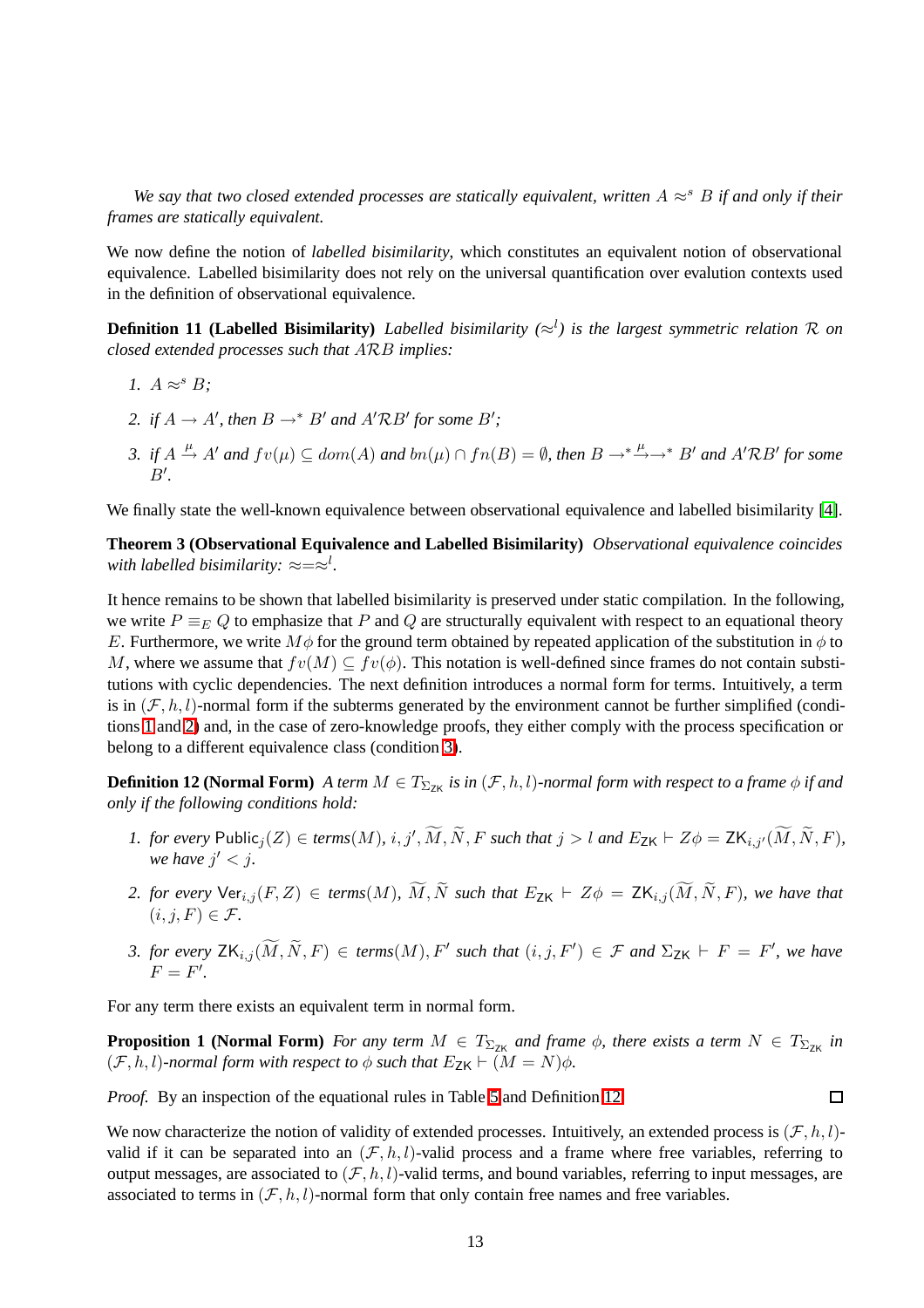**Definition 13 (Extended Process Validity)** *A frame*  $\phi$  *is* (*F, h, l)-valid if and only if there exist*  $\widetilde{n}, \widetilde{y}, \{\widetilde{Z}/\widetilde{x}\},$ *with*  $\widetilde{y} \subseteq \widetilde{x}$ *, such that the following conditions hold:* 

- *1.*  $\phi \equiv \nu \tilde{n} \cdot \nu \tilde{\nu} \cdot {\tilde{Z}}/{\tilde{x}}$ *.*
- *2. for every*  $x_k \in fv(\phi)$ *, we have that*  $Z_k$  *is*  $(\mathcal{F}, h, l)$ *-valid.*
- *3. for every*  $x_k \in bv(\phi)$ *, we have that*  $Z_k$  *is in*  $(\mathcal{F}, h, l)$ *-normal form with respect to*  $\phi$  *and* free $(Z_k)$   $\cap$ bound( $\phi$ ) =  $\emptyset$ *.*

*An extended process* A *is*  $(F, h, l)$ *-valid if and only if there exist*  $\widetilde{n}, \widetilde{y}, \{ \widetilde{M}/\widetilde{x} \}$ *, with*  $\widetilde{y} \subseteq \widetilde{x}$ *, such that the following conditions hold:*

- *1.*  $A = \nu \tilde{n} \cdot \nu \tilde{y} \cdot (\{\tilde{Z}/\tilde{x}\}|P)$ .
- 2.  $\nu \widetilde{n} \cdot \nu \widetilde{y} \cdot {\widetilde{Z}}/{\widetilde{x}}$  *is*  $(\mathcal{F}, h, l)$ *-valid.*
- *3.* P *is* (F,h,l)*-valid.*

In the following, we use FakeCollect $(\widetilde{M})$  for  $\widetilde{M} = M_1, \ldots, M_n$  as an abbreviation for the term FakeCollect( $M_1$ , FakeCollect( $M_2$ ,..., FakeCollect( $M_{n-1},M_n$ ))). We further consider a countable set of names that are meant to represent natural numbers, denoted i, j, and nullary functions  $\alpha_i$  and  $\beta_j$  with  $i > h$ and  $j > l$ , denoted  $f_{\alpha_i}$  and  $f_{\beta_j}$ , respectively. Without loss of generality, we discipline  $\alpha$ -renaming to guarantee that such names are never restricted in the process.

We now introduce the dynamic compilation of terms at run-time.

<span id="page-13-0"></span>**Definition 14 (Dynamic Compilation)** *The*  $(F, h, l)$ -dynamic compilation *is the function*  $\rho : T_{\Sigma_{7K}} \to$  $T_{\sum_{\text{FZK}}^{ \mathcal{F},h,l}}$  recursively defined as follows:

$$
\begin{array}{ll}\n\text{Public}_{j}(M)\rho &= \text{Public}_{j}(M\rho) & \text{if } j \in [1, l] \\
& \text{TakePublic}(j, M\rho) & \text{otherwise} \\
\text{ZK}_{i,j}(\widetilde{M}, \widetilde{N}, F)\rho &= \text{ZK}_{i,j}^{F}(\widetilde{M}\rho, \widetilde{N}\rho) & \text{if } (i, j, F) \in \mathcal{F} \\
& \text{TakeZK}_{k}(g, \widetilde{N}_{k}\rho, F\rho) & \text{otherwise} \\
& (k = \text{min}(j, l), \\
g = \text{TakeCollect}(i, j, \widetilde{M}\rho, \widetilde{N}\rho))\n\end{array}
$$
\n
$$
\begin{array}{ll}\n\text{Formula}(M)\rho &= \text{Formula}(M\rho) \\
\alpha_{i}\rho &= \alpha_{i} & \text{if } i \in [1, h] \\
& f_{\alpha_{i}} & \text{otherwise} \\
\beta_{j}\rho &= \beta_{j} & \text{if } j \in [1, l] \\
& f_{\beta_{j}} & \text{otherwise} \\
\text{Ver}_{i,j}(F, M)\rho &= \text{Ver}_{i,j}^{F}(F\rho, M\rho) & \text{if } (i, j, F) \in \mathcal{F} \\
& \text{TakeVer}(i, j, F\rho, M\rho) & \text{otherwise}\n\end{array}
$$
\n
$$
\begin{array}{ll}\n\text{Ker}_{i,j}(F, M) &= \text{Ker}_{i,j}(F\rho, M\rho) & \text{if } (i, j, F) \in \mathcal{F} \\
& \text{TakeVer}(i, j, F\rho, M\rho) & \text{otherwise}\n\end{array}
$$
\n
$$
\begin{array}{ll}\n\text{Var}_{i,j}(\overline{M}_{i,j}, \overline{M}_{i,j}) & \text{otherwise} \\
\text{Var}_{i,j}(\overline{M}_{i,j}, \overline{M}_{i,j}) & \text{otherwise} \\
\text{Var}_{i,j}(\overline{M}_{i,j}) & \text{otherwise} \\
\text{Var}_{i,j}(\overline{M}_{i,j}) & \text{otherwise} \\
\text{Var}_{i,j}(\overline{M}_{i,j}) & \text{otherwise} \\
\text{Var}_{i,j}(\over
$$

The next proposition states that  $\rho$  is closed under variable substitution.

<span id="page-13-1"></span>**Proposition 2 (Closure of Dynamic Compilation)** *Let* ρ *be the* (F,h,l)*-dynamic compilation. For every frame*  $\phi$  *and every term* M *in* (*F*, *h*, *l*)*-normal form with respect to*  $\phi$ , *we have*  $(M\rho)\phi\rho = (M\phi)\rho$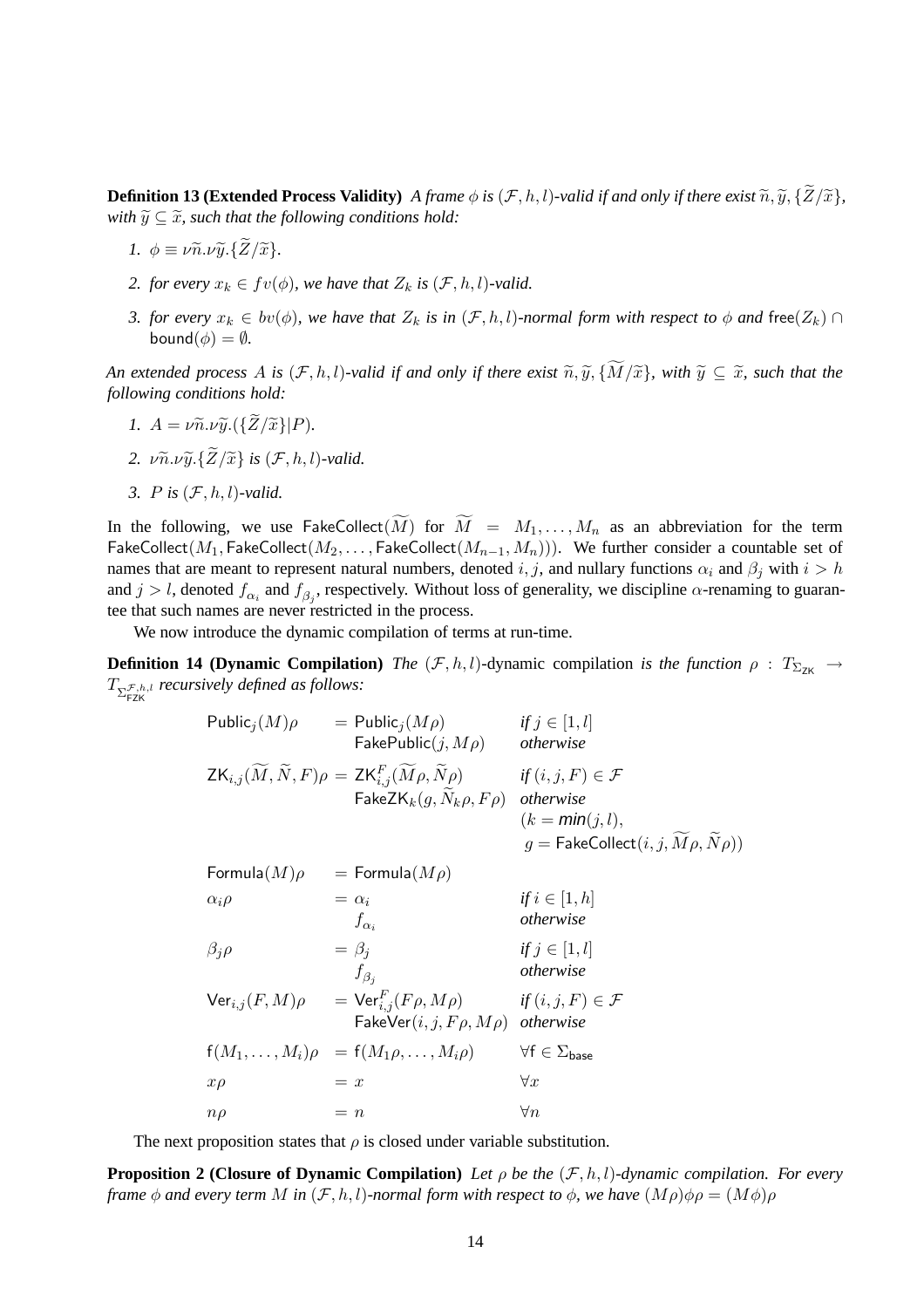*Proof.* By an inspection of Definition [14](#page-13-0) and Definition [12.](#page-12-3)

<span id="page-14-0"></span>We next lemma states that term equality is preserved by dynamic compilation.

**Lemma 1 (Preservation of Term Equality)** *Let*  $\phi$  *be an*  $(\mathcal{F}, h, l)$ *-valid frame and*  $\rho$  *be the*  $(\mathcal{F}, h, l)$ *-dynamic compilation. Then for any ground terms*  $M_1, M_2 \in T_{\Sigma_{\text{ZK}}}$  *in*  $(\mathcal{F},h,l)$ *-normal form with respect to*  $\phi$ *, we have*  $E_{\mathsf{ZK}} \vdash M_1 = M_2 \Leftrightarrow E_{\mathsf{FZK}}^{\mathcal{F},h,l} \vdash M_1 \rho = M_2 \rho.$ 

*Proof.* We prove the  $\Rightarrow$  implication by induction on the length of the derivation of  $M_1$ . We first discuss the interesting base cases:

 $M_1$  = Public<sub>k</sub> (ZK<sub>i,j</sub> ( $\widetilde{M}$ ,  $\widetilde{N}$ , F)),  $M_2 = N_k$  We have two cases:

- 1.  $(i, j, F) \in \mathcal{F}$ : By definition of  $\rho$  (cf. Definition [14\)](#page-13-0), we get  $M_1 \rho = \text{Public}_k(\text{ZK}_{i,j}^F(\widetilde{M}\rho, \widetilde{N}\rho))$ . By definition of  $E_{\textsf{FZK}}^{\mathcal{F},h,l}$  (cf. Table [6\)](#page-9-0), we get  $E_{\textsf{FZK}}^{\mathcal{F},h,l}$   $\vdash$  Public<sub>k</sub> $(\textsf{ZK}_{i,j}^F(\widetilde{M}\rho,\widetilde{N}\rho)) = N_k \rho$ , as desired.
- 2.  $(i, j, F)$   $\notin$   $\mathcal{F}$ : By definition of  $\rho$ , we can derive that  $M_1 \rho$  =  $\mathsf{Public}_k(\mathsf{FakeZK}_{\mathsf{min}(j,l)}(\mathsf{FalseCollection})$  (FakeCollect $(i,j,\widetilde{M}\rho,\widetilde{N}\rho),\widetilde{N}_{1\mathsf{min}(j,l)},F\rho).$  By definition of  $E_{\mathsf{FZK}}^{\mathcal{F},h,l}$ ,  $E_{\textsf{FZK}}^{\mathcal{F},h,l} \vdash M_1 \rho = N_k \rho$ , as desired.
- $M_1$  = Formula(ZK<sub>i,j</sub>( $\widetilde{M}$ , $\widetilde{N}$ , $F$ )),  $M_2 = F$  We have two cases:
	- 1.  $(i, j, F) \in \mathcal{F}$ : By definition of  $\rho$ , we get  $M_1 \rho = \text{Formula}( \text{ } ZK_{i,j}^F(\widetilde{M}\rho, \widetilde{N}\rho))$ . By definition of  $E_{\sf FZK}^{\mathcal{F},h,l}$ , we get  $E_{\sf FZK}^{\mathcal{F},h,l}$   $\vdash$  Formula $(\mathsf{ZK}_{i,j}^F(\widetilde{M}\rho,\widetilde{N}\rho)) = F$  and, since  $M_1$  is in  $(\mathcal{F},h,l)$ -normal form with respect to  $\phi$ , by definition of  $\rho$  we have that  $F \rho = F$ , as desired.
	- 2.  $(i, j, F)$   $\notin$   $\mathcal{F}$ : By Definition [14,](#page-13-0) we obtain  $M_1 \rho$  = Formula( FakeZ ${\sf K}_{\sf min(j, l)}$ (FakeCollect $(i, j, M\rho, N\rho), N_{1{\sf min}(j, l)}, F\rho$ ). By an inspection of Table [6,](#page-9-0) we have  $E_{\textsf{FZK}}^{\mathcal{F},h,l} \vdash M_1 \rho = F \rho$ , as desired.
- $M_1 = \text{Ver}(F, \text{ZK}_{i,j}(\widetilde{M}, \widetilde{N}, F))$  and  $M_2 = \text{true}$  It must be the case that  $(i, j, F) \in \mathcal{F}$ , otherwise  $M_1$  is not in  $(F, h, l)$ -normal form with respect to  $\phi$ . By definition of  $\rho$ ,  $M_1 \rho = \text{Ver}_{i,j}^F(\text{ZK}_{i,j}^F(\widetilde{M}\rho, \widetilde{N}\rho))$ . By the equational theory of Table [6,](#page-9-0)  $E_{\text{FZK}}^{\mathcal{F},h,l} \vdash M_1 \rho = \text{true}$ , as desired.

We prove the induction step by cases:

Symmetry We have that  $E_{ZK} \vdash M_1 = M_2$  is proved by symmetry from  $E_{ZK} \vdash M_2 = M_1$ . By induction hypothesis,  $E_{\textsf{FZK}}^{\mathcal{F},h,l} \vdash M_2 \rho = M_1 \rho$ . The result follows by symmetry of  $E_{\textsf{FZK}}^{\mathcal{F},h,l}$ .

Transitivity The result follows directly from the induction hypothesis.

The proof of the  $\Leftarrow$  implication is similar and relies on the fact that  $\rho$  is injective when applied to terms in  $(\mathcal{F}, h, l)$ -normal form with respect to  $\phi$ .  $\Box$ 

Exploiting that term equality is preserved under dynamic compilation, we proceed by showing the preservation of process reduction. The following lemma also proves that the validity of extended processes is preserved by internal reduction and labelled transition, up to structural equivalence. In addition, Theorem [2](#page-11-1) constitutes a direct consequence of this lemma.

<span id="page-14-1"></span>**Lemma 2 (Preservation of Process Reduction)** *Let* A *be an extended process such that*  $A =_{E_{7K}}$  $\nu \tilde{n}.\nu \tilde{y}.(\overline{M}/\tilde{x})|P$ *), for some*  $(\mathcal{F},h,l)$ -valid extended process  $\nu \tilde{n}.\nu \tilde{y}.(\overline{M}/\tilde{x})|P$ *), let*  $\sigma$  be the  $(\mathcal{F},h,l)$  static *compilation, and let*  $\rho$  *be the*  $(\mathcal{F}, h, l)$ *-dynamic compilation. Then the following statements hold:*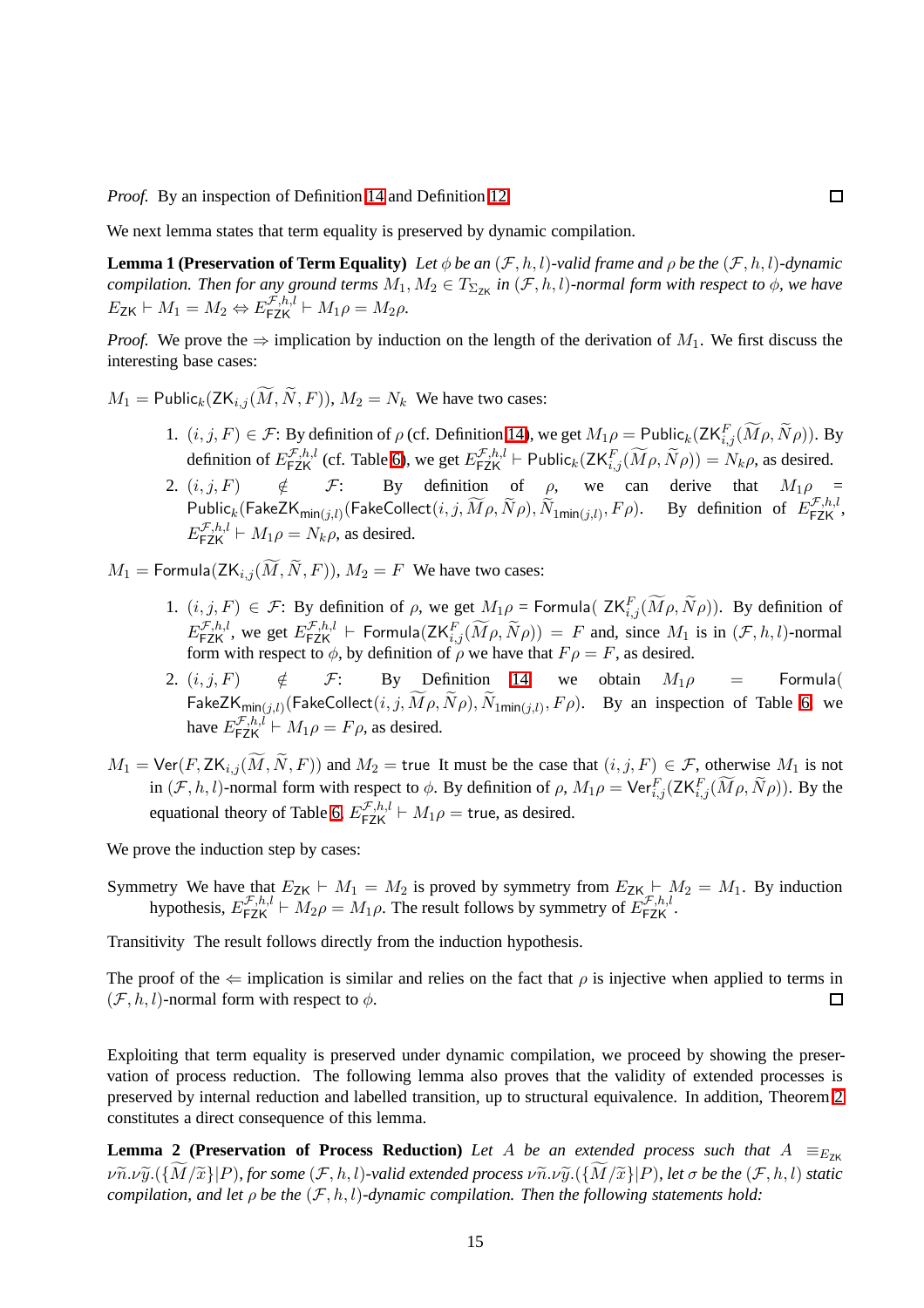- <span id="page-15-0"></span>*1. For every* B, A  $\rightarrow$ <sub>EzK</sub> B *if and only if there exists an*  $(\mathcal{F}, h, l)$ *-valid extended process*  $\nu \widetilde{n}.\nu \widetilde{y}.(\{\widetilde{M}'/\widetilde{x}'\}|P') \equiv_{E_{\text{ZK}}} B$  such that  $\nu \widetilde{n}.\nu \widetilde{y}.(\{\widetilde{M}/\widetilde{x}\}\rho|P\sigma) \rightarrow_{E_{\text{FZK}}^{\mathcal{F},h,l}} \nu \widetilde{n}.\nu \widetilde{y}.(\{\widetilde{M}/\widetilde{x}\}\rho|P'\sigma)$ .
- *2. For every*  $\mu$  *containing only terms in*  $(\mathcal{F}, h, l)$ *-normal form with respect to*  $\nu \tilde{n} \cdot \nu \tilde{y} \cdot {\widetilde{M}}/{\widetilde{x}}$  *and every* B,  $A \xrightarrow{\mu} E_{\text{ZK}} B$  *if and only if there exists an*  $(\mathcal{F}, h, l)$ -valid extended process  $\nu \widetilde{n}' \cdot \nu \widetilde{y}' \cdot (\{\widetilde{M}'/\widetilde{x}'\} | P') \equiv_{E_{\text{ZK}}}$ B such that  $\nu \widetilde{n}.\nu \widetilde{y}.(\lbrace \widetilde{M}/\widetilde{x}\rbrace \rho \vert P\sigma) \stackrel{\mu \rho}{\rightarrow}_{E_{\sf FZK}^{\mathcal{F},h,l}} \nu \widetilde{n'}. \nu \widetilde{y'}.(\lbrace \widetilde{M'}/\widetilde{x'}\rbrace \rho \vert P'\sigma)$  where
	- *if*  $\mu = a(M)$ *, then*  $\widetilde{n} = n', y' = \widetilde{y}, x$ *, for some*  $x \notin {\widetilde{x}}$ *, and*  ${M'/x'} = {M/\widetilde{x}} | {M/x}.$
	- *if*  $\mu = \overline{a} \langle b \rangle$ *, then*  $\widetilde{n} = n', y' = \widetilde{y}$ *, and*  $\{M'/x'\} = \{M/\widetilde{x}\}.$
	- *if*  $\mu = \nu b.\overline{a}\langle b \rangle$ , then  $\widetilde{n} = (n', b), y' = \widetilde{y}$ , and  $\{M'/x'\} = \{M/\widetilde{x}\}.$
	- *if*  $\mu = \nu x.\overline{a}\langle x \rangle$ , then  $\widetilde{n} = n', y' = \widetilde{y}$ , and  $\{M'/x'\} = \{M/\widetilde{x}\} \mid \{M/x\}$ , for some  $(\mathcal{F}, h, l)$ -valid M*.*

*Proof.* We prove statement [1](#page-15-0) by cases on the internal reduction rule. Let us first deal with the "only if" implication.

COMM By an inspection of Table [2,](#page-4-1) there exist  $M, x, Q, P_1, P_2$  such that  $\nu \tilde{n} \cdot \nu \tilde{y} \cdot (\{ \widetilde{M}/ \tilde{x} \} | P) \equiv_{E_{ZK}}$  $\nu \widetilde{n}.\nu \widetilde{y}.({\{\widetilde{M}/\widetilde{x}\}|Q \mid \overline{a}\langle M\rangle.P_1 \mid a(x).P_2)}$  and  $Q | \overline{a}\langle M\rangle.P_1 \mid a(x).P_2$  is  $(\mathcal{F},h,l)$ -valid. By  $\alpha$ -renaming, we can assume that  $x \notin fv(P_1)$ . We also have that  $B \equiv_{E_{7\kappa}} \nu \tilde{n} \cdot \nu \tilde{y} \cdot (\{M/\tilde{x}\} | Q | P_1 | P_2 \{M/x\})$ .

By ALIAS, RES-PAR, and SUBST, we get  $\nu \tilde{n}.\nu \tilde{y}.({\lbrace \widetilde{M}/\tilde{x} \rbrace} | P) \equiv_{E_{ZK}} \nu \tilde{n}.\nu \tilde{y}. \nu x.({\lbrace \widetilde{M}/\tilde{x} \rbrace} | P)$  $\{M/x\}$  | Q |  $\overline{a}\langle x\rangle.P_1$ |  $a(x).P_2$ ). Since  $\sigma$  behaves as the identity function on variables and names and it is defined on  $(\mathcal{F}, h, l)$ -valid terms and processes, we get  $\nu \widetilde{n}.\nu \widetilde{y}. (\lbrace M/\widetilde{x} \rbrace \rho \mid P\sigma) \equiv_{E_{\text{FZK}}^{\mathcal{F},h,l}}$  $\nu \tilde{n}.\nu \tilde{y}.\nu x. (\{\widetilde{M}/\tilde{x}\}\rho \mid \{M\sigma/x\} \mid Q\sigma \mid \overline{a}\langle x\rangle.P_1\sigma \mid a(x).P_2\sigma)$ . By COMM, SUBST, RES-PAR, and ALIAS, we have that  $\nu \tilde{n}.\nu \tilde{y}.\nu x. (\{M/\tilde{x}\}\rho \mid \{M\sigma/x\} \mid Q\sigma \mid \overline{a}\langle x\rangle.P_1\sigma \mid a(x).P_2\sigma) \rightarrow \nu \tilde{n}.\nu \tilde{y}. (\{M/\tilde{x}\}\mid \overline{a}\langle x\rangle.P_1\sigma \mid a(x).P_2\sigma) \rightarrow \nu \tilde{n}.\nu \tilde{y}.$  $P_1\sigma \mid P_2\{M/x\}\sigma$ , as desired. Notice that internal reduction is closed by structural equivalence. It is easy to see that  $P_2\{M/x\}$  is  $(\mathcal{F}, h, l)$ -valid since M occurs in the  $(\mathcal{F}, h, l)$ -valid process  $\overline{a}(M)$ .  $P_1$  and it is thus  $(\mathcal{F}, h, l)$ -valid as well.

THEN By an inspection of Table [2,](#page-4-1) there exist  $M, N, Q, P_1, P_2$  such that  $\nu n.\nu \widetilde{y}.(\lbrace \widetilde{M}/\widetilde{x} \rbrace | P) \equiv_{E_{7}\kappa}$  $\nu n.\nu \tilde{y}.({\widetilde{M}/ \tilde{x}}) | Q |$  *if*  $(M = N)$  *then*  $P_1$  *else*  $P_2$ , for some  $M, N, P_1, P_2, Q$  such that the process  $Q \mid if M = N$  then  $P_1$  else  $P_2$  is  $(\mathcal{F}, h, l)$ -valid and  $\Sigma_{ZK} \vdash M\{\widetilde{M}/\widetilde{x}\} = N\{\widetilde{M}/\widetilde{x}\}.$  We also have that  $B \equiv_{E_{ZK}} P_2$ . Similarly, by applying SUBST, we get  $\nu n.\nu \tilde{y}.(\lbrace \widetilde{M}/\tilde{x} \rbrace \rho \mid P\sigma)$  $\equiv_{E_{ZK}} \nu n.\nu \widetilde{y}.(\lbrace \widetilde{M}/\widetilde{x}\rbrace \rho \mid Q\lbrace \widetilde{M}/\widetilde{x}\rbrace \rho \mid (if(M = N) \text{ then } P_1 \text{ else } P_2)\sigma\lbrace \widetilde{M}/\widetilde{x}\rbrace \rho).$  Since  $\widetilde{M}$  is in  $(\mathcal{F}, h, l)$ -normal form with respect to  $\nu n.\nu \widetilde{y}.\{\widetilde{M}/\widetilde{x}\}$  and M is  $(\mathcal{F}, h, l)$ -valid, it is easy to see that  $E_{\text{FZK}}^{\mathcal{F},h,l} \vdash (M\sigma)\{\widetilde{M}/\widetilde{x}\}\rho = (M\{\widetilde{M}/\widetilde{x}\})\rho$  and  $(M\{\widetilde{M}/\widetilde{x}\})\rho$  is in  $(\mathcal{F},h,l)$ -normal form with respect to  $\nu n.\nu \tilde{y}$ . The reasoning is the same for N. By Lemma [1,](#page-14-0) we get  $E_{\text{FZK}}^{\mathcal{F},h,l} \vdash M\{\widetilde{M}/\widetilde{x}\}\rho =$  $N\{\widetilde{M}/\widetilde{x}\}\rho$ . The result follows from THEN and structural equivalence.

ELSE The reasoning is similar to the one in the previous item.

Notice that the previous cases cover both the application of evaluation contexts and the closure by structural equivalence. The proof for the "if" implication is similar and relies on the fact that  $\rho$  is injective when applied to terms in  $(\mathcal{F}, h, l)$ -normal form.

We now prove that process reduction, as defined by the labelled transition systems, is preserved as well. We proceed by cases on the label  $\mu$ :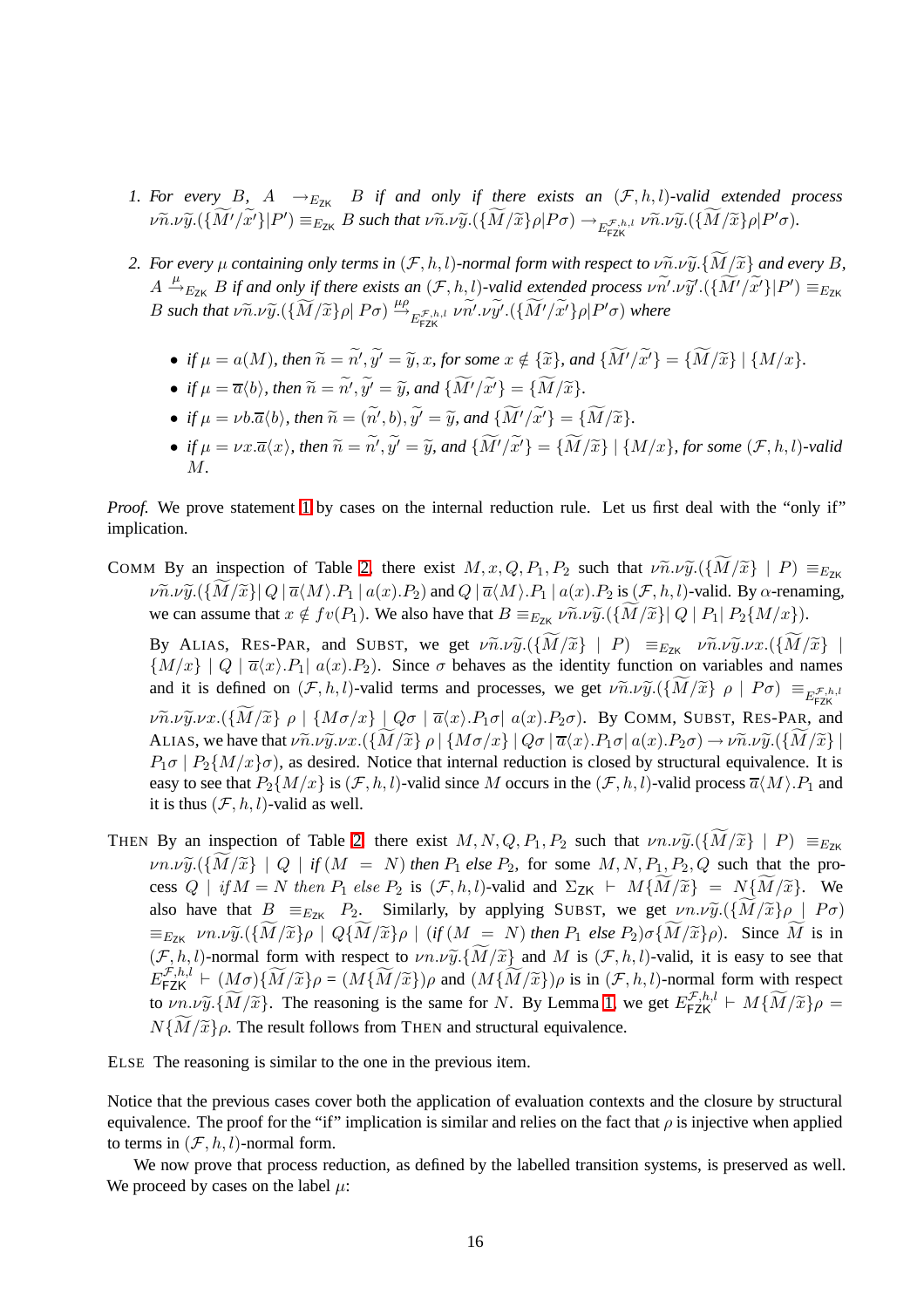- $\mu = a(M)$  By an inspection of Table [7,](#page-11-0) there exist  $x, P', Q$  such that  $\nu \tilde{n} \cdot \nu \tilde{y} \cdot (\{\tilde{M}/\tilde{x}\} | P) \equiv_{E_{ZK}}$  $\nu \widetilde{v} \cdot \nu \widetilde{y} \cdot (\widetilde{M}/\widetilde{x}) \mid a(x) \cdot P' \mid Q$  and  $B =_{E_{ZK}} \nu \widetilde{n} \cdot \nu \widetilde{y} \cdot (\widetilde{M}/\widetilde{x}) \mid P' \{M/x\} \mid Q$ . Similarly, we have that  $\nu \tilde{n}.\nu \tilde{y}.({\{\tilde{M}/\tilde{x}\}\rho \mid P\sigma}) \equiv_{E_{ZK}} \nu \tilde{n}.\nu \tilde{y}.({\{\tilde{M}/\tilde{x}\}\rho \mid a(x).P'\sigma \mid Q\sigma})$ . By  $\alpha$ -renaming, we can assume  $x \notin \tilde{x}$  and, by SCOPE, we derive free $(M) \cap {\{\tilde{n}, \tilde{y}\}} = \emptyset$ . By IN, ALIAS, SUBST, and RES-PAR, we get  $\nu \widetilde{n}.\nu \widetilde{y}.(\{\widetilde{M}/\widetilde{x}\}\rho\mid a(x).P'\sigma\mid Q\sigma) \stackrel{\mu}{\rightarrow} \nu \widetilde{n}.\nu \widetilde{y}.\nu x.(\{M/x\}\rho\mid {\widetilde{M}}/{\widetilde{x}}\}\rho\mid P'\sigma\mid Q\sigma).$
- $\mu = \overline{a} \langle b \rangle$  The output term is a free channel. We have that  $\nu \tilde{n} \cdot \nu \tilde{y}$ .  $(\{\widetilde{M}/\tilde{x}\} | P) = E_{ZK}$  $\nu \widetilde{n}.\nu \widetilde{y}.(\{\widetilde{M}/\widetilde{x}\} \mid \overline{\alpha}\langle b\rangle.P' \mid Q)$  and  $B \equiv_{E_{ZK}} \nu \widetilde{n}.\nu \widetilde{y}.(\{\widetilde{M}/\widetilde{x}\} \mid P' \mid Q)$ . By SCOPE,  $a \notin \widetilde{n}$ , and  $b \notin \tilde{n}$ . Similarly, we have that  $\nu \tilde{n} \cdot \nu \tilde{y} \cdot (\{ \tilde{M}/\tilde{x} \} \rho \mid P \sigma) \equiv_{E_{ZK}} \nu \tilde{n} \cdot \nu \tilde{y} \cdot (\{ \tilde{M}/\tilde{x} \} \rho \mid \overline{\alpha} \langle b \rangle \cdot P' \sigma \mid Q \sigma)$ . The result follows from OUT-ATOM and SCOPE.
- $\mu = \nu b.\overline{a}\langle b \rangle$  The output term is a private channel. We have that  $\nu \widetilde{n}, b.\nu \widetilde{y}.(\lbrace M/\widetilde{x} \rbrace | P) \equiv_{E_{ZK}}$  $\nu \widetilde{n}, b.\nu \widetilde{y}.(\{M/\widetilde{x}\} \mid \overline{a}\langle b\rangle.P' \mid Q)$  and  $B \equiv_{E_{ZK}} \nu \widetilde{n}. \nu \widetilde{y}.(\{M/\widetilde{x}\} \mid P' \mid Q)$ . Similarly,  $\nu \widetilde{n}, b.\nu \widetilde{y}.$  $({M}/{\tilde{x}}\rho \mid P\sigma) \equiv_{E_{ZK}} \nu \tilde{n}, b.\nu \tilde{y}.({M}/{\tilde{x}}\rho \mid \overline{\alpha}\langle b\rangle.P'\sigma \mid Q\sigma)$ . The result follows from OUT-ATOM and OPEN-ATOM.
- $\mu = \nu x. \overline{\alpha}(x)$  We have that  $\nu \widetilde{n}.\nu \widetilde{y}.\left(\{\widetilde{M}/\widetilde{x}\} \mid P\right) \equiv_{E_{ZK}} \nu \widetilde{n}.\nu \widetilde{y}.\left(\{\widetilde{M}/\widetilde{x}\} \mid \overline{\alpha}\langle M\rangle \cdot P' \mid Q\right)$ , and, by ALIAS, RES-PAR, OUT-ATOM, and OPEN-ATOM,  $B =_{E_{ZK}} \nu \tilde{n} \cdot \nu \tilde{y} \cdot (\{M/x\} | \{\tilde{M}/\tilde{x}\} | P' | Q)$ , for some  $x \notin \tilde{x}$  and with  $fv(M) \subseteq \tilde{x}$ . Similarly, we have that  $v \tilde{n}.v \tilde{y}.(\lbrace \tilde{M}/\tilde{x} \rbrace \rho \mid P\sigma) \equiv_{E_{ZK}} v \tilde{n}.v \tilde{y}.(\lbrace \tilde{M}/\tilde{x} \rbrace \rho \mid P\sigma)$  $\overline{a}(M)$ .  $P' \sigma \mid Q \sigma$ ). The result follows from ALIAS, RES-PAR, OUT-ATOM, and OPEN-ATOM.

In all cases, it is easy to see that the resulting extended process is  $(\mathcal{F}, h, l)$ -valid. The proof for the "if" implication is similar and relies on the fact that  $\rho$  is injective when applied to terms in  $(\mathcal{F}, h, l)$ -normal form.  $\Box$ 

We are finally ready to prove that the dynamic compilation preserves static equivalence. We first characterize a notion of similarity for frames. The crucial ingredient of this definition is that the two frames coincide when restricted to bound variables, i.e., if the terms received as input by the corresponding extended processes coincide. This property is naturally fulfilled by the frames associated to labelled bisimilar extended processes.

The next lemma says that a test succeeds if and only if its compilation does.

<span id="page-16-2"></span>**Lemma 3 (Test Preservation)** *Let*  $\phi$  *be an*  $(\mathcal{F}, h, l)$ *-valid frame and*  $\rho$  *be the*  $(\mathcal{F}, h, l)$ *-dynamic compilation. For every* M, N in  $(\mathcal{F}, h, l)$ -normal form with respect to  $\phi$  such that (free(M)  $\cup$  free(N))  $\cap$  bound( $\phi$ ) =  $\emptyset$ , *we have that*  $(M = N)\phi \Leftrightarrow (M\rho = N\rho)\phi\rho$ .

 $\Box$ 

*Proof.* The proof follows from Lemma [1](#page-14-0) and Proposition [2.](#page-13-1)

<span id="page-16-0"></span>The next definition introduces the notion of similarity for frames.

**Definition 15 (Frame Similarity)** *Two frames*  $\phi$  *and*  $\psi$  *are similar, written*  $\phi \sim \psi$ *, if and only if the following conditions hold:*

- *1. There exist*  $\mathcal{F}$ *, h, and l such that*  $\phi$  *and*  $\psi$  *are*  $(\mathcal{F}, h, l)$ *-valid frames.*
- 2.  $\phi = \nu \widetilde{n} \cdot \nu \widetilde{\nu} \cdot {\widetilde{M}}/{\widetilde{x}}$ *, and*  $\psi = \nu \widetilde{m} \cdot \nu \widetilde{\nu} \cdot {\widetilde{N}}/{\widetilde{x}}$ *.*
- *3. For every*  $x_i \in bv(\phi)$ , we have  $M_i = N_i$ .

<span id="page-16-1"></span>The next lemma says that for testing similar frames, it suffices to only consider terms in  $(\mathcal{F}, h, l)$ -normal form.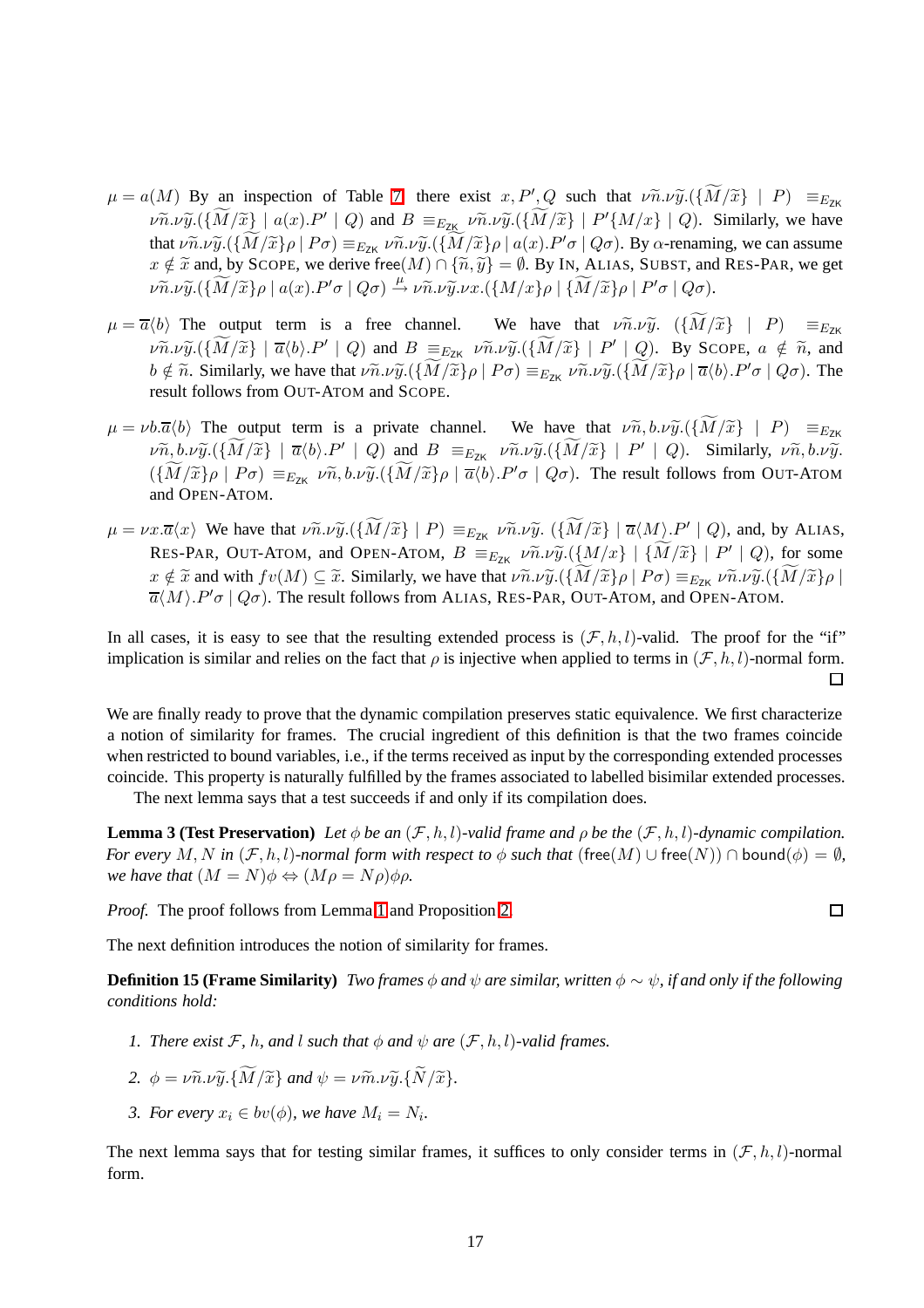**Lemma 4 (Valid Tests)** *Let*  $\phi$  *and*  $\psi$  *be two*  $(\mathcal{F}, h, l)$ *-valid and similar frames. For every* M, N *such that*  $(M = N)\phi$  *holds and*  $(M = N)\psi$  *does not hold, there exist*  $M', N'$  *in*  $(\mathcal{F}, h, l)$ *-normal form with respect to*  $\phi$  and  $\psi$  such that  $(M' = N')\phi$  holds and  $(M' = N')\psi$  does not hold.

*Proof.* We first show that it is possible to replace M by a term M' such that every subterm of the form Public<sub>i</sub> $(Z)$  is in  $(\mathcal{F}, h, l)$ -normal form with respect to  $\phi$ .

- $M = T[Public_j(Z)]$  and  $E_{ZK} \vdash Z\phi = ZKi, j'(\overline{M}, \overline{N}, F)$ , with  $j' \ge j > l$ . By an inspection of the equational theory, we have two cases:
	- There exists  $Z' = ZKi, j'(\overline{M'}, \overline{N'}, F') \in terms(Z)$  such that  $E_{ZK} \vdash Z' \phi = ZKi, j'(\overline{M}, \overline{N}, F)$ . Therefore,  $E_{\mathsf{ZK}} \vdash \mathsf{Public}_j(Z)\phi = N'_j\phi$ . If  $E_{\mathsf{ZK}} \vdash \mathsf{Public}_j(Z)\psi = N'_j\psi$ , then we can replace Public<sub>j</sub>(Z) by N'<sub>j</sub>. Otherwise, we have that  $(Z = Z')\phi$  holds and  $(Z = Z')\psi$  does not hold, as desired.
	- There exists a variable  $x \in terms(Z)$  such that  $ZKi, j'(\overline{M'}, \overline{N'}, F') \in terms(x\phi)$  and  $E_{\text{ZK}}$   $\vdash$  ZKi,  $j'(\overline{M'}, \overline{N'}, F') = ZKi$ ,  $j'(\overline{M}, \overline{N}, F)$ . By definition [13](#page-12-4) and definition [15,](#page-16-0) there exists a variable  $y \in \text{bound}(\phi) \cap \text{bound}(\psi)$  and a term Z bound to y in  $\phi$  and  $\psi$  such that  $\mathsf{ZK}i,j'(M'',N'',F'') \in \mathit{terms}(Z),\ \mathsf{free}(Z) \cap \mathsf{bound}(\phi) = \emptyset,\ \mathsf{and}\ N''_j\phi \ = \ N_j.\ \ \mathsf{If}\ E_{\mathsf{ZK}} \ \vdash$ Public<sub>j</sub> $(Z)\psi = N''_j\psi$ , then we can replace Public<sub>j</sub> $(Z)$  by  $N''_j$ . Otherwise,  $(Z = ZKi, j'(\overline{M''}, \overline{N''},$  $(F'')\phi$  holds and  $(Z = \mathsf{Z} Ki, j'(\overline{M''}, \overline{N''}, F''))\psi$  does not hold, as desired. By Definition [13,](#page-12-4) ZKi,  $j'(\widetilde{M''}, \widetilde{N''}, F'')$  and  $N''_j$  are in normal form with respect to  $\phi$  and  $\psi$ .

We can similarly prove that it is possible to remove every subterm of the form  $\text{Ver}_{i,j}(F, Z)$  that is not in  $(\mathcal{F}, h, l)$ -normal form. At the end of such a process, possibly applied to N, we get two terms M' and N' in  $(\mathcal{F}, h, l)$ -normal form with respect to  $\phi$  and  $\psi$  such that  $(M' = N')\phi$  holds and  $(M' = N')\psi$  does not hold, as desired. 口

<span id="page-17-0"></span>We can now formulate the theorem stating that verifying static equivalence on frames obtained by the encoding suffices to prove static equivalence on the original frames.

**Lemma 5 (Preservation of Static Equivalence)** *Let*  $\phi$  *and*  $\psi$  *be similar and* (*F*, *h*, *l*)*-valid frames. Let*  $\rho$  *be the*  $(\mathcal{F}, h, l)$ -dynamic compilation. If  $\phi \rho \approx_{E_{\text{FZK}}}^s \phi$ ,  $\psi \rho$  then  $\phi \approx_{E_{\text{ZK}}}^s \psi$ .

*Proof.* By Definition [10,](#page-11-2) we have to prove that  $E_{ZK}$   $\vdash$   $(M = N)\phi \Leftrightarrow E_{ZK}$   $\vdash$   $(M = N)\psi$ , for every  $M, N \in T_{\Sigma_{\mathsf{ZK}}}$ , only if  $E_{\mathsf{FZK}}^{\mathcal{F},h,l} \vdash (M' = N')\phi\rho \Leftrightarrow E_{\mathsf{FZK}}^{\mathcal{F},h,l} \vdash (M' = N')\psi\rho$ , for every  $M', N' \in T_{\Sigma_{\mathsf{FZK}}^{\mathcal{F},h,l}}$ . Suppose that there exist M, N such that  $(M = N)\phi$  holds and  $(M = N)\psi$  does not hold. By Lemma [4,](#page-16-1) we can assume that M and N are in  $(\mathcal{F},h,l)$ -normal form with respect to  $\phi$  and  $\psi$ . By Lemma [3,](#page-16-2)  $(M\rho = N\rho)\phi\rho$ holds and  $(M\rho = N\rho)\psi\rho$  does not hold. Therefore,  $\phi\rho$  and  $\psi\rho$  are not statically equivalent, yielding a contradiction.

$$
\qquad \qquad \Box
$$

<span id="page-17-1"></span>The following lemma asserts that the equivalence of the terms occurring in input labels does not affect labelled bisimilarity.

**Lemma 6 (Equivalent Labels)** Let A and B be extended processes such that  $A \stackrel{a(M)}{\rightarrow} A'$ ,  $B \stackrel{a(M)}{\rightarrow} B'$ , and  $\phi(A) \approx_{E_{\text{ZK}}}^s \phi(B)$ . Then for every N such that  $E_{\text{ZK}} \vdash M\phi(A) = N\phi(A)$  and  $A \stackrel{a(N)}{\rightarrow} A'$ , we have that  $B \stackrel{a(N)}{\rightarrow} B'.$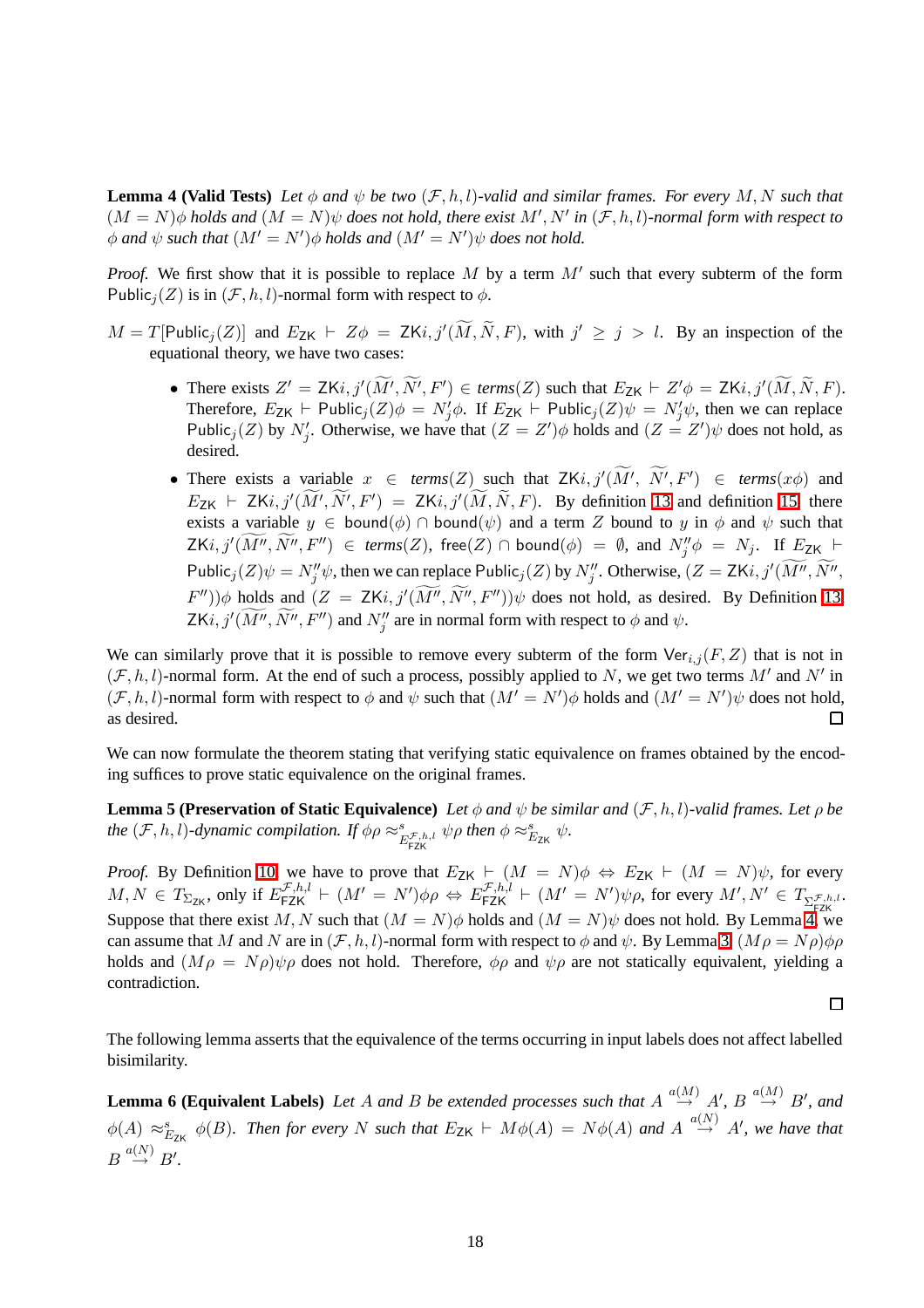*Proof.* Since the frames of the two extended processes are statically equivalent, we have that  $E_{ZK}$  ⊢  $M\phi(B) = N\phi(B)$  and  $dom(\phi(A)) = dom(\phi(B))$ . Possibly after applying  $\alpha$ -renaming on bound names, we get the result by applying IN, SCOPE, and STRUCT. 口

We can finally show that verifying labelled bisimilarity on extended processes obtained by the compilation suffices to prove labelled bisimilarity on the original extended processes. With Theorem [3,](#page-12-5) this proves Theo-rem [1](#page-10-0) as desired. In the following, for every  $(\mathcal{F},h,l)$ -valid  $A = \nu \tilde{n} \cdot \nu \tilde{y}$ .  $({M/\tilde{x}}|P)$ , we write  $A \rho \sigma$  to denote  $\nu \widetilde{n}.\nu \widetilde{y}. (\{\widetilde{M}/\widetilde{x}\}\rho|P\sigma).$ 

<span id="page-18-0"></span>**Lemma 7 (Preservation of Labelled Bisimilarity)** *Let* A,B *be extended processes such that* A =  $\nu \widetilde{v} \cdot \nu \widetilde{y} \cdot (\{M/\widetilde{x}\}|P)$ ,  $B = \nu \widetilde{n}' \cdot \nu \widetilde{y} \cdot (\{M'/\widetilde{x}\}|P')$ , for some  $(\mathcal{F}, h, l)$ -valid P and  $P'$  and  $\nu \widetilde{n} \cdot \nu \widetilde{y} \cdot \{M/\widetilde{x}\} \sim$  $\nu \widetilde{n}' \cdot \nu \widetilde{y} \cdot {\widetilde{M}' / \widetilde{x}}$ *. Let*  $\sigma$  *be the*  $(\mathcal{F}, h, l)$  *static compilation and*  $\rho$  *be the*  $(\mathcal{F}, h, l)$ *-dynamic compilation. If*  $A\rho\sigma \approx_{E_{\text{FZK}}^{\mathcal{F},h,l}}^l B\rho\sigma$ , then  $A \approx_{E_{\text{ZK}}}^l B$ .

*Proof.* Since  $A\rho\sigma \approx_{E_{\text{FZK}}^{f,h,l}} B\rho\sigma$ , we can consider the smallest symmetric relation  $\mathcal{R}' \subseteq \approx_{E_{\text{FZK}}^{f,h,l}} g_{E_{\text{ZK}}^{f,h,l}}$  satisfying the conditions [1,](#page-12-6) [2,](#page-12-7) and [3](#page-12-8) of Definition [11](#page-12-9) and such that  $A\rho\sigma R'B\rho\sigma$ . Given  $\rho$  and  $\sigma$ , let us define the relation  $\mathcal R$ as the smallest symmetric relation satisfying the following conditions:

- 1. for every  $(\mathcal{F}, h, l)$ -valid A, B such that  $A\rho\sigma\mathcal{R}'B\rho\sigma$  and  $\phi(A\rho\sigma) \sim \phi(B\rho\sigma)$ , we have that ARB.
- 2. for every  $A, B, A', B'$  such that  $ARB$ ,  $A \equiv_{E_{ZK}} A'$  and  $B \equiv_{E_{ZK}} B'$ , we have that  $A'RB'$ .

We want to prove that  $R$  satisfies the conditions [1,](#page-12-6) [2,](#page-12-7) and [3](#page-12-8) of Definition [11.](#page-12-9)

- Condition [1](#page-12-6) We want to prove that for every A, B such that ARB, we have that  $\phi(A) \approx_{E_{\text{ZK}}}^s \phi(B)$ . If ARB, then there exist  $(F, h, l)$ -valid A' and B' such that  $A \equiv_{E_{ZK}} A', B \equiv_{E_{ZK}} B'$ , and  $\hat{A}' \rho \sigma \mathcal{R}' B' \rho \sigma$ . By definition of  $\mathcal{R}'$ ,  $\phi(A'\rho\sigma) \sim \phi(B'\rho\sigma)$  and  $\phi(A'\rho\sigma) \approx_{E_{\text{FZK}}^{\mathcal{F},h,l}}^s \phi(B'\rho\sigma)$ . It is easy to see that  $\phi(A') \sim$  $\phi(B')$ . By Lemma [5,](#page-17-0)  $\phi(A') \approx_{E_{ZK}}^s \phi(B')$ . Since structural equivalence preserves static equivalence,  $\phi(A) \approx_{E_{\text{ZK}}}^s \phi(B)$ , as desired.
- Condition [2](#page-12-7) We want to prove that for every A, B such that ARB, we have that ( if  $A \to A_1$ , then  $B \to^* B_1$ and  $A_1 \mathcal{R} B_1$  for some B'). If  $A \mathcal{R} B$ , then there exist  $(\mathcal{F}, h, l)$ -valid A' and B' such that  $A \equiv_{E_{\mathbb{Z}K}} A'$ ,  $B \equiv_{E_{\text{ZK}}} B'$ , and  $A' \rho \sigma \mathcal{R}' B' \rho \sigma$ . By Lemma [2,](#page-14-1) for every  $A_1$  such that  $A \to A_1$ , there exists a  $(\mathcal{F}, h, l)$ valid  $A'_1$  such that  $A' \to A'_1$ ,  $A'_1 \equiv_{E_{ZK}} A_1$ , and  $A'\rho\sigma \to A'_1\rho\sigma$ ; we can find similar  $B_1$  and  $B'_1$  for  $B$ and B', respectively. By Lemma [2](#page-14-1) and Definition [15,](#page-16-0) it is easy to see that  $\phi(A'_1\rho\sigma) \sim \phi(B'_1\rho\sigma)$ . By definition of  $\mathcal{R}$ ,  $A'_1 \mathcal{R} B'_1$  and, since  $\rho$  is closed by structural equivalence,  $A_1 \mathcal{R} B_1$ , as desired.
- Condition [3](#page-12-8) We want to prove that for every A, B such that ARB, we have that (if  $A \stackrel{\mu}{\rightarrow} A_1$  and  $fv(\mu) \subseteq$ *dom*(*A*) and  $bn(\mu) \cap fn(B) = \emptyset$ , then  $B \to^* \to^* B_1$  and  $A_1 \mathcal{R}B_1$  for some  $B_1$ ). If  $A \mathcal{R}B$ , then there exist  $(\mathcal{F}, h, l)$ -valid A' and B' such that  $A \equiv_{E_{ZK}} A', B \equiv_{E_{ZK}} B'$ , and  $A' \rho \sigma R' B' \rho \sigma$ . By Lemma [2](#page-14-1) and Lemma [6,](#page-17-1) for every  $A_1$  such that  $A \stackrel{\mu}{\rightarrow} A_1$ , there exists a  $(\mathcal{F}, h, l)$ -valid  $A'_1$  such that  $A' \stackrel{\mu}{\rightarrow} A'_1$ ,  $A'_1 \equiv_{E_{ZK}} A_1$ , and  $A' \rho \sigma \to A'_1 \rho \sigma$ ; we can find similar  $B_1$  and  $B'_1$  for B and B', respectively. By Lemma [2](#page-14-1) and Definition [15,](#page-16-0) it is easy to see that  $\phi(A'_1 \rho \sigma) \sim \phi(B'_1 \rho \sigma)$ . By definition of R,  $A'_1 \mathcal{R} B'_1$ and, since  $\rho$  is closed by structural equivalence,  $A_1 \mathcal{R} B_1$ , as desired.

Therefore  $A \approx_{E_{ZK}}^l B$ , as desired.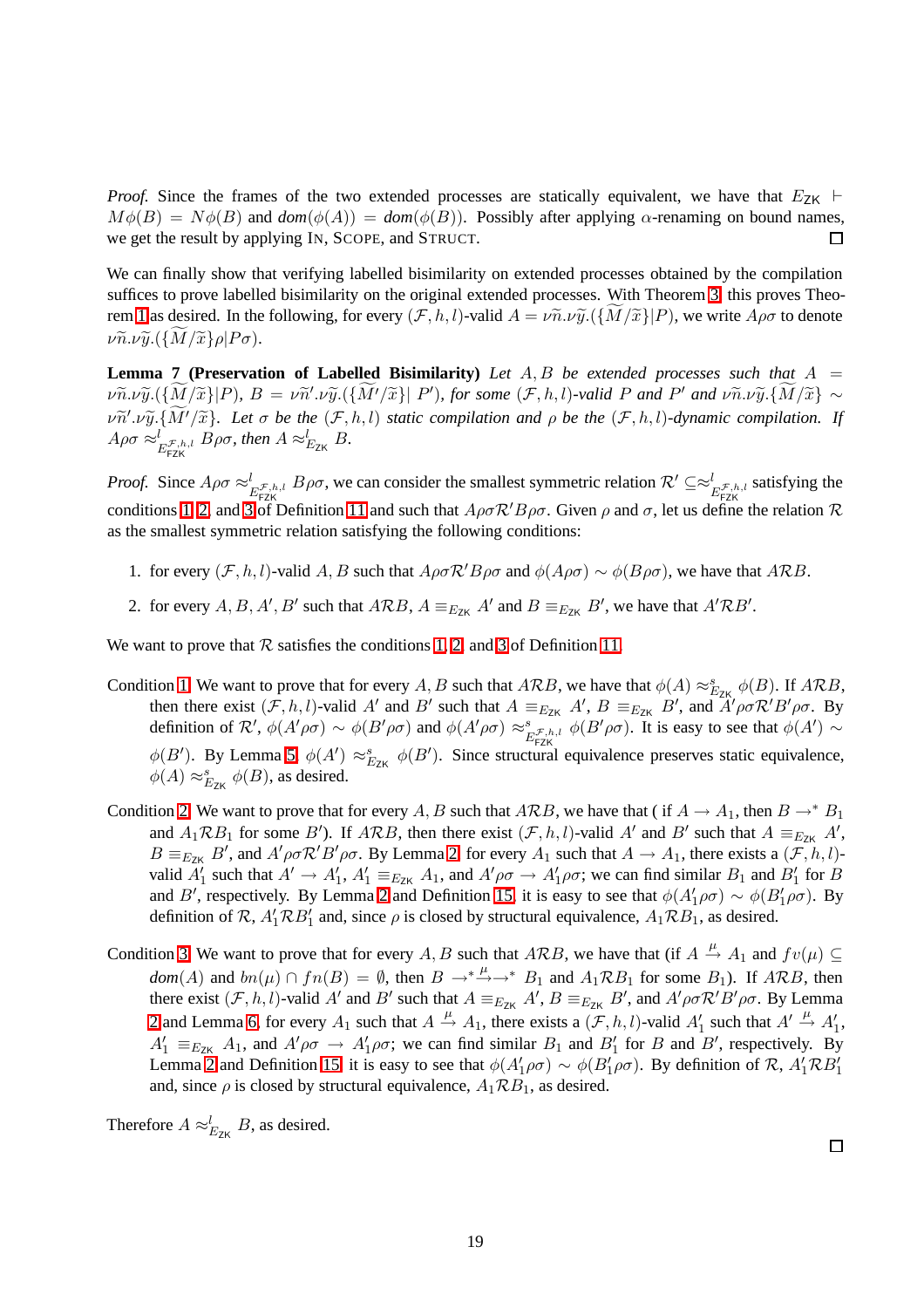[Theorem 1](#page-10-0) then follows directly from Lemma [7](#page-18-0) since  $\approx$  and  $\approx$  coincide in the applied pi-calculus.

In some cases, the analysis of observational equivalence using the tool ProVerif [\[7\]](#page-40-5) does not terminate due to the presence of the constructors ∧ and ∨ and their equations. In these cases, it is useful to remove ∧ and ∨ from the equational theory if they are not used in the protocol. Protocols often contain these constructors only in the formulas of zero-knowledge proofs. Then, after compilation, the protocol does not contain  $\wedge$  and ∨ any more, but the equational theory produced by the compiler does. In these cases, the following theorem often allows to modify the equational theory produced by the compiler in such a way that ∧ and ∨ do not occur any more:

<span id="page-19-0"></span>**Theorem 4 (Unfolding)** Given  $\mathcal{F}, h, l$ , let  $E_{\textsf{FZK}}^{\mathcal{F},h,l}$  be the equational theory defined in Table [6.](#page-9-0) Let  $\mathcal{F}' \subseteq \mathcal{F}$  $\text{and } \tilde{\tau}^1_{i,j,F}, \ldots, \tilde{\tau}^n_{i,j,F}$  be tuples of arity  $i + j$  associated to each  $(i,j,F) \in \mathcal{F}'$ , where  $n = n_{i,j,F}$ . Assume *that for every*  $(i,j,F)$  *and tuples*  $\widetilde{M} = M_1,\ldots,M_{i+j}$  *of arity*  $i + j$ *, we have that* ( $\exists k, \sigma$  *such that*  $\widetilde{M} =$  $\widetilde{\tau}^k_{i,j,F} \sigma \, \Leftrightarrow \, E^{ \mathcal{F},h,l}_{\mathsf{FZK}} \vdash \, F\{ \widetilde{M}_{1,i}/\alpha_{1,i} \} \{ \widetilde{M}_{i+1,i+j}/\beta_{1,j} \} \, = \, \mathsf{true} \text{),} \text{ where } \widetilde{M}_{1,i} \, = \, M_1, \ldots, M_i \text{ and } \widetilde{M}_{i+1,i+j} \, = \, 0 \, ,$  $M_{i+1},\ldots,M_{i+j}$ *. Let* E be obtained by replacing all the rules containing  $\mathsf{PZK}_{i,j}^F$ , for every  $(i,j,F)\in\mathcal{F}'$ , by *the following set of rules:*

$$
\begin{array}{l}\mathsf{Ver}^F_{i,j}(\mathsf{ZK}^F_{i,j}(\widetilde{\tau}^1_{i,j,F})) = \mathsf{true}, \dots, \mathsf{Ver}^F_{i,j}(\mathsf{ZK}^F_{i,j}(\widetilde{\tau}^n_{i,j,F})) = \mathsf{true} \\ \mathsf{Public}_k(\mathsf{ZK}^F_{i,j}(\widetilde{x}, \widetilde{y})) = y_k \\ \mathsf{Formula}(\mathsf{ZK}^F_{i,j}(\widetilde{x}, \widetilde{y})) = F \end{array}
$$

*Then*  $E_{\sf FZK}^{\mathcal{F},h,l}\backslash\{(M,N)\mid \mathsf{PZK}_{i,j}^F$  *occurs in*  $M$  *or*  $N \wedge (i,j,F) \in \mathcal{F}'\}=E$ .

Note that  $E_{\sf FZK}^{{\cal F},h,l}\backslash\{(M,N)\mid \sf PZK_{i,j}^F$  occurs in  $M$  or  $N\wedge (i,j,F)\in {\cal F}'\}=E$  trivially implies the preservation of observational equivalence, since  $PZK_{i,j}^F$  is a private constructor not used in the protocol and thus never appears in terms produced by the protocol or the adversary.

*Proof.* All the equations defining  $E_{\text{FZK}}^{\mathcal{F},h,l}$  and depending on PZK $_{i,j}^F$  have a direct counterpart in the definition of  $E$ . The only subtlety concerns the equations for the verification of zero-knowledge proofs: for every  $(i,j,F)\in \mathcal{F}',\ \widetilde{M},\widetilde{N} \text{ such that } F\{\widetilde{M}_{1i}/\alpha_{1i},\widetilde{M}_{i+1,j}/\beta_{1j}\} = \text{true},\ E_{\textsf{FZK}}^{\mathcal{F},h,l}\vdash \textsf{Ver}^F_{i,j}(\textsf{PZK}_{i,j}^F(\widetilde{M},\widetilde{N},\textsf{true})) =$ true can be exploited to prove  $\text{Ver}_{i,j}^F(\text{ZK}_{i,j}^F(\widetilde{M}, \widetilde{N})) =$  true. However, for every  $(i, j, F) \in \mathcal{F}', \widetilde{M}, \widetilde{N}$  there exist  $\tau^k_{i,j,F}, \sigma$  such that  $\widetilde{M}, \widetilde{N} = \tau^k \sigma$  if and only if  $E_{\textsf{FZK}}^{\mathcal{F},h,l} \vdash F\{\widetilde{M}_{1i}/\alpha_{1i}, \widetilde{M}_{i+1,j}/\beta_{1j}\} = \textsf{true}.$  Therefore  $E^{\mathcal{F},h,l}_{\mathsf{FZK}} \vdash \mathsf{Ver}^F_{i,j}(\mathsf{ZK}^F_{i,j}(\widetilde{M},\widetilde{N})) = \mathsf{true}$  if and only if  $E \vdash \mathsf{Ver}^F_{i,j}(\mathsf{ZK}^F_{i,j}(\widetilde{M},\widetilde{N})) = \mathsf{true}.$ 

Additionally, after having removed all occurrences of  $\land$  and  $\lor$ , we need to be able to remove their equational rules. The soundness of this transformation is shown by the following simple lemma:

<span id="page-19-1"></span>**Lemma 8 (Removal of**  $\land$  **and**  $\lor$ ) *Let*  $E_0$  *be an equational theory with signature*  $\Sigma_0$  *and*  $\land$ ,  $\lor \notin \Sigma_0$  *and* true  $\in \Sigma_0$ . Let  $\Sigma_1 := \Sigma_0 \cup \{\wedge, \vee\}$  and let  $E_1$  be the smallest equational theory over  $\Sigma_1$  containing  $E_0$  and *the equations*  $\{\wedge(\text{true},\text{true}) = \text{true}, \vee(\text{true},x) = \text{true}, \vee(x,\text{true}) = \text{true}\}.$  Let  $\Sigma_2 := \Sigma_1$  and let  $E_2$  be the *smallest equational theory over*  $\Sigma_2$  *containing*  $E_0$ *. Then for all processes* P *and* Q *not containing*  $\wedge$  *or*  $\vee$ *, we have that*  $P \approx_{E_1} Q$  *if and only if*  $P \approx_{E_2} Q$ *.* 

*Proof.* The proof has the same structure as the proof of Theorem [1.](#page-10-0) We first define a notion of normal form for  $T_{\Sigma_1}$  terms with respect to  $\phi$ , requiring that for any term of the form  $\wedge(M_1,M_2)$  (resp.  $\vee(M_1,M_2)$ ) occurring therein,  $E_{ZK} \nvdash M_1 \phi =$  true or  $E_{ZK} \nvdash M_2 \phi =$  true (resp.  $E_{ZK} \nvdash M_1 \phi =$  true and  $E_{ZK} \nvdash M_2 \phi =$  true). We then define a notion of validity for terms and plain processes, which requires that ∧ and ∨ do not occur therein. The definition of validity for frames and extended processes is similar to Definition [13,](#page-12-4) where the new definition of normal form and validity for terms and plain processes is taken into account. Finally, the compilation from  $T_{\Sigma_1}$  to  $T_{\Sigma_2}$  is simply defined as the identity function. It is easy to see that Proposition [1,](#page-12-10) Proposition [2,](#page-13-1) and Lemma [1](#page-14-0) still hold. Since the identity function is bijective, we have the double implication in Lemma [5](#page-17-0) and Lemma [7,](#page-18-0) as desired.  $\Box$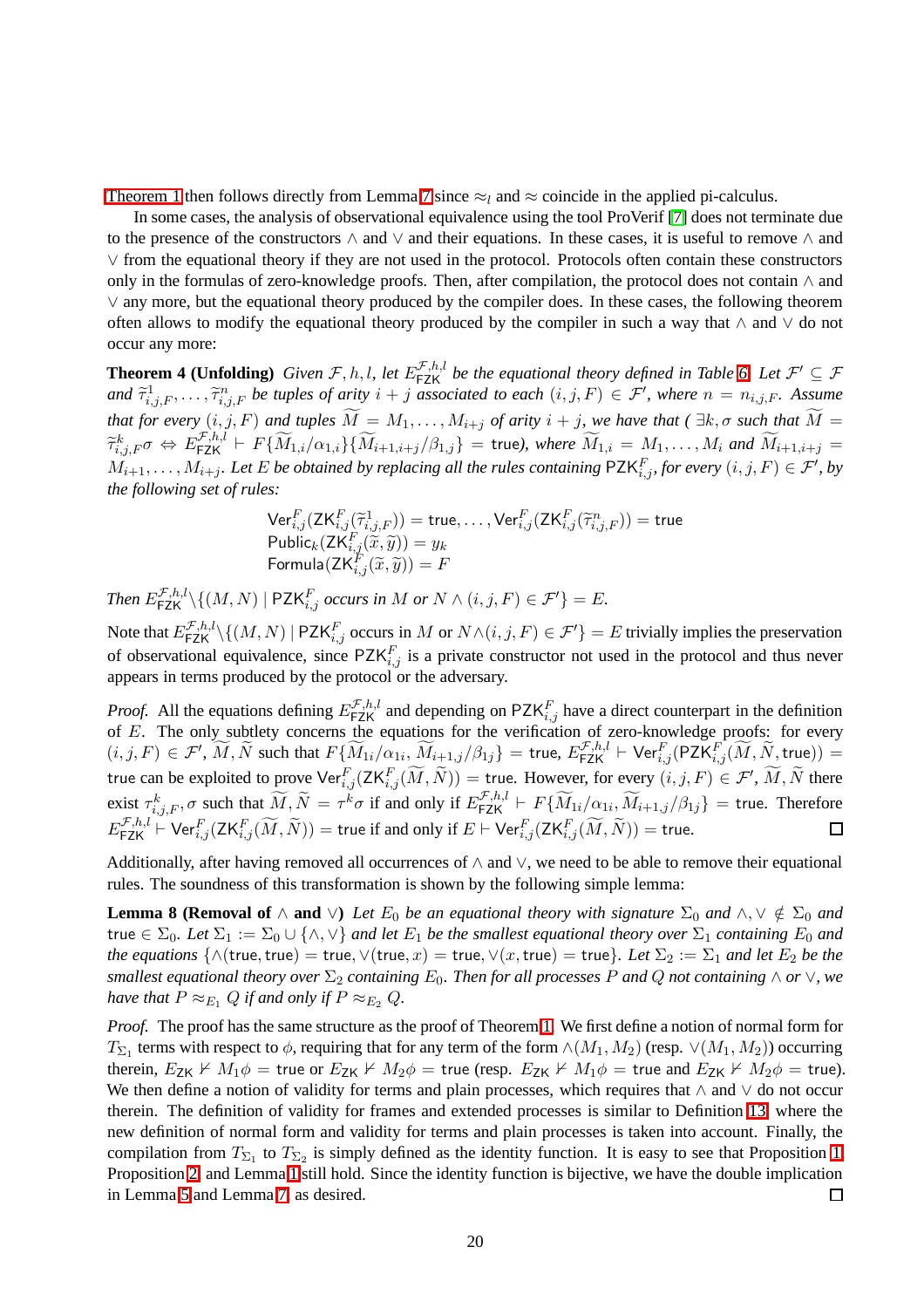The previous proof shows that the framework proposed in this section provides a methodology for proving the soundness of any transformation of equational theories for which Proposition [1,](#page-12-10) Proposition [2,](#page-13-1) and Lemma [1](#page-14-0) hold.

## <span id="page-20-0"></span>**5 Case Study: Direct Anonymous Attestation**

To exemplify the applicability of our theory to real-world protocols, we analyze the security properties of the Direct Anonymous Attestation (DAA) scheme [\[9\]](#page-41-11). DAA constitutes a cryptographic protocol that enables the remote authentication of a hardware module called the Trusted Platform Module (TPM), while preserving the privacy of the user owning the module. Such TPMs are now widely included in end-user notebooks.

The goal of the DAA protocol is to enable the TPM to sign arbitrary messages and to send them to an entity called the verifier in such a way that the verifier will only learn that a valid TPM signed that message, but without revealing the TPM's identity. The DAA protocol relies heavily on zero-knowledge proofs to achieve anonymity.

The DAA protocol is composed of two subprotocols: the *join protocol* and the *DAA-sign protocol*. The join protocol allows a TPM to obtain a certificate from an entity called the issuer. The protocol ensures that even the issuer cannot link the TPM to its subsequently produced signatures. The DAA-sign protocol enables a TPM to sign a message. This signed message is then verified by the verifier. The DAA protocol includes also a rogue-tagging procedure preventing corrupted TPMs from getting certificates and authenticating messages.

Every TPM has a unique id as well as a key-pair called *endorsement key* (EK). The issuer is assumed to know the public component of each EK. We assume further a publicly known string  $bsn<sub>I</sub>$  called the basename of the issuer, as well as a publicly known unique string  $bsn<sub>V</sub>$  for each verifier V. Every TPM has a secret seed *daaseed<sub>id</sub>* that allows for deriving secret values  $f_{cnt} := H(daaseed_{id}, cnt)$  where H is some hash function. We will call  $f_{cnt}$  the f-value for counter cnt. Each such f-value represents a virtual identity with respect to which the TPM can execute the join and the DAA-sign protocol.

#### <span id="page-20-1"></span>**5.1 Join protocol**

In the join protocol, the TPM can receive a certificate for one of its f-values  $f$  from the issuer. Such a certificate is basically just a signature on  $f$  of the TPM. However, since we do not want the issuer to learn f, we have to use blind signatures, i.e., the request from the TPM to the issuer contains blind(f, v), for some random v, instead of just f. Furthermore, for reasons that will become clear in the description of roguetagging below, the TPM is required to also send the hash value  $N_I := \exp(\zeta_I, f)$  along with its request where  $\zeta_I$  is a value derived from the issuer's basename  $bsn_I$ . The function exp constitutes an exponentation in the original specification of DAA; we model it as a hash function with two arguments. Since we do not want the TPM to use different f-values in the computation of  $N_I$  and of blind(f,v), we have to attach a ZK proof that the same f-value has been used in both cases. After checking the proof, the issuer signs the blinded f-value blind(f, v) and returns this signature  $x := \text{blind}(\text{signal}(f, v), sk_I)$ . Then cert := unblind(x, v) is a valid blind signature on  $f$ . This certificate *cert* will be used for the DAA-sign protocol. Since we want to guarantee that only valid TPMs can receive certificates, the TPM authenticates all its communication by a challenge-response nonce handshake: the issuer outputs a nonce encrypted by the TPM's public endorsement key, and the TPM proves its identity by hashing the nonce together with the blinded f-value blind( $f, v$ ). The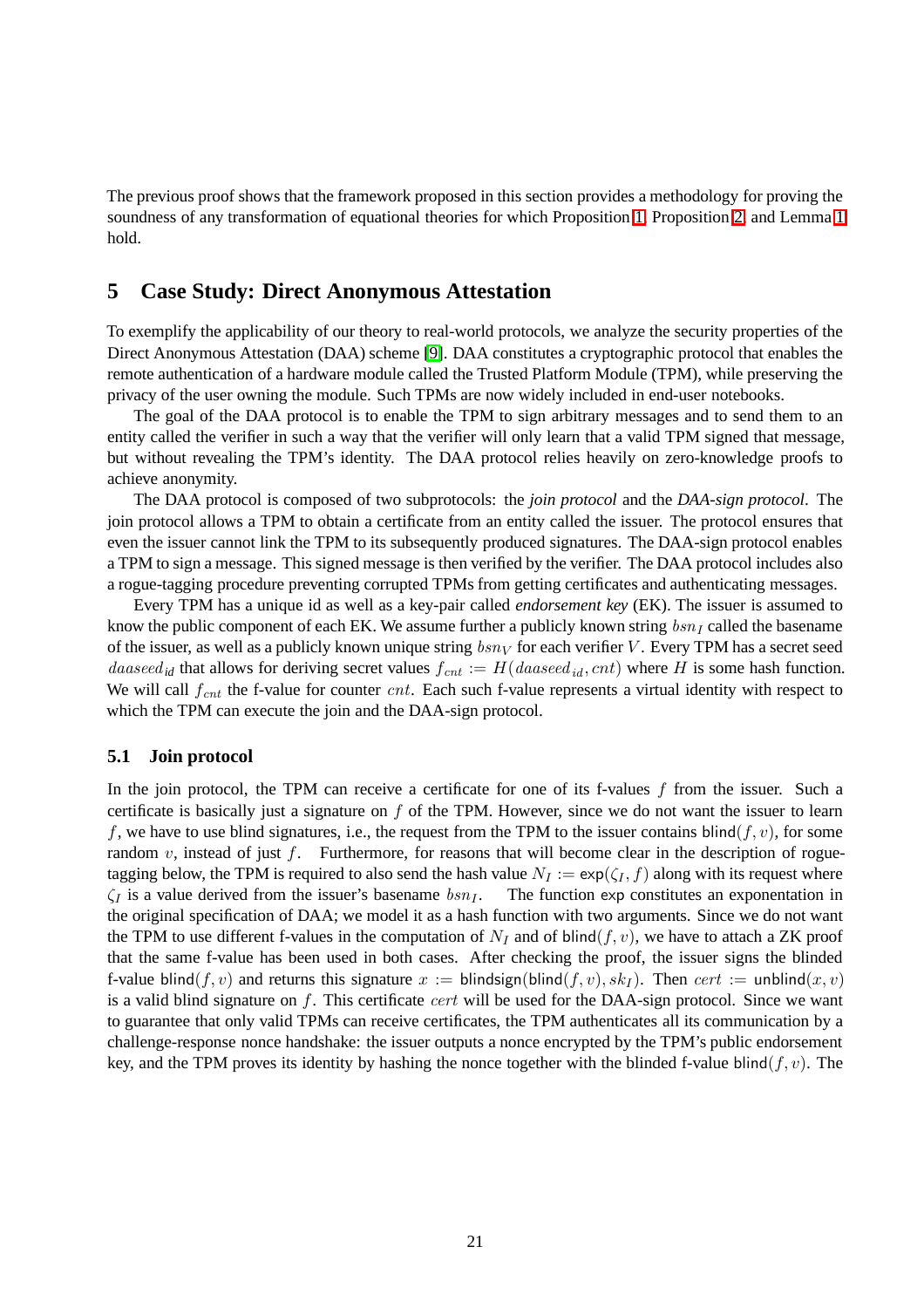join protocol has the following overall shape:



with  $F_{\text{join}} := (\beta_1 = \text{blind}(\alpha_1, \alpha_2) \land \beta_2 = \exp(\beta_3, \alpha_1)).$  In our calculus, we can model the behavior of the TPM in the join protocol as follows:

$$
\begin{aligned}\n\text{tpmjoin} &:= let \ f = \text{hash}(\text{pair}(\text{dased}(id), \text{cnt})) \ in \\
&\quad \nu v. \\
&\quad let \ U = \text{blind}(f, v) \ in \\
&\quad let \ \zeta_I = \text{hash}(\text{pair}(n_1, \text{bs}n_I)) \ in \\
&\quad let \ N_I = \exp(\zeta_I, f) \ in \\
&\quad \underline{let} \ xkp = \mathsf{ZK}(f, v; U, N_I, \zeta_I; F_{\text{join}}) \ in \\
&\quad \underline{pub}(\text{pair}(id, \text{z}kp)). \\
&\quad \underline{pub}(\text{enc}n). \\
&\quad \underline{let} \ nonce = \text{dec}_{\text{sym}}(\text{enc}n, \text{sk}(\text{ek}(id))) \ in \\
&\quad \underline{pub}(\text{hash}((U, \text{nonce}))) \\
&\quad \underline{pub}(x). \\
&\quad \underline{let} \ cert = \text{unblind}(x, v) \ in \\
&\quad \underline{if} \ \text{blindver}(\text{cert}, f, \text{pk}(\text{issuerK})) = \text{true} \ then \\
&\quad \underline{event} \ J\text{OINED}(id, \text{cnt}, \text{cert}).\n\end{aligned}
$$

Here we use let  $x = M$  in P as syntactic sugar for  $P\{M/x\}$ . The occurence of an event M is modeled as  $\overline{c}(M)$  where c is a distinguished channel used only for events. Given the explanations above, most steps in this process should be self-explanatory, however, a few points merit further explanation: The secret seed *daaseed*<sub>id</sub> is modelled by the private constructor daaseed taking as input *id*. In the computation of  $\zeta_I :=$ hash(pair $(n_1, bsn<sub>I</sub>)$ ),  $n_1$  is a free name. In the original DAA protocol [\[9\]](#page-41-11), the integer 1 is used here. For communication with the issuer, we use the channel pub. The public keys  $pk_{id}$  and  $pk_I$  are modeled as  $pk(ek(id))$  and  $pk(issuerK)$  where ek and issuerK are private constructors. That is, by  $ek(id)$  we model a secret function mapping a TPM's identity to the endorsement key pair. We then use the operators sk and pk to access the secret and the public key. The function issuerK is nullary since, for the sake of simplicity, we model a single issuer. The private channel och will later be modeled as a secret channel to pass the received certificate to the DAA-sign process.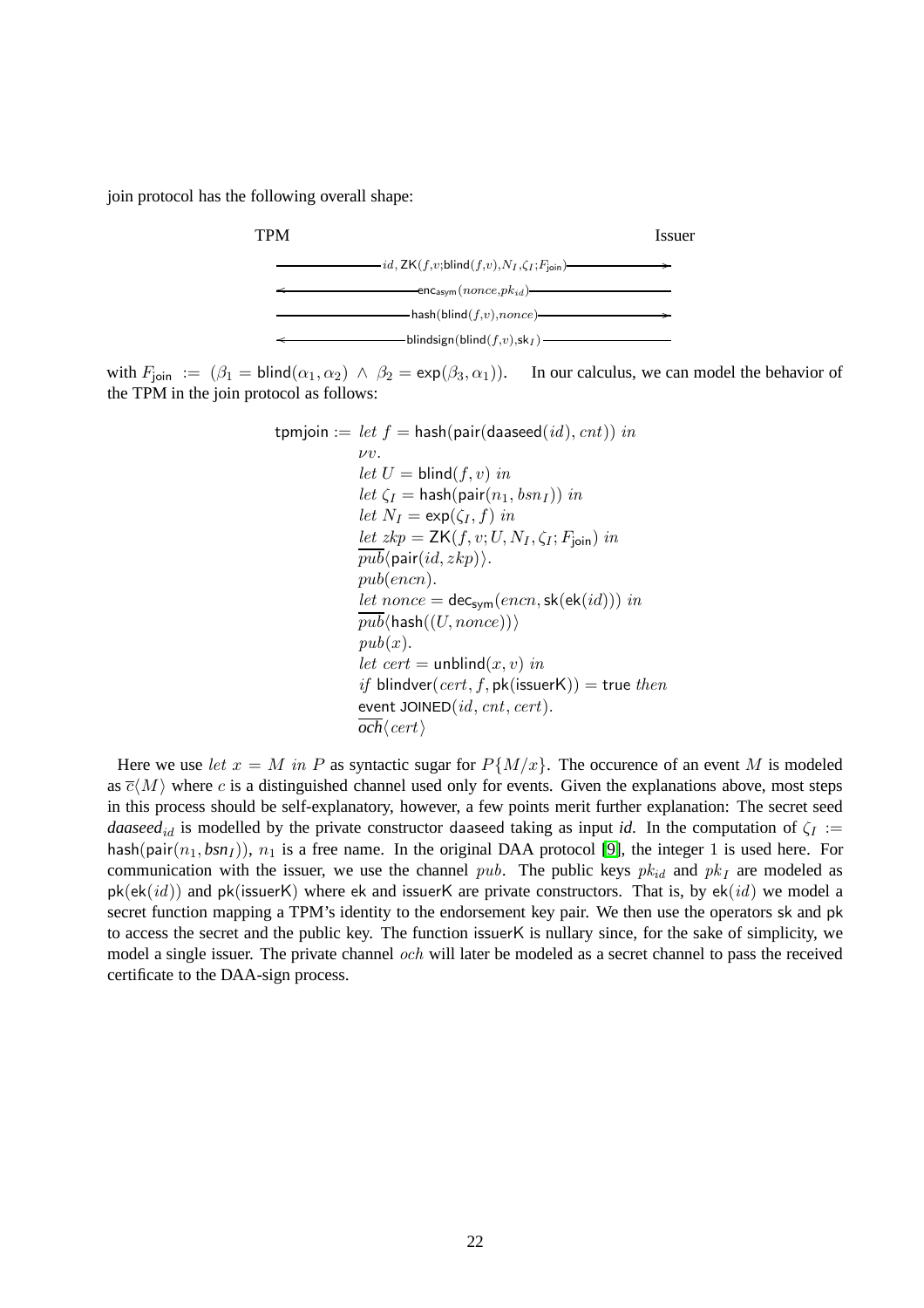Accordingly, we model the issuer's part in the join protocol as follows:

$$
f(x) = \frac{1}{2} pub(msg).
$$
\n
$$
let \ id = \text{first(msg)} \ in
$$
\n
$$
let \ zkp = \text{snd(msg)} \ in
$$
\n
$$
if \ \text{Ver}_{2,3}(F_{\text{join}}; zkp) = \text{true} \ then
$$
\n
$$
let \ U = \text{Public}_1(zkp) \ in
$$
\n
$$
vnonce.
$$
\n
$$
\overline{pub}(\text{enc}_{\text{asym}}(nonce, \text{pk}(ek(id))))).
$$
\n
$$
pub(hashn).
$$
\n
$$
if \ hashn = \text{hash}((U, nonce)) \ then
$$
\n
$$
let \ N = \text{Public}_2(zkp) \ in
$$
\n
$$
let \ \zeta = \text{Public}_3(zkp) \ in
$$
\n
$$
if \ \text{rogue} = \text{true} \ then \ 0 \ else
$$
\n
$$
if \ \zeta = \text{hash}(\text{pair}(n_1, bsn_I)) \ then
$$
\n
$$
let \ cert = \text{binding}(U, \text{sk}(\text{issueK})) \ in
$$
\n
$$
\text{event CERTIFIED}(id)
$$

In this process, roque and roqueid represent predicates depending on  $N$ ,  $\zeta$  and id. These are used for the detection of rogue TPMs. We will specify *rogue* and *rogueid* in more detail below when we discuss rogue detection.

#### <span id="page-22-0"></span>**5.2 DAA-sign protocol**

After successfully executing the join protocol, the TPM has a valid certificate cert for its f-value f signed by the issuer. Since we only want valid TPMs to be able to DAA-sign a message  $m$ , the TPM will have to convince a verifier  $V$  that it possesses a valid certificate  $cert$ . Of course, the TPM cannot directly send  $cert$ to the verifier V, since this would reveal f. Instead, the TPM produces a zero-knowledge proof  $zkp$  that it knows a valid certificate. If the TPM, however, would just send  $(zkp, m)$  to the verifier, the protocol would be subject to a trivial message substitution attack. We instead combine  $m$  with the proof such that one can only replace  $m$  if one redoes the proof (and this again can only be done by knowing a valid certificate). Fortunately, this can easily be done in our formalism by including  $m$  in the public parameters of the zero-knowledge proof  $zkp$  (there is no condition that a parameter included in the proof actually has to be used by the formula). In this fashion we produce a kind of zero-knowledge signature that can only be forged if the attacker is able to produce a valid proof. Furthermore, we again include a value  $N := \exp(\zeta, f)$  whose importance will become clear below. The overall shape of the DAA-sign protocol is hence as follows:



with  $F_{\text{sign}} := \beta_1 = \exp(\beta_2, \alpha_1)$   $\wedge$  blindver $(\alpha_2, \alpha_1, \beta_3)$ . An interesting point here is the choice of  $\zeta$ . By prescribing different derivations of  $\zeta$ , we get different modes of DAA-signing: an anonymous and a pseudonymous one. In case of anonymous DAA-signing,  $\zeta$  is a fresh name chosen by the host. In this case, two signatures by the same TPM will contain values  $N = \exp(\zeta, f)$  and  $N' = \exp(\zeta', f)$  for different  $\zeta, \zeta',$  so the attacker will not be able to link these signatures. In the case of pseudonymous DAA-signatures, however, we derive  $\zeta$  in a deterministic fashion from the basename  $bsn<sub>V</sub>$  of the verifier. Then any two signatures for the same verifier using the same f-value will have the same value of  $N$ ; hence these signatures can be linked.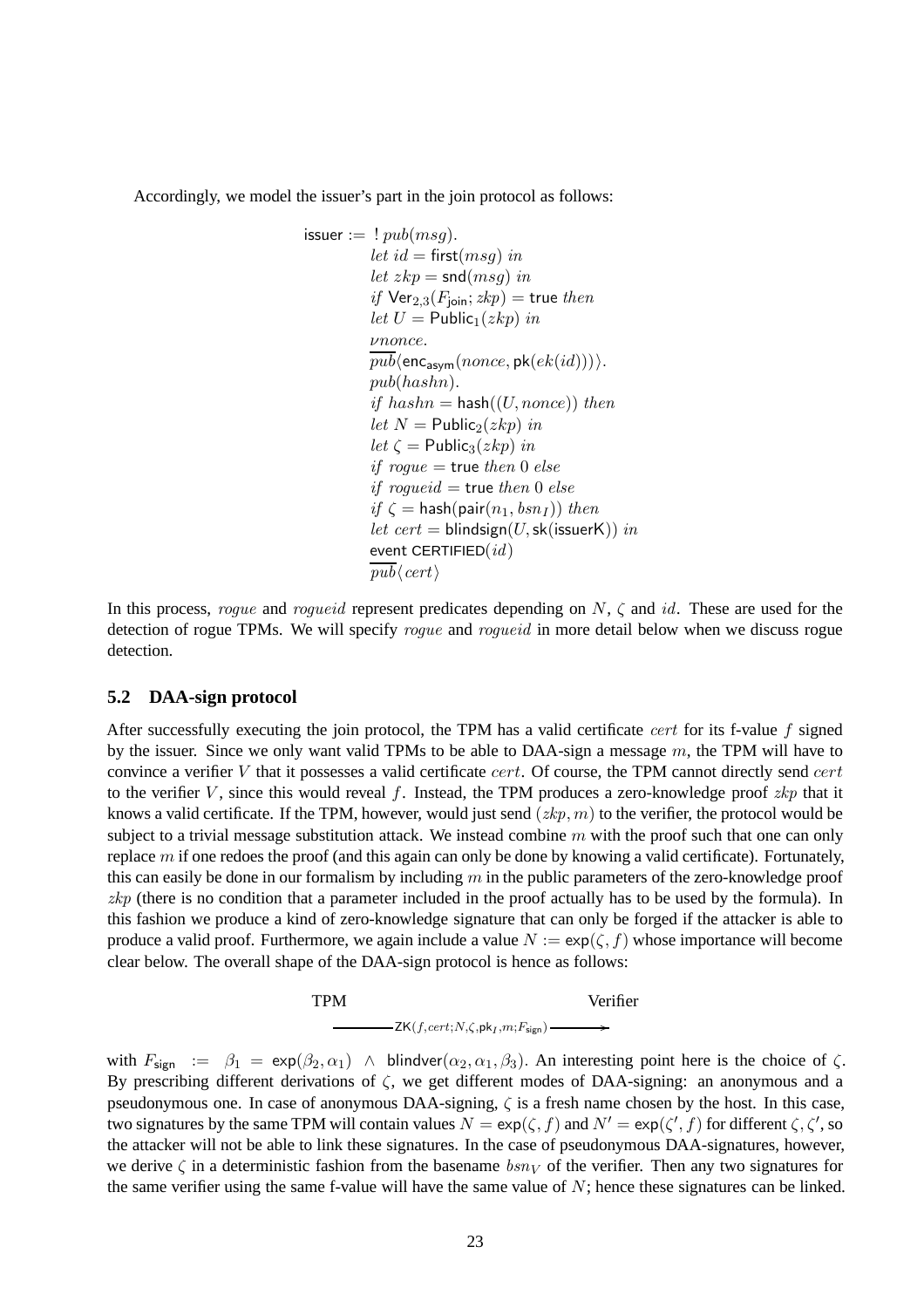It will not be possible, however, to link these signatures to the execution of the join-protocol or to signatures for other verifiers. N takes the role of a verifier-specific pseudonym.

We now discuss how to write this protocol in our calculus. We start with the anonymous variant where  $\zeta$ is a fresh name.

daasigna :=

νζ. let  $f =$  hash(pair(daaseed(id), cnt)) in let  $N = \exp(\zeta, f)$  in  $let\ zkp = {\sf ZK}(f, cert; N, \zeta, {\sf pk}({\sf issuerK}), m; F_{\sf sign})\ in$ event DAASIGNEDA $(id, ent, m)$ .  $pub\langle zkp \rangle$ 

daavera :=

 $pub(zkp)$ . if  $Ver_{2,4}(F_{sign}; zkp)$  = true then let  $N =$  Public<sub>1</sub>(zkp) in let  $\zeta$  = Public<sub>2</sub>(*zkp*) in if Public<sub>3</sub> $(zkp) = pk$ (issuerK) then let  $m =$  Public<sub>4</sub>(*zkp*) in if  $roque$  = true then 0 else event DAAVERIFIEDA $(m)$ 

As in the case of the issuer process, rogue is a predicate depending on  $\zeta$  and N that we will elaborate upon further when we discuss rogue detection below. The pseudonymous variants of these processes are similarly defined: The pseudonymous DAA-signing process daasignp is defined like daasigna, except that  $\nu\zeta$ is replaced by let  $\zeta = \text{hash}(\text{pair}(n_1, bsn_V))$  in. The corresponding verification process daaverp is defined like daavera, except that after let  $\zeta = \text{Public}_2(zkp)$  in we insert if  $\zeta = H(\text{pair}(n_1, bsn_V))$  then . Furthermore, to be able to formulate a more fine-grained authenticity property below, we output the more informative events DAASIGNEDP(id, cnt,  $bsn<sub>V</sub>$ , m) and DAAVERIFIEDP(m,  $bsn<sub>V</sub>$ , N) instead of DAASIGNEDA(id, cnt, m)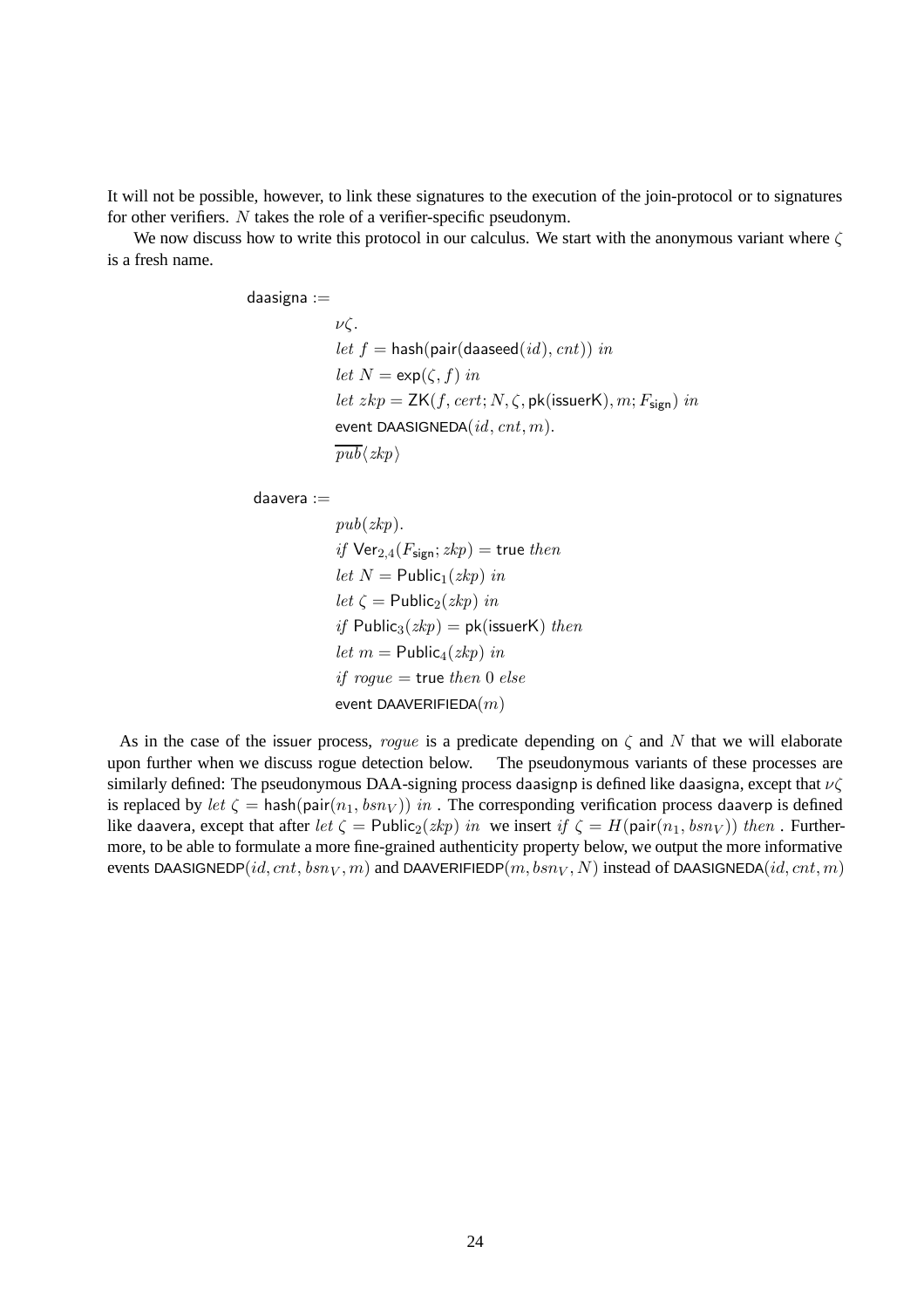and DAAVERIFIEDA $(m)$ , respectively. These changes yield the following two processes:

$$
\begin{aligned}\n\text{daasignp} &:= \text{let } \zeta = \text{hash}(\text{pair}(n_V, bsn_V)) \text{ in} \\
\text{let } f &:= \text{hash}(\text{pair}(\text{daseed}(id), \text{cnt})) \text{ in} \\
\text{let } N &:= \exp(\zeta, f) \text{ in} \\
\text{let } zkp &= \text{ZK}(f, \text{cert}; N, \zeta, \text{pk}(\text{issuerK}), m; F_{\text{sign}}) \text{ in} \\
\text{event DAASIGNEDP}(\text{id}, \text{cnt}, bsn_V, m). \\
\frac{pub}{zkp} \\
\text{daaverp} &:= \text{pub}(zkp) \\
\text{if } \text{Ver}_{2,4}(F_{\text{sign}}; zkp) &:= \text{true then} \\
\text{let } N &:= \text{Bulk}(c, kn) \text{ in}\n\end{aligned}
$$
\n(4)

$$
let N = Public_1(zkp) in
$$
\n
$$
let \zeta = Public_2(zkp) in
$$
\n
$$
if \zeta = hash(\text{pair}(n_V, bsn_V)) then
$$
\n
$$
if \text{Public}_3(zkp) = pk(\text{issuerK}) then
$$
\n
$$
let m = Public_4(zkp) in
$$
\n
$$
if \text{rogue} = true then 0 else
$$
\n
$$
event DAAVERIFIEDP(m, bsn_V, N)
$$

with  $n_V := n_1$ . The most important changes with respect to the anonymous DAA-sign protocol are marked with (\*). Note that we parametrized these processes with respect to the value  $n_V := n_1$  used in the computation of ζ. This is to be able to express the changes needed for circumventing the attack described in [\[27\]](#page-42-4), see below.

#### **5.3 Rogue-tagging**

So far, we presented the DAA protocol under the assumption that no TPM is compromised. A TPM is a single chip so that it is very difficult to extract private information from a TPM. Extracting such private information is however not impossible, so we have to expect that a few TPMs can get compromised. But as soon as a single TPM is compromised, the attacker can sign arbitrary messages, and these signatures even cannot be traced to this specific TPM. Even worse, the attacker could release the f-value and a corresponding certificate on the Internet; this would allow everyone to fake DAA-signatures. To capture this last case, a so-called rogue list is introduced that contains all f-values that have been published on the Internet. Furthermore, the issuer maintains a list of revoked TPM ids. Since the communication with the issuer is authenticated, the issuer can refuse to issue certificates to a revoked TPM. Already issued certificates stay valid. To address this problem – note that in every protocol execution (join or DAA-sign) based on some f-value  $f$  – the TPM sends a pair  $(\zeta, N)$  with  $N = \exp(\zeta, f)$ . So given a list of rogue f-values  $F := (f_1, \ldots, f_n)$ , we can check whether  $f \in F$ by checking whether  $N = \exp(\zeta, f_i)$  for some  $i \in [1, n]$ . Thus the attacker cannot use a certificate relative to an f-value that has been marked rogue.

To model this mechanism in our calculus, we introduce two predicates *roqueid* and *roque* in the issuer and verifier processes above. The predicate *roqueid* (used only be the issuer) is defined to evaluate to true iff the TPM id is marked rogue. So if, e.g., the ids  $id_1, id_2, id_3$  are marked rogue, we would set rogueid :=  $(id =$  $id_1 \vee id = id_2 \vee id = id_3$ ). The predicate *rogue* checks whether  $N = \exp(\zeta, f')$  for some f' on the rogue list, so if, e.g., the f-values  $f_1, f_2, f_3$  were rogue-listed, we would define  $roque := (N = \exp(\zeta, f_1) \vee N =$  $\exp(\zeta, f_2) \vee N = \exp(\zeta, f_3)$ .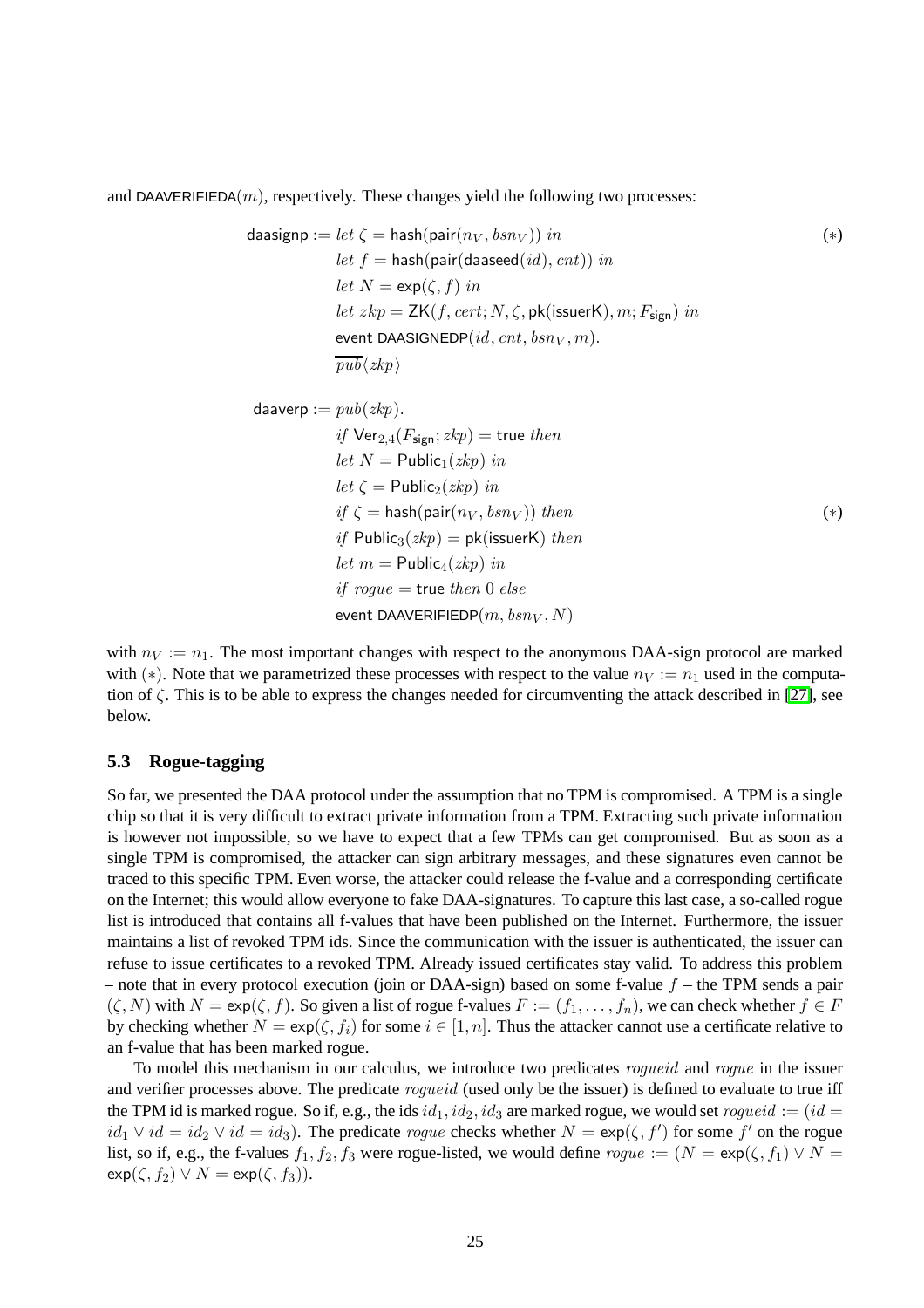#### **5.4 Security properties of DAA**

<span id="page-25-0"></span>We will now discuss the main security properties of DAA and how to model them in our calculus.

#### **5.4.1 Authenticity of the DAA-sign protocol**

The first property we would like to model is authenticity: If the verifier accepts a message m, then *some* TPM has DAA-signed this message m. To model this, we consider the following process:

 $\frac{1}{2}$ issuer $\frac{1}{2}$  $\frac{1}{2}$ bk(issuerK)) $||pub(id)$ .TPMs $||$ daavera $||$ daaverp

The output  $\overline{pub}$ (pk(issuerK)) reflects that the public key pk(issuerK) is publicly known. if we omitted this output, the adversary could not generate this term, since issuerK is a private name (otherwise the adversary would know sk(issuerK)). The subprocess TPMs reflects that we require authenticity to hold even if the adversary controls the execution of an arbitrary number of TPMs in an arbitrary fashion (except for learning their secrets). We model this process as follows:

> TPMs  $:= !pub(cnt).vech.(tpmjoin)$  $(och(cert).!pub(m).(daasigna|pub(bsn<sub>V</sub>)).daasignp))).$

Thus for any pair of id, cnt received from the adversary, this process performs a join, and with the certificate  $cert$  received from the issuer, it DAA-signs any message  $m$  anonymously or pseudonymously with respect to arbitrary basenames  $bsn<sub>V</sub>$ . Note how we used inputs to bind the free variables id, cnt, m,  $bsn<sub>V</sub>$  in tpmjoin, daasigna, and daasignp.

Given this process, authenticity is defined as the fulfillment of the following two trace properties:

DAAVERIFIEDP $(m, bsn, N) \Rightarrow$  DAASIGNEDP $(id, cnt, bsn, m)$ DAAVERIFIEDA $(m) \Rightarrow$   $(D$ AASIGNEDA $(id, \textit{cnt}, m) \vee$  $\mathsf{DAAS}$ IGNEDP $(id, \mathit{cnt}, \mathit{bsn}, m))$  .

Intuitively, the first property means that if an event DAAVERIFIEDP $(m, bsn, N)$  occurs, then also DAASIGNEDP(id, cnt, bsn,m) occurs in that trace *with the same values of* bsn *and* m*,* i.e., when a verifier accepts a pseudonymously signed message  $m$ , then a valid TPM actually sent that message  $m$  for that verifier. Similarly, the second property guarantees that if a verifier accepts a message as anonymously signed, that message has been signed anonymously or pseudonymously by some valid TPM. (An inspection of the protocol reveals that we cannot expect pseudonymously signed messages not to be accepted by anonymous verification.) We refer to [Definition 8](#page-11-3) for a formal definition of these trace properties.

Trace properties such as the above authenticity properties can be verified with the mechanized prover ProVerif [\[7\]](#page-40-5). We applied the compilation described in Section [4](#page-8-0) and feed the output – now a process in a finitely generated equational theory – to ProVerif. ProVerif successfully verifies the authenticity properties. The running time of this proof is 3 seconds on a Pentium 4, 3 GHz. A more detailed description of the necessary steps is given in [Section 6.2.](#page-33-0) The tool implementing the compiler from Section [4.1](#page-8-7) can be found at [\[18\]](#page-41-15). So far, we have not investigated the case that some TPMs are rogue-listed (i.e., rogue = rogueid = false). An analysis of this case can be found in [Section 6.2.3.](#page-36-0)

#### <span id="page-25-1"></span>**5.4.2 Authenticity of the Join Protocol**

In contrast to the DAA-sign operation, after a join the issuer learns the identity of the joining party (since the joining party authenticates itself using its endorsement key). This is necessary for verifying that no rogue TPM joins but is also used to limit the number of times a given TPM can join with respect to different f-values.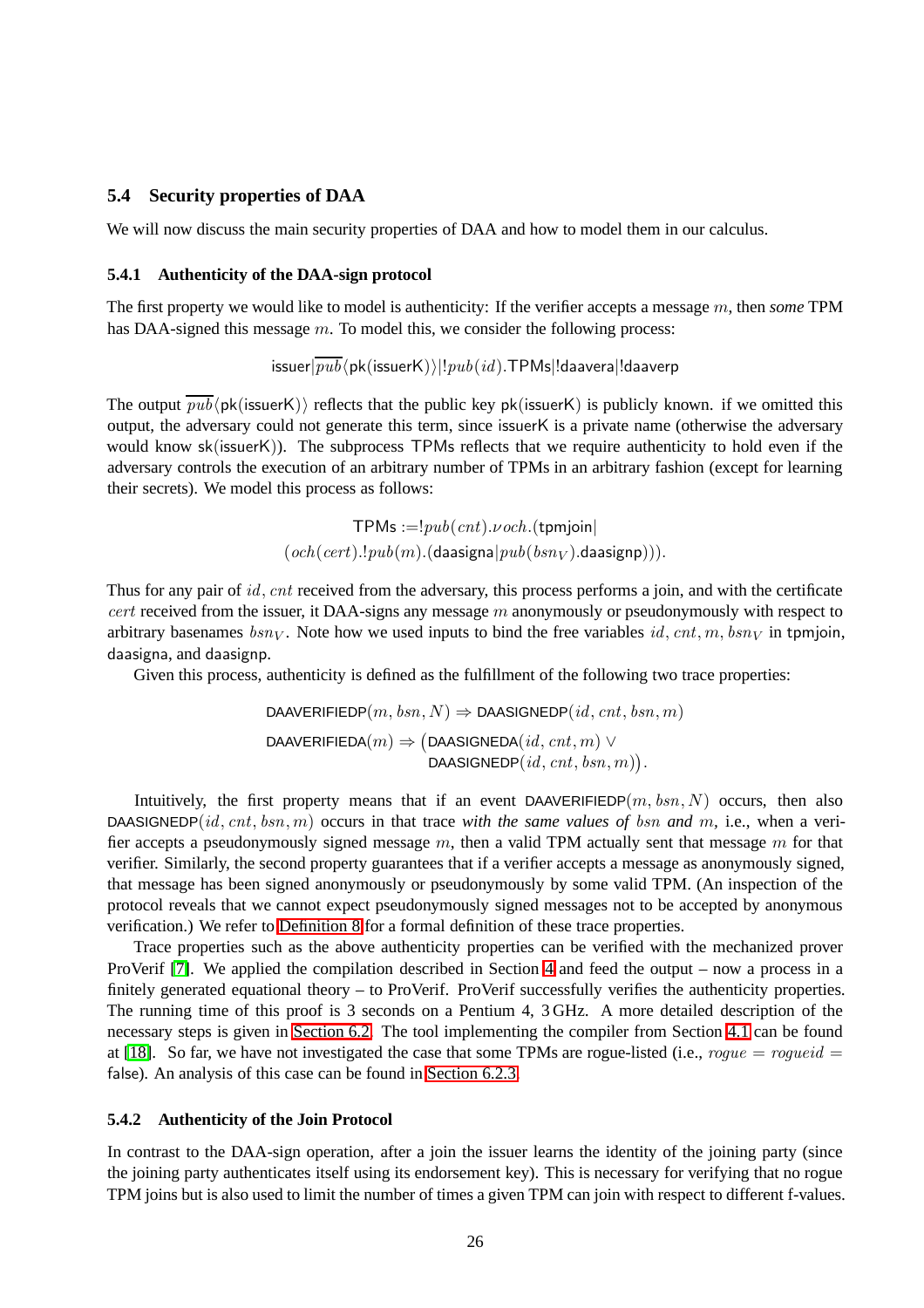It is therefore a natural question whether the following authenticity property holds: JOINED(id, cnt, cert)  $\Rightarrow$ CERTIFIED $(id)$ . We investigated whether this property holds in the following process which represents a situation where the attacker may corrupt or control arbitrary TPMs.

!pub(id).leaktpm|leakpublic|issuer|TPMs|!daavera|!daaverp

with

$$
\textsf{leaktpm} := \textsf{event LEAKTPM}(id). \overline{pub} \langle \textsf{dasesd}(id) \rangle. \overline{pub} \langle \textsf{sk}(\textsf{ek}(id)) \rangle. \overline{pub} \langle \textsf{pk}(\textsf{ek}(id)) \rangle
$$

and

leakpublic  $:= \overline{pub}$ (pk(issuerK))|! $pub(id)$ ;  $\overline{pub}$ (pk(ek(id))).

As it turned out, ProVerif proves that the property is not fulfilled and finds the following attack:



The adversary corrupts  $TPM_A$  and retrieves its endorsement key. When the (uncorrupted)  $TPM_B$  joins, it sends a ZK proof Z containing some f-value f to the issuer and authenticates Z as coming from B. The adversary intercepts  $Z$  and sends  $Z$  to the issuer and authenticates  $Z$  as coming from  $A$ . The issuer checks the authentication and the ZK proof. Since the ID of  $B$  is not included in the ZK proof<sup>[1](#page-26-0)</sup> the issuer accepts and issues a certificate for f. Then the adversary forwards the certificate to  $B$  and  $B$  successfully checks the certificate. After this interaction, the issuer believes to have certified  $A$ , and  $B$  has successfully joined. To the best of our knowledge, this attack was not known before. Note that this attack also violates the security guarantees given in  $[9]$ <sup>[2](#page-26-1)</sup> Fortunately, the DAA protocol can be easily modified to exclude this attack: One simply includes the ID of the joining TPM in the ZK proof as an additional public parameter. Then the issuer checks whether the  $ZK$  proofs contains the correct  $ID<sup>3</sup>$  $ID<sup>3</sup>$  $ID<sup>3</sup>$ . Using ProVerif and our compiler, we could then successfully verify that the modified protocol indeed satisfies the above trace property. Note that this modification can be applied to the original DAA protocol from [\[9\]](#page-41-11) without loosing efficiency by including the ID of the TPM in the hash value  $c := H(c_h||n_t)$  (see the protocol description in [\[9\]](#page-41-11)).

Besides the property JOINED(id, cnt, cert)  $\Rightarrow$  CERTIFIED(id), there are a few more properties that are related to the authenticity of the join protocol. First,

$$
\begin{aligned} \texttt{CERTIFIED}(\mathit{id}, \exp(z, H(\textsf{pair}(\textsf{daseed}(\mathit{id}_2), \mathit{cnt}))))\\ \implies \texttt{STATJOIN}(\mathit{id}, \exp(z, \textsf{hash}(\textsf{pair}(\textsf{daseed}(\mathit{id}), \mathit{cnt})))) \land \mathit{id} = \mathit{id}_2\\ \lor \texttt{LEAKTPM}(\mathit{id}) \land \texttt{LEAKTPM}(\mathit{id}_2). \end{aligned}
$$

Here the event STARTJOIN(id, f) is defined to be raised as soon as an honest TPM tries to join with ID id and f-value  $f$  (i.e., this event is raised at the beginning of tpmjoin). Intuitively this property means, if some process joins using an f-value that belongs to  $id_2$  but the issuer believes that  $id$  joined, then (i) the join was performed by an honest TPM id and  $id_2 = id$ , or (ii) the adversary has corrupted both TPMs id and  $id_2$  (i.e.,

 $<sup>1</sup>$ At least not directly. An honestly generated f-value depends on the ID, however, this is not verified in the ZK proof.</sup>

<span id="page-26-1"></span><span id="page-26-0"></span> $2$ They defined security via an ideal functionality. In this ideal functionality, the issuer is notified when a party joins, and a party can check whether it joined successfully (e.g., by DAA-signing a message).

<span id="page-26-2"></span><sup>&</sup>lt;sup>3</sup>Note that the statement  $F_{\text{join}}$  is not changed, we do not prove anything about the ID. However, similar to the message m in the signing operation, the attacker cannot replace the ID by some other ID without producing a new proof from scratch.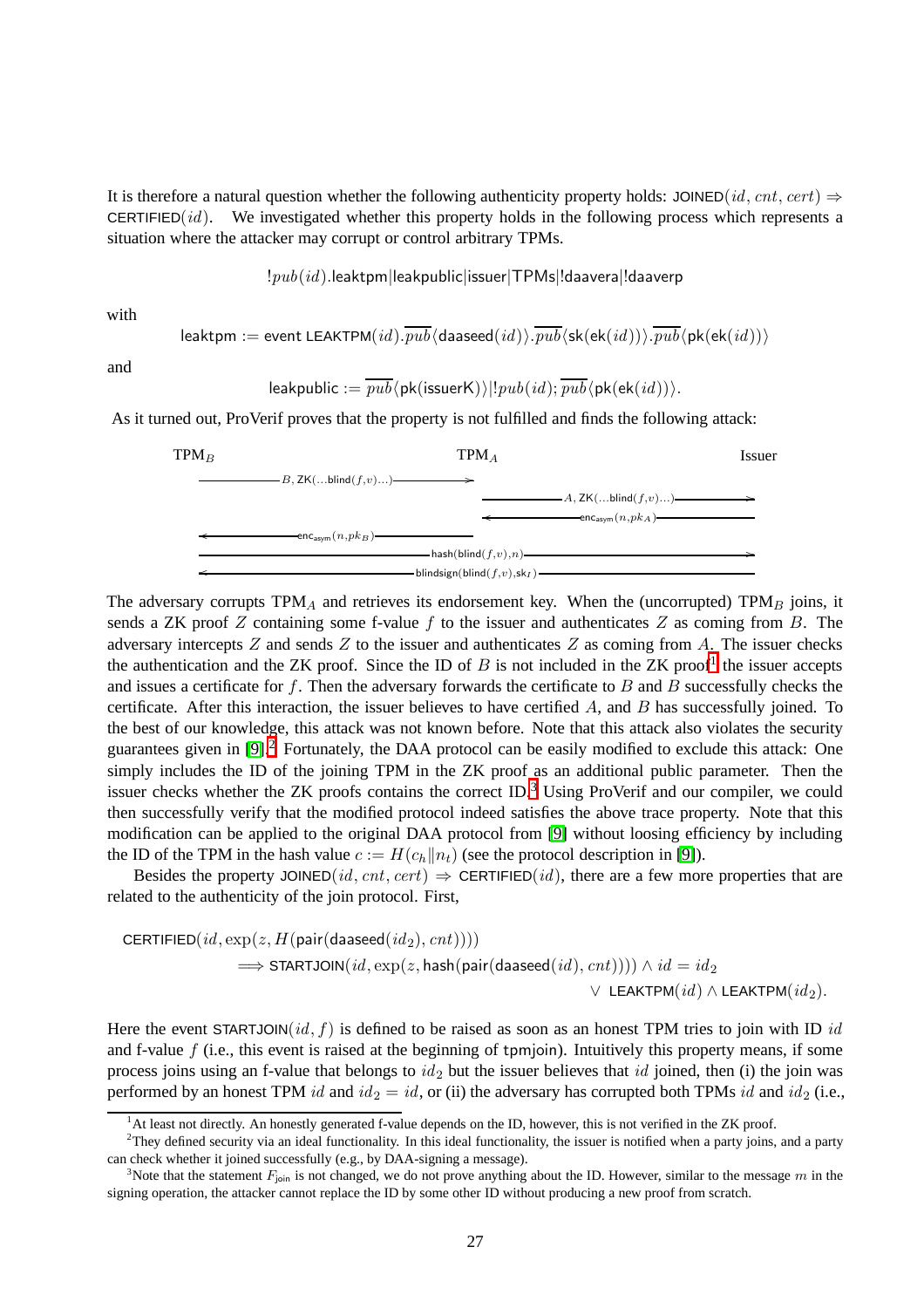accessed their internal secrets). Further, we want that it is only possible that a message is successfully signed using an f-value belonging to an ID  $id$  if the TPM with that ID has either been certified or corrupted.

```
DAAVERIFIEDA(m, \exp(z, H(\text{pair}(d \text{a} \text{a} \text{seed}(id), cnt)))) \Rightarrow \text{CERTIFIED}(id, N)|\text{LEAKTPM}(id).DAAVERIFIEDP(m, bsn, \exp(z, H(\text{pair}(daaseed(id), ent)))) \Rightarrow \text{CEPTIFIED}(id, N)|\text{LEAKTPM}(id).
```
Note that we cannot guarantee that if the TPM id is corrupted then it uses an f-value that belongs to it. It can use an f-value that belongs to another corrupted TPM. So the above property only guarantees that a corrupted TPM cannot "steal" the f-value of another uncorrupted TPM. (As done in the attack described above.)

All these property are proven by ProVerif not to hold in the original DAA protocol but to hold in our modified protocol.

#### <span id="page-27-3"></span>**5.4.3 Anonymity**

The second property we would like to examine is the anonymity of the anonymous DAA-sign operation. In other words, if two TPMs  $T_1, T_2$  might have signed a given message, the attacker should not be able to distinguish which TPM has signed the message. Obviously, this can be formalized as observational equivalence between two processes  $P_1, P_2$ , where in  $P_i$  the TPM  $T_i$  signed the concerned message. E.g., a natural formulation would be to define  $P_1$  and  $P_2$  as follows:

$$
P_i := \text{leak} \mid
$$
  
\n
$$
(let (id, cnt, och) = (id_1, n_1, int_1) in \text{ tpmjoin}) \mid
$$
  
\n
$$
(let (id, cnt, och) = (id_2, n_1, int_1) in \text{ tpmjoin}) \mid
$$
  
\n
$$
(int_1(cert_1).int_2(cert_2).
$$
  
\n
$$
let (id, cnt, cert) = (id_i, n_1, cert_i) in \text{ daasigna})
$$

with leak  $:= (!pub(id).\overline{pub}(\mathsf{pk}(\mathsf{ek}(id))))\;|\overline{pub}\langle \mathsf{pk}(\mathsf{issuerK})\rangle \;|\; \overline{pub}\langle \mathsf{sk}(\mathsf{issuerK})\rangle,$  where  $id_1, id_2, n_1$  are free names and  $int_1, int_2$  are private channels for transmitting the certificate from the tpmjoin process to the daasigna process. The leak process leaks all public information and all secrets of the issuer. This models the case that the issuer is corrupted, thus making the security property stronger since anonymity holds even when the issuer colludes with the attacker. The two invocations of tpmjoin request certificates for different ids  $id_1$ and  $id_2$ . These certificates are then assigned to the variables  $cert_1$  and  $cert_2$ . Then a message m (m is a free name in daasigna) is signed with respect to either  $id_1$  and  $cert_1$  or  $id_2$  and  $cert_2$ , depending on whether we consider the process  $P_1$  or  $P_2$ . Anonymity is then defined as the statement that  $P_1$  and  $P_2$  are observationally equivalent.

Although we can successfully prove this fact using our compiler and ProVerif, a closer inspection reveals that this property is not very general. For example, it does not cover the case that the TPM  $T_1$  first signs a few messages, and then either  $T_1$  or  $T_2$  sends another message (so that the adversary can try to link messages). Further it does not take into account that the adversary might influence (i.e., choose) the messages to be signed, or that the  $T_i$  signs several messages, or that additionally pseudonymous signatures are produced. To capture all these cases, we need a much more complex security definition which is captured by the following game:

- <span id="page-27-1"></span>1. The issuer and an arbitrary number of TPMs are corrupted (i.e., their secrets leak).
- <span id="page-27-0"></span>2. Two non-corrupted challenge TPM ids  $id_1$ ,  $id_2$  are chosen. Two cnt-value  $cnt_1, cnt_2$  are chosen.
- <span id="page-27-2"></span>3. The TPMs  $id_1$ ,  $id_2$  join with respect to cnt-value  $cnt_1, cnt_2$ , respectively.
- 4. The adversary may ask both challenge TPMs to execute the join protocol and to sign messages chosen by the adversary anonymously or pseudonymously with respect to either the certificates obtained in Step [3](#page-27-0) or the certificates obtained in this step. This may happen arbitrarily often.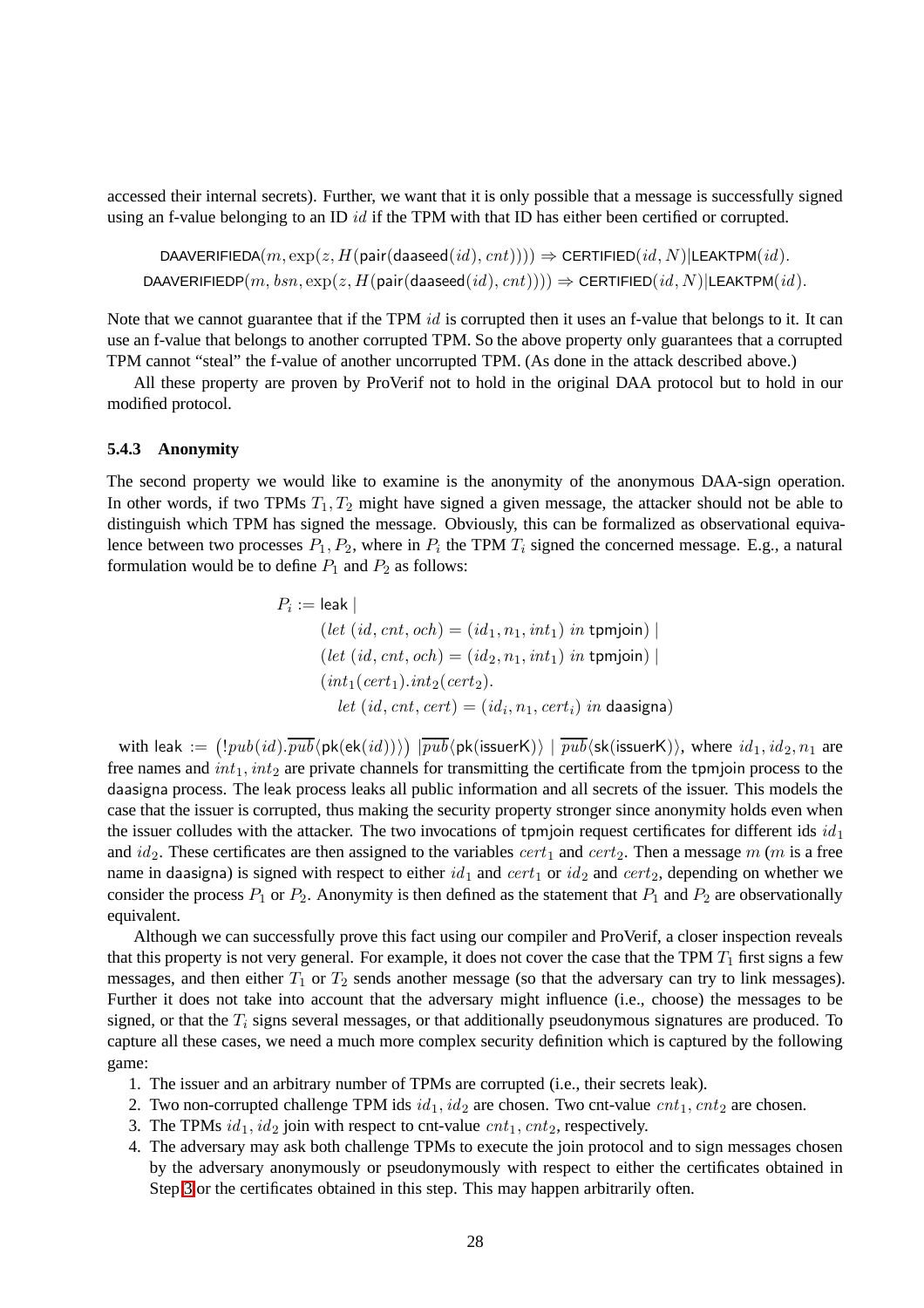<span id="page-28-1"></span>**Table 8** The processes  $P_1$  and  $P_2$  in the definition of anonymity. The numbers in square brackets refer to the steps in the description of the security property.

<span id="page-28-7"></span><span id="page-28-6"></span><span id="page-28-5"></span><span id="page-28-4"></span><span id="page-28-2"></span>

| 1                                 | $P_i := \textsf{leak} \mid (pub(x). \textit{ let } id = \textsf{corrupt}(x) \textit{ in } pub(\textsf{daseed}(id)).pub(\textsf{sk}(\textsf{ek}(id)))) \mid$ | (1)  |
|-----------------------------------|-------------------------------------------------------------------------------------------------------------------------------------------------------------|------|
| $\lceil 3 \rceil$                 | $(left (id, cnt, och) = (id_1, cnt_1, int_1) in tpmjoin)$                                                                                                   | (2)  |
| $\begin{bmatrix} 3 \end{bmatrix}$ | $(left (id, cnt, och) = (id_2, cnt_2, int_2) in tpmjoin)$                                                                                                   | (3)  |
| [4]                               | $(left\ id = id_1\ in\ \mathsf{TPMs}) \mid (let\ id = id_2\ in\ \mathsf{TPMs}) \mid$                                                                        | (4)  |
| $[3]$                             | $(int_1(cert_1).int_2(cert_2).$                                                                                                                             | (5)  |
| $\lceil 5 \rceil$                 | $((!pub(m). let (id, ent, cert, pub) = (idi, enti, certi, pubT) in daasigna))$                                                                              | (6)  |
| [4]                               | $(!pub(m). let (id, cnt, cert) = (id_1, cnt_1, cert_1) in daasigna)$                                                                                        | (7)  |
| [4]                               | $(!pub(m). let (id, cnt, cert) = (id_2, cnt_2, cert_2) in daasigna)$                                                                                        | (8)  |
| [4]                               | $(!pub(m).pub(bsnV)$ . let $(id, cnt, cert) = (id1, cnt1, cert1)$ in daasignp)                                                                              | (9)  |
| [4]                               | $(!pub(m). pub(bsnV)). let (id, cnt, cert) = (id2, cnt2, cert2) in daasignp))$                                                                              | (10) |

<span id="page-28-3"></span><span id="page-28-0"></span>5. The adversary may ask the challenge TPM  $id_i$  to sign a message chosen by the adversary with respect to the certificate  $cert_i$ . Here  $i \in \{1,2\}$  depending on whether we are running the process  $P_1$  or  $P_2$  (and the adversary has to distinguish whether  $i = 1$  or  $i = 2$ ). This may happen arbitrarily often.

We model this by the processes  $P_1, P_2$  given in [Table 8.](#page-28-1) These processes constitute a formalization of the game depicted above. Note that although the adversary's possibilities in lines [\(7](#page-28-2)[–10\)](#page-28-3) seem to be subsumed by the invocations of the subprocess TPMs in line [\(4\)](#page-28-4), there is a slight difference: The process TPMs does not allow the attacker to sign messages *with the certificates obtained in Step [3.](#page-27-0)* The constructor corrupt in [\(1\)](#page-28-5) is used to generate an infinite supply of ids of corrupted TPMs. Finally, we additionally give the observer the capability to distinguish the messages sent by the challenge TPM from the messages sent by the other processes: this is technically achieved by letting the challenge TPM use a different public channel  $pubT$ .

The property of anonymity is then formalized as the statement that  $P_1$  and  $P_2$  are observationally equivalent, which is a statement accessible to ProVerif. When directly applying ProVerif to the output of the compiler described in [Section 4.1,](#page-8-7) however, ProVerif does not terminate. Instead, we additionally have to rewrite the resulting theory using the technique given by Theorem [4](#page-19-0) and Lemma [8.](#page-19-1) After this additional step, ProVerif successfully verifies that  $P_1$  and  $P_2$  are observationally equivalent. The running time is 117 seconds on a Pentium 4, 3 GHz. More details can be found in [Section 6.2.3.](#page-36-0) Note that in the case of anonymity, we do not need to consider the case of rogue-listing, since neither the issuer nor the verifier appear in corrupted form.

#### <span id="page-28-8"></span>**5.4.4 Pseudonymity**

Modeling the pseudonymity requirements is similar to anonymity; however, there are a few additional subtleties to be considered. A naive approach of modeling the security of the pseudonymous signatures would be to take the process described in [Table 8,](#page-28-1) but replace daasigna by daasignp in line [\(6\)](#page-28-6) and let the adversary choose the value of  $bsn<sub>V</sub>$  in that line. This denotes the fact that the adversary can now ask the challenge TPM  $id_i$  to perform a pseudonymous signature. The resulting security property, however, cannot be expected to hold since the adversary could request a pseudonymous DAA-signature from the challenge TPM  $id_i$  via line [\(6\)](#page-28-6) and a pseudonymous from the TPM  $id_1$  via line [\(9\)](#page-28-7). Then the adversary could compare whether both signatures carry the same pseudonym N, if so we have  $i = 1$ , otherwise we have  $i = 2$ . Instead, we must require that the signatures produced in lines [\(9](#page-28-7)[,10\)](#page-28-3) to use a different basenames than those in line [\(6\)](#page-28-6).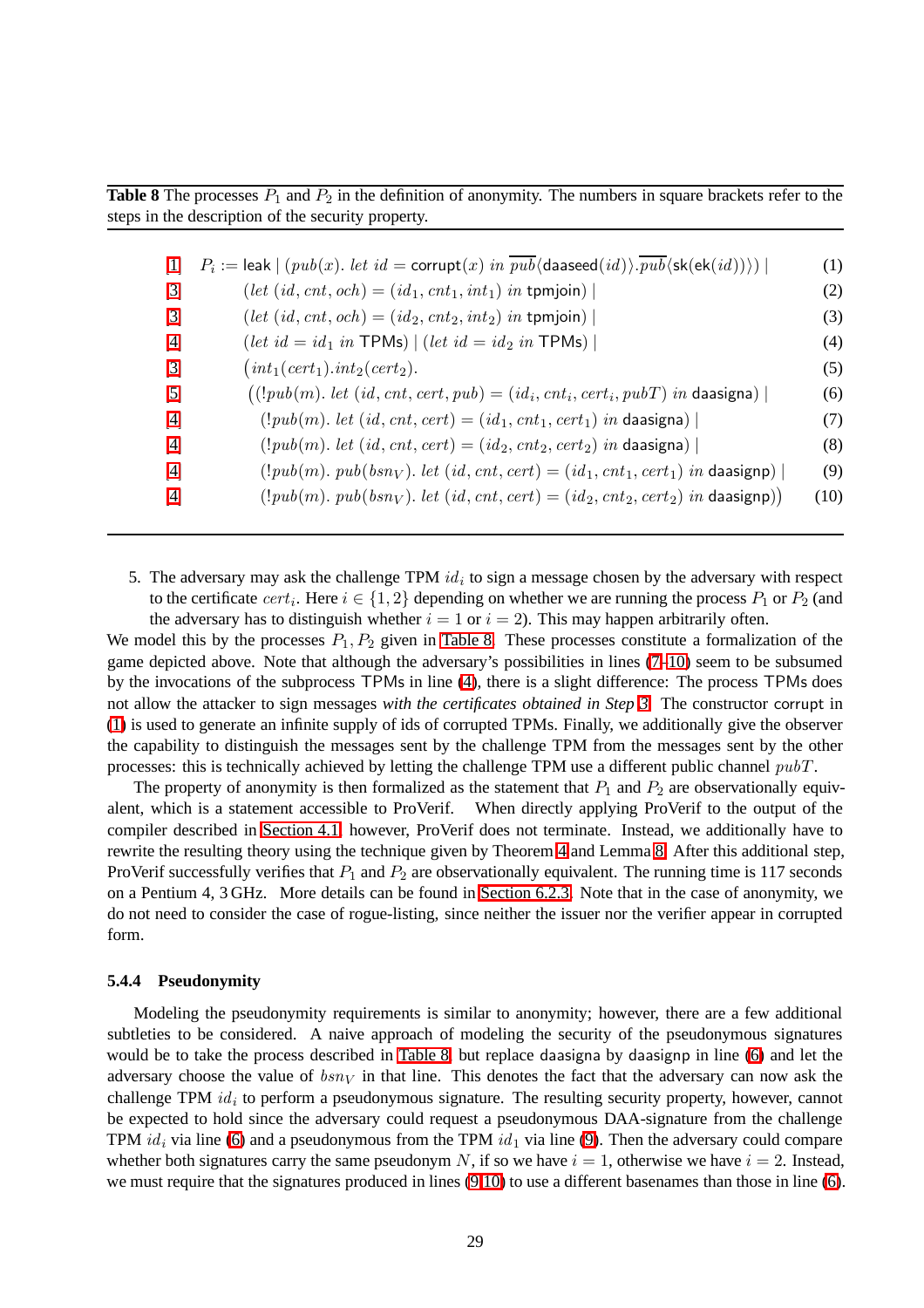<span id="page-29-0"></span>**Table 9** The processes  $P_1$  and  $P_2$  in the definition of pseudonymity. Compare also with [Table 8.](#page-28-1)

 $P_i :=$  leak  $| (pub(x).$  let  $id =$  corrupt $(x)$  in  $pub\langle$  daaseed $(id) \rangle$ .  $pub\langle$ sk $(\textsf{ek}(id)) \rangle)$   $|$  (11)  $(left (id, cnt, och) = (id_1, cnt_1, int_1) in \text{tpmjoin})$  (12)  $(left (id, cnt, och) = (id_2, cnt_2, int_2) in \text{tpmjoin})$  (13) (let  $id = id_1$  in  $\widetilde{\text{TPMs}}$ ) | (let  $id = id_2$  in  $\widetilde{\text{TPMs}}$ ) | (14)  $(int_1(cert_1).int_2(cert_2).$  (15)  $((!pub(m). let (id, cnt, cert) = (id<sub>i</sub>, cnt<sub>i</sub>, cert<sub>i</sub>) in daasigna)$  | (16)  $((!pub(m).pub(x). let (id, cnt, cert,bsn<sub>V</sub> ) =$  $(id_i, ent_i, cert_i, \text{bsnVch}(x))$  in daasignp) | (17) (!pub(m). let (id, cnt, cert) =  $(id_1, ent_1, cert_1)$  in daasigna) | (18)  $(!pub(m). let (id, cnt, cert) = (id_2, cnt_2, cert_2) in daasigna)$  | (19)  $(!pub(m).pub(x). let (id, cnt, cert,bsn<sub>V</sub>) =$  $(id_1, ent_1, cert_1,bsnVoth(x))$  in daasignp) | (20)  $(!pub(m).pub(x). let (id, cnt, cert,bsn<sub>V</sub>) =$  $(id_2, \text{cnt}_2, \text{cert}_2, \text{bsnVoth}(x))$  in daasignp)) (21)

with

TPMs :=! $pub(cnt)$ . $voch$ .(tpmjoin $|(och(cert).!pub(m))$ .  $(d\text{a} \text{asignal} | pub(x).let \;bsn_V = \text{bsnVoth}(x) \;in \text{da} \text{asignp})).$ 

We do this using two different sets of basenames. The basenames allowed for requesting a signature from the challenge TPM  $id_i$  are of the form bsnVch(x) and those allowed for all other DAA-sign requests are of the form bsnVoth(x) where bsnVch and bsnVoth are constructors of arity 1. The resulting processes  $P_1, P_2$ are depicted in [Table 9.](#page-29-0) Note that we allow the adversary to request both anonymous and pseudonymous DAA-signatures from the challenge TPM  $id_i$ .

Using our compiler and ProVerif, we can show that  $P_1$  and  $P_2$  are observationally equivalent.<sup>[4](#page-29-1)</sup> The verification of this fact takes 44 seconds on a Pentium 4, 3 GHz.

Our modelling in [Table 9](#page-29-0) implicitly assumes that it is guaranteed that the basename  $bsn<sub>I</sub>$  of the issuer does not equal any of the basenames of the verifiers. (The basename  $bsn<sub>I</sub>$  of the issuer is modelled as a free name.) It is known that if the basename of the issuer may coincide with one of the verifiers basenames there is an attack on the pseudonymity of the system [\[27\]](#page-42-4): If  $bsn<sub>I</sub> = bsn<sub>V</sub>$ , the values  $\zeta$  computed by the tpmjoin and the daasignp processes are equal. If further both processes use the same f-value  $f$ , the resulting pseudonym  $N = \exp(\zeta, f)$  will also be equal. This allows to link signatures and joins. To model this, we model  $bsn<sub>I</sub>$  as a term of the form  $bsnVch(x)$ . More exactly, we set

$$
\tilde{P}_i := \textit{let } \textit{bsn}_I := \textsf{bsnVch}(n_0) \textit{ in } P_i
$$

and ask whether  $\tilde{P}_1$  and  $\tilde{P}_2$  are observationally equivalent. As expected, the combination of our compiler and ProVerif successfully detects the attack and outputs that  $\tilde{P}_1$  and  $\tilde{P}_2$  are not observationally equivalent. The verification takes 26 seconds on a Pentium 4, 3 GHz.

<span id="page-29-1"></span> $4$ As with the proof of anonymity, we have to apply Theorem [4](#page-19-0) and Lemma [8](#page-19-1) to ensure termination.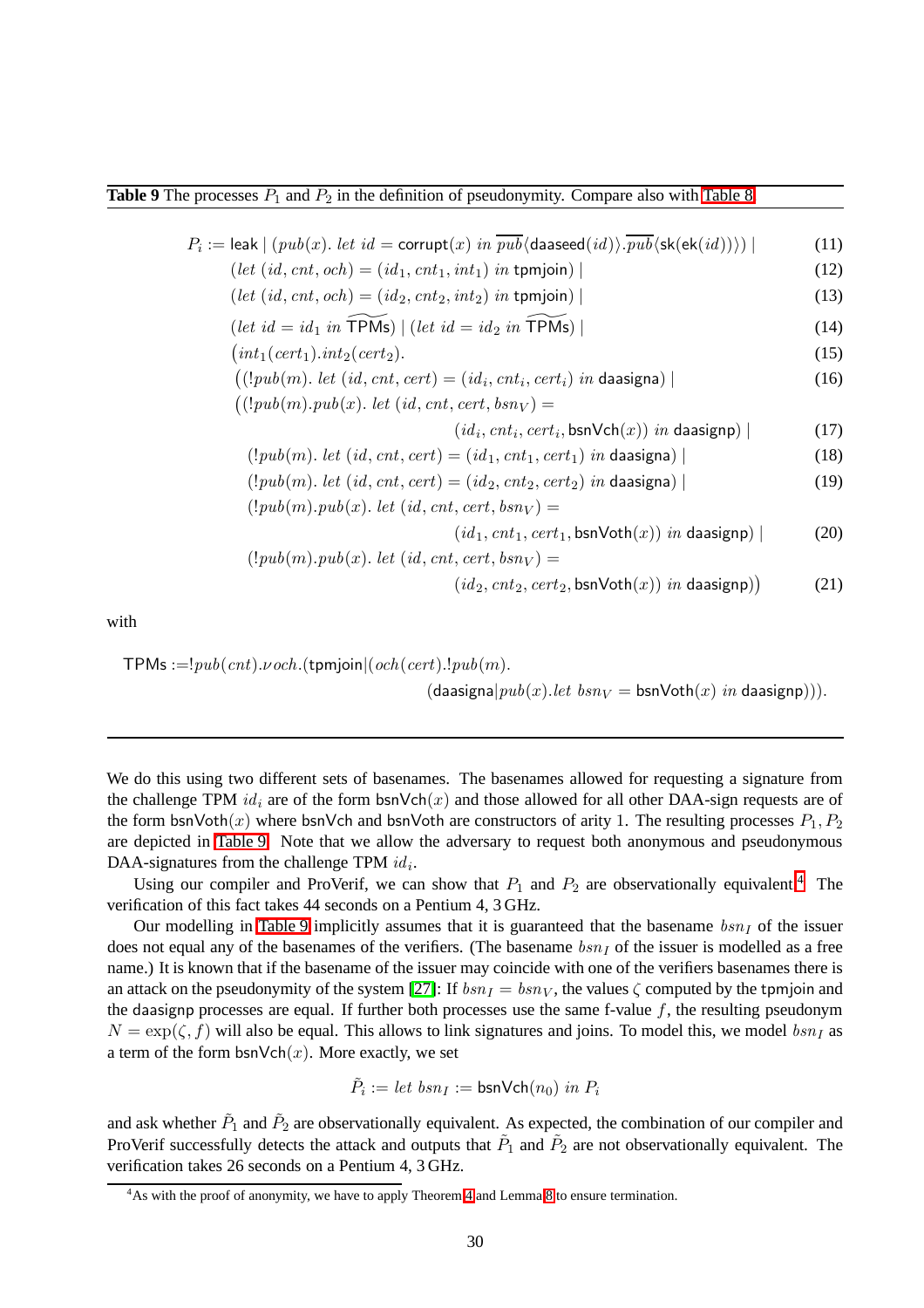In [\[27\]](#page-42-4) it is proposed to fix the protocol by using different integers in the computation of  $\zeta$  in the processes tpmjoin and daasignp. We do this by defining  $n_V := n_0$  instead of  $n_V := n_1$  in the definition of daasignp. Using this change, our compiler together with ProVerif successfully determines that  $\tilde{P}_1$  and  $\tilde{P}_2$  are observationally equivalent. The verification takes 73 seconds on a Pentium 4, 3 GHz.

## <span id="page-30-0"></span>**6 Mechanized Security Proofs for DAA**

In this section, we will examine the practical applicability of the results of the previous sections to mechanized security proofs. Instead of designing a new tool from scratch, we implemented a compiler that generates input for the automated prover ProVerif [\[7\]](#page-40-5) according to the description given in [Section 4.1.](#page-8-7) This compiler together with example inputs can be found at [\[18\]](#page-41-15). To show how our theory is applied, we analyze two protocols, namely the simple example protocol from [Section 3.3](#page-6-1) and the DAA protocol [\[9\]](#page-41-11). We will describe how to prove different security properties of these protocols and also what pitfalls occurred in our investigation and how to avoid these.

### <span id="page-30-2"></span>**6.1 Example Protocol**

We first examine the example protocol from [3.3.](#page-6-1) Many of the techniques described here will also be used in the more complex example of DAA below. We model the example protocol as follows (omitting the specification of the base theory here): $5$ 

```
free pub,A,B.
private free priv,s1,s2,s3.
define zkproof =
  land(
    or(or(eq(alpha2,beta1),eq(alpha2,beta2)),eq(alpha2,beta3)),
    sigver(alpha1,beta4,alpha2)).
let server = event GAVEAUTHFOR(s, A, B); out(priv, sign(pair(A,B), sk(s))).
let B = in(priv, sig); if sigver(sig,pair(A,B),pk(s))=true then
        out(pub,zk(sig,pk(s);pk(s1),pk(s2),pk(s3),pair(A,B);zkproof)).
let A = in(pub, zkp); if zkver(2:4:zkproof:zkp)=true then
        if public1(zkp)=pk(s1) then
        if public2(zkp)=pk(s2) then
        if public3(zkp)=pk(s3) then
        if fst(public4(zkp))=A then
        event GOTAUTHFOR(snd(public4(zkp))).
let leakpublic = out(pub, pk(s1)) | out(pub, pk(s2)) | out(pub, pk(s3)).
```
The syntax of this protocol should be mostly self-explanatory. It is the syntax of ProVerif with a few additions particular to our tool. The define statement defines an abbreviation zkproof for the formula we use in all ZK proofs and verifications (we use land instead of and since and is a reserved keyword in proVerif). The process server produces a signature on pair $(A, B)$  using the secret key sk(s) and sends it to B over a secret channel. All server processes  $S_i$  are modelled using this single process server by instantiating s with different identities.

The process B then waits for a message from a server, checks whether this message constitutes a valid signature of pair $(A, B)$  and then sends a ZK proof to A that it knows a signature sig that is valid with

<span id="page-30-1"></span> $<sup>5</sup>[18]$  $<sup>5</sup>[18]$ , file simple.pvi.</sup>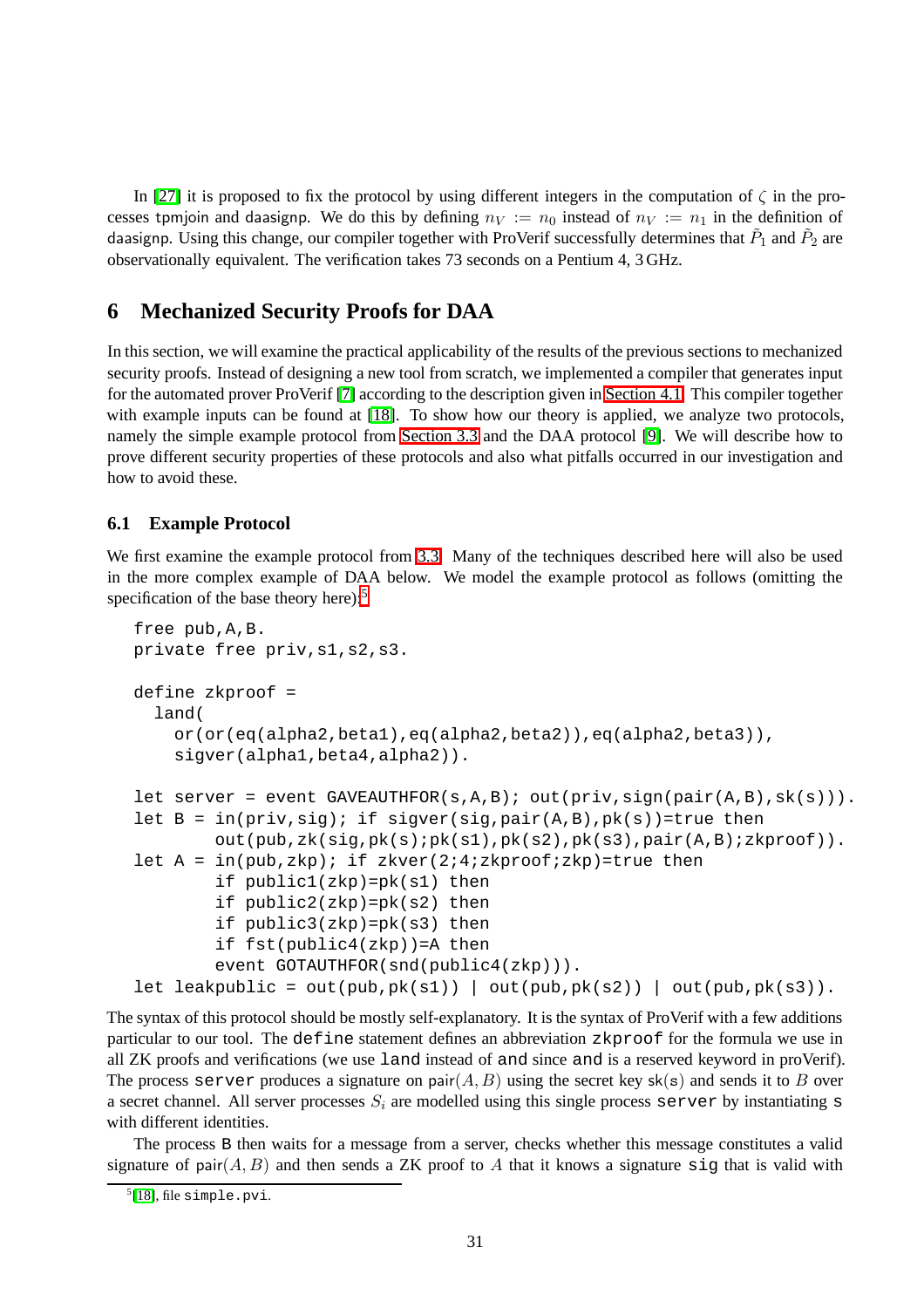respect to one of the keys  $pk(s1)$ ,  $pk(s2)$ ,  $pk(s3)$  (without revealing which one). Note the syntax of the ZK constructor: It takes arguments  $(\alpha_1, \ldots, \alpha_i; \beta_1, \ldots, \beta_j; F)$ ; the placement of the semicolons indicate which arguments are private  $(\alpha_{\mu})$ , which are public  $(\beta_{\mu})$  and which is the formula to be proven  $(F)$ .

The process A waits for the proof sent by B and assigns it to the variable zkp. It first verifies whether zkp is actually a valid proof of the correct arity  $(2, 4)$  for the right formula zkproof. Further it verifies that the public keys given in the ZK proof are the right ones and that the message  $m$  of which B claims to know a signature is indeed a pair having A as its first component. If so, A claims to have received authorization to communicate with the process whose identity is given in the second component of  $m$ .

Finally, we need to model a fourth process. This is due to the fact that we had to declare the server ids s1, s2, s3 as private free names since otherwise the adversary would know the secret keys  $sk(s1), sk(s2), sk(s3)$ . Since the adversary should however know  $pk(s1), pk(s2), pk(s3)$ , we define a process leakpublic that outputs these values on a public channel.

So far these processes stand by themselves and are not executed in a common context. How these processes are actually executed depends on the property we want to prove.

We will now model the first security property. We require that  $A$  will not accept to communicate with B unless some server has signed an authorization. Or in the parlance of the events defined in the protocol description above, we want that if the event GOTAUTHFOR(sender) occurs, then the event  $GAVEAUTHFOR(server, recipient, sender)$  occurred earlier with the same value of sender. This is modelled by the following code fragment:<sup>[6](#page-31-0)</sup>

```
compiler ZK.
passthrough query ev:GOTAUTHFOR(sender)
                 ==> ev:GAVEAUTHFOR(server,A,sender).
process
         leakpublic |
         (let s=s1 in server) |
         (let s=s2 in server) |
         (let s=s3 in server) |
         (\text{let } s = s1 \text{ in } B)A
```
Here we see how we instantiate the value s to different server ids, so that we can use the single definition of server for all occurrences of the server: We runs several instances of server, and in each of them we substitute s with a different server id using the let statement. Similarly, we instantiate the process B so that it expects a message from server s1. The first line of the code fragment indicates which property we would like to prove. The keyword passthrough simply indicates that this command should be passed through directly to ProVerif and not be parsed by our compiler.

Finally, we have to tell our compiler what to do with our code. This is done by the statement compiler ZK which instructs our tool to implement the compiler as described in [Section 4.1.](#page-8-7)

If we compile and execute this code (see the README file in [\[18\]](#page-41-15) for instructions) ProVerif successfully determines that the required property is indeed fulfilled (the running time is less than one second on a Pentium 4, 3 GHz). This property intuitively depends both on the soundness of the ZK proof (i.e., we cannot prove a wrong statement) and on the unforgeability of the signatures.

We will now investigate a more complex property: We require that given the public communication between A and B, we cannot determine which server authorized the communication. In other words, we want

<span id="page-31-0"></span><sup>6</sup> [\[18\]](#page-41-15), file simple-auth.pvz.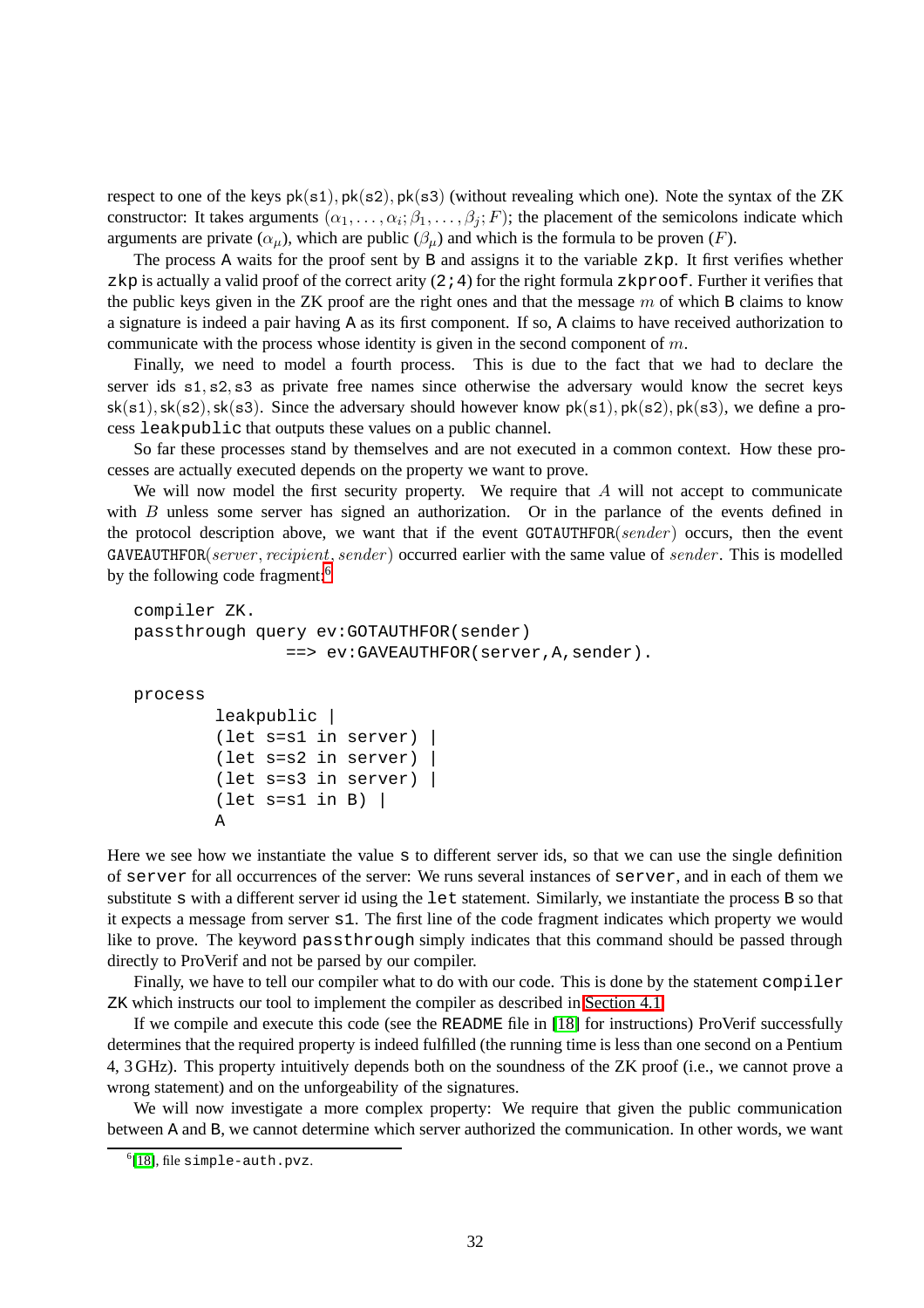observational equivalence between a process where server s1 authorizes B and a process where server s2 authorizes B. This can be modelled as follows:[7](#page-32-0)

```
process
        leakpublic |
        (let s=choice[s1,s2] in server) |
        (let s=choice[s1,s2] in B) |
        A
```
In the language of ProVerif, the choice operator is used to check for observational equivalence. The code given here specifies two processes  $P_1, P_2$ , where  $P_i$  results from replacing every occurrence of choice[t<sub>1</sub>, t<sub>2</sub>] by  $t_i$ , and ProVerif tries to prove that  $P_1$  and  $P_2$  are observationally equivalent. In the present case, ProVerif tries to prove observational equivalence between processes  $P_1$  and  $P_2$  where  $P_1$  is an execution of our example protocol where B gets its authorization from server  $s1$ , and  $P_2$  is an execution where B gets its authorization from server s2. Unfortunately, however, on the input described above, ProVerif does not seem to terminate. Experiments show that we need to get rid of the constructors land and or to allow for termination. Unfortunately, we cannot just remove them from our equational theory, since our protocol actually uses them (in zkproof). Even after applying our compiler, which removes all occurrences of the formula  $F := zkpcoof$ from the process itself, land and or are still contained in the equational theory generated by the compiler since this theory contains the following rule:

$$
\mathsf{ZK}_{2,4}^F(x_1, x_2, y_1, y_2, y_3, y_4) = \mathsf{PZK}_{2,4}^F(x_1, x_2, y_1, y_2, y_3, y_4,
$$
  
land(or(  $\mathsf{eq}(x_2, y_1), \mathsf{eq}(x_2, y_2))$ ,  $\mathsf{eq}(x_2, y_3))$ ,  $\mathsf{sigver}(x_1, y_4, x_2))$ ). (22)

[Theorem 4](#page-19-0) allows us to remove this rule. It is easy to see that in our equational theory [Theorem 4](#page-19-0) applies with  $n_{2,4,F} = 3$  and

<span id="page-32-1"></span>
$$
\begin{aligned}\n\tilde{\tau}_{2,4,F}^1 &= (\mathtt{sign}(x,\mathtt{sk}(y)),\mathtt{pk}(y),\mathtt{pk}(y),p_2,p_3,x), \\
\tilde{\tau}_{2,4,F}^2 &= (\mathtt{sign}(x,\mathtt{sk}(y)),\mathtt{pk}(y),p_1,\mathtt{pk}(y),p_3,x), \\
\tilde{\tau}_{2,4,F}^3 &= (\mathtt{sign}(x,\mathtt{sk}(y)),\mathtt{pk}(y),p_1,p_2,\mathtt{pk}(y),x).\n\end{aligned}
$$

Application of [Lemma 8](#page-19-1) then removes the rule [\(22\)](#page-32-1). Instead, the rules

$$
\begin{aligned} &\text{Ver}^F_{2,4}(\text{ZK}^F_{2,4}(\text{sign}(x,\text{sk}(y)),\text{pk}(y),\text{pk}(y),p_2,p_3,x) = \text{true},\\ &\text{Ver}^F_{2,4}(\text{ZK}^F_{2,4}(\text{sign}(x,\text{sk}(y)),\text{pk}(y),p_1,\text{pk}(y),p_3,x) = \text{true},\\ &\text{Ver}^F_{2,4}(\text{ZK}^F_{2,4}(\text{sign}(x,\text{sk}(y)),\text{pk}(y),p_1,p_2,\text{pk}(y),x) = \text{true} \end{aligned}
$$

are introduced (besides the obvious rules concerning the public<sub>p</sub> constructor). Since now neither the process nor the equational theory contains land or or, by [Lemma 8](#page-19-1) we can remove the corresponding equational rules.

These additional transformations can also be performed using our tool. For this, we have to add the following additional commands to the input file: $8$ 

```
compiler AlternativeZKVer(
        zkver(2;4;zkproof;zk(sign(x,sk(y)),pk(y);pk(y),p2,p3,x;zkproof)),
        zkver(2i4izkproofizk(sign(x,sk(y)),pk(y)ip1,pk(y),p3,xizkproof)),zkver(2;4;zkproof;zk(sign(x,sk(y)),pk(y);p1,p2,pk(y),x;zkproof))).
```
<span id="page-32-0"></span> $7[18]$  $7[18]$ , file simple-obseq-nonterm.pvz.

<span id="page-32-2"></span><sup>8</sup> [\[18\]](#page-41-15), file simple-obseq.pvz.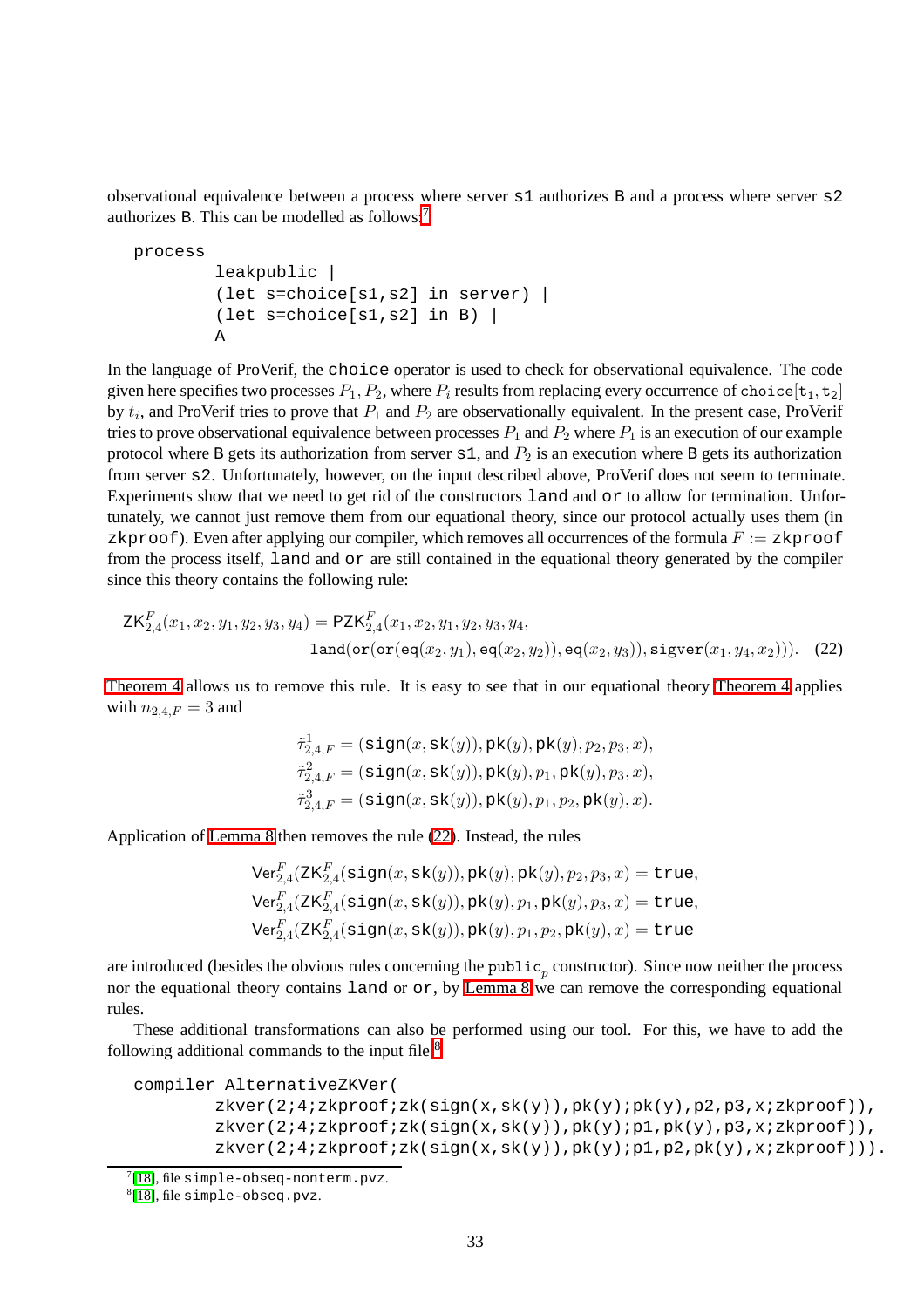```
compiler RemoveEquations(or).
compiler RemoveEquations(land).
```
(after the compiler ZK command). The first command corresponds to an application of [Theorem 4.](#page-19-0) The tuples  $t_1, \ldots, t_n$  are implicitly given by supplying terms of the form  $\text{Ver}_{i,j}(F, \text{ZK}_{i,j}(t_i, F))$ . Finally, compiler RemoveEquations(c) for a constructor c removes all equations of the form  $c(\dots) = \dots$ 

Using the resulting modified but equivalent (see [Theorem 4](#page-19-0) and [Lemma 8\)](#page-19-1) equational theory, ProVerif terminates and successfully proves observational equivalence, i.e., the adversary cannot distinguish which server authorizes  $B$  to communicate with  $A$ . The verification takes 16 seconds on a Pentium 4, 3 GHz.

#### <span id="page-33-0"></span>**6.2 Direct Anonymous Attestation**

We will now describe the mechanized analysis of the DAA protocol [\[9\]](#page-41-11) described in [Section 5.](#page-20-0)

#### **6.2.1 Join**

First, we describe the basic definition of the various components of the DAA protocol (join and DAA-sign). The join protocol is described by the following two processes tpmjoin and issuer.<sup>[9](#page-33-1)</sup>

```
define joinproof = land(eq(beta1,blind(alpha1,alpha2)),
                    eq(beta2,exp(beta3,alpha1))).
let tpmjoin =
  let f = hash(pair(daaseed(id),cnt)) in
  new v;
  let U = \text{blind}(f, v) in
  let zeta = hash(pair(n1,bsn1)) in
  let NI = exp(zeta, f) inlet zkp = zk(f,v;U,NI,zetaI;joinproof) in
  event STARTJOIN(id,NI);
  out(comm,pair(id,zkp));
  in(comm2,encnonce);
  let nonce=dec(encnonce,sk(ek(id))) in
  out(comm,hash((U,nonce)));
  in(comm,A);
  let cert = unblind(A,v) in
  if blindver(cert,f,pk(issuerK))=true then
  event JOINED(id, cnt, cert);
  out(och,cert).
let issuer =
  ! in(comm,msg);
  let zkp = \text{snd}(\text{msg}) in
  if zkver(2;3;joinproof;zkp)=true then
  let id = fst(msg) in
  let U = public1(zkp) in
 new nonce;
```
<span id="page-33-1"></span> $^{9}$ [\[18\]](#page-41-15), file daa.pvi.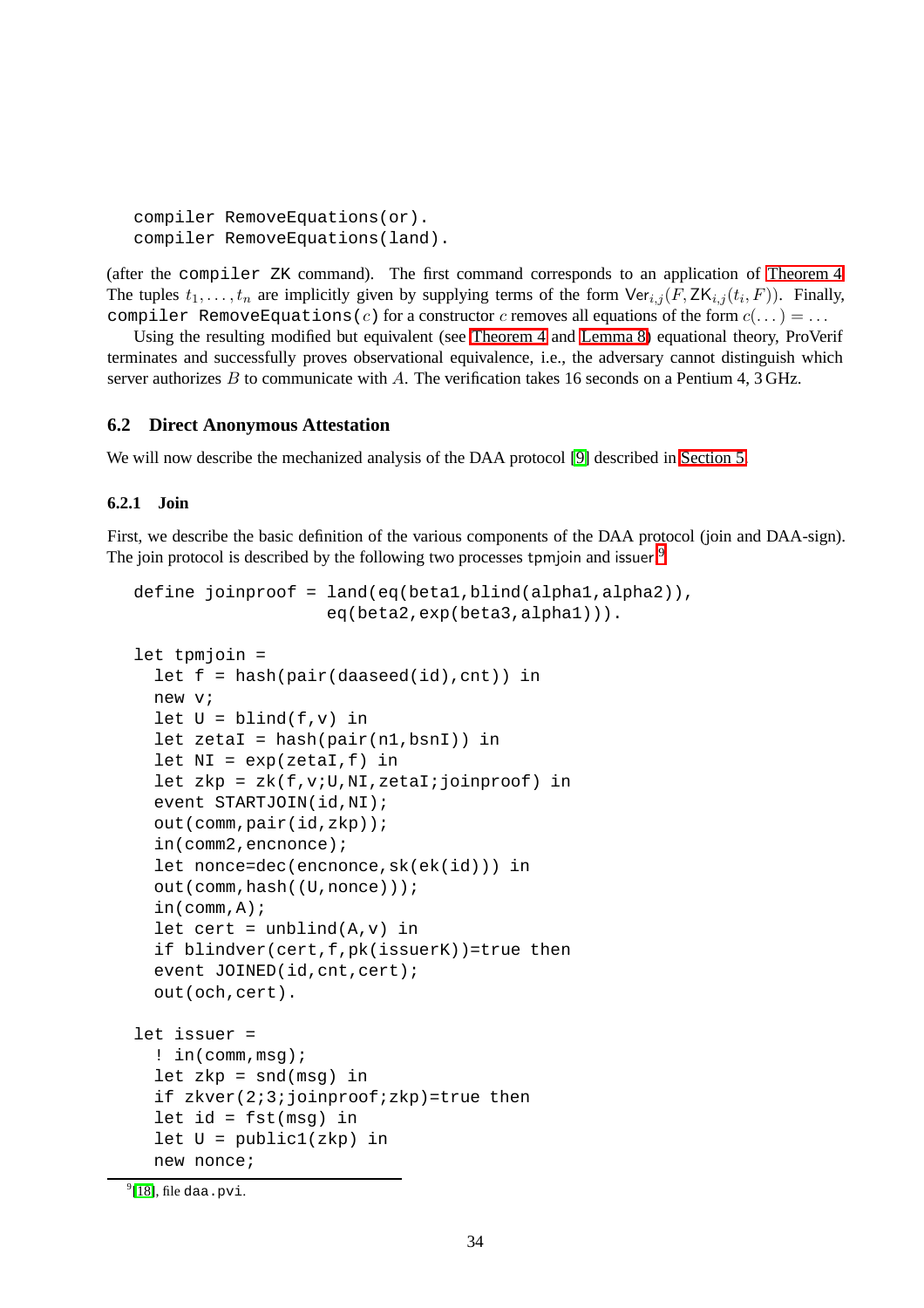```
out(comm2,enc(nonce,pk(ek(id))));
in(comm,hashednonce);
if hashednonce=hash((U,nonce)) then
let N = public2(zkp) inlet zeta = public3(zkp) in
if rogue=true then event ROGUEI(id) else
if rogueid=true then event ROGUEID(id) else
if zeta=hash(pair(n1,bsnI)) then
let cert = blindsign(U,sk(issuerK)) in
event CERTIFIED(id,N);
out(comm,cert).
```
These processes are ProVerif implementations of the corresponding processes in [Section 5.1.](#page-20-1) We added the additional events STARTJOIN, JOINED and CERTIFIED to have to possibility of formulating additional properties. In contrast to [Section 5.1,](#page-20-1) the communication channel is represented by the variable comm, which we then instantiate with the public channel pub or a private channel, depending on the property we model. The predicates roque and roqueid can be defined using define roque  $= \ldots$  and define roque  $= \ldots$  depending on the situation. In most cases we will set rogue  $=$  rogueid  $=$  false to model that no rogue checking occurs. The term joinproof corresponds to  $F_{\text{join}}$  in [Section 5.1.](#page-20-1) We also implemented a variant of the DAA protocol where we use signatures instead of encrypted nonces for authentication. This variant enjoys greater simplicity and may be preferred for first experiments.<sup>[10](#page-34-0)</sup>

For the analysis of protocols with rogue TPMs we will need an additional process. The process issuer will never issue a certificate to a TPM that is detected to be rogue, but we might want to model the case that some TPMs have already received a certificate before they were marked rogue. In order to be able to model this situation, we introduce the following process rogueissuer that issues a certificate for a given f-value.[11](#page-34-1)

```
let rogueissuer =
  ! in(pub,v); out(pub,unblind(blindsign(blind(f,v),sk(issuerK)),v)).
```
The variable f will be assigned the correct value in our security properties using a let directive. The nonce v used for blinding the signature is chosen by the adversary to model that a rogue TPM is assumed to be completely under the control of the adversary.

Finally, we also need to model the fact that the issuer is corrupted. This is achieved by giving all the issuer's knowledge to the adversary: $12$ 

```
let leakissuer =
  (lin(pub, id); out(pub,pk(ek(id))))out(pub,pk(issuerK)) | out(pub,sk(issuerK)).
```
Similarly, we model that a given TPM is corrupted: $13$ 

```
let leaktpm =
  out(pub,daaseed(id)) | out(pub,sk(ek(id))) | out(pub,pk(ek(id))).
```
Finally, besides leaking private information of corrupted principals, the adversary should get all public information:

```
let leakpublic = out(pub,pk(issuerK)) | !in(pub,id); out(pub,pk(ek(id))).
```
<span id="page-34-0"></span> $10$ This variant can be enabled by setting #unsetflag nonceauthentication in [\[18\]](#page-41-15), file daa-config.pvi.

 $11$ [\[18\]](#page-41-15), file daa.pvi.

<span id="page-34-1"></span> $12$ [\[18\]](#page-41-15), file daa.pvi.

<span id="page-34-3"></span><span id="page-34-2"></span> $13$ [\[18\]](#page-41-15), file daa.pvi.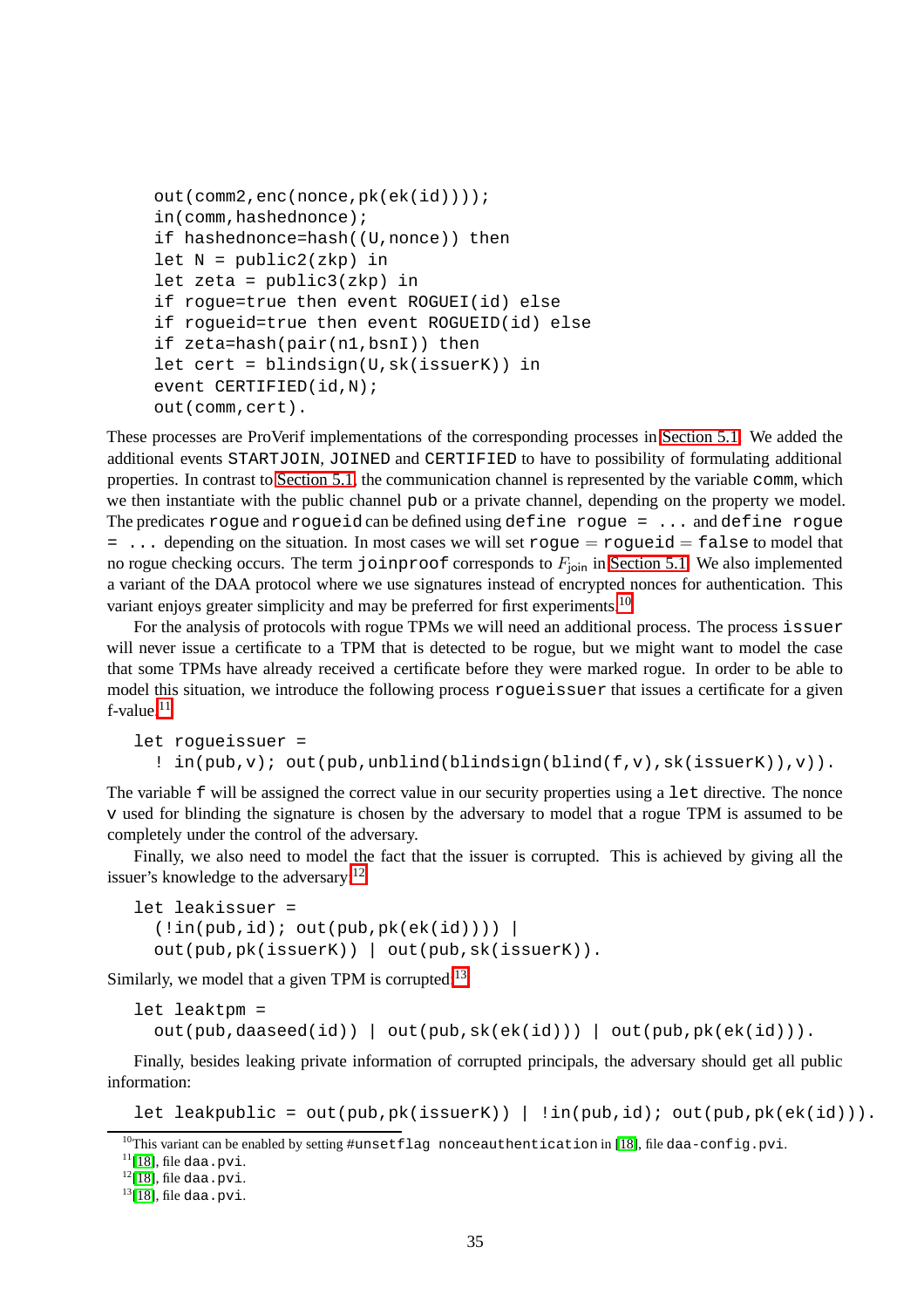#### **6.2.2 DAA-Sign**

We will now describe the modelling of the second part of the DAA protocol, namely the DAA-sign protocol. The processes for performing an anonymous DAA-sign are defined as follows:<sup>[14](#page-35-0)</sup>

```
define signproof = land(eq(betal,exp(beta2,alpha1)),
                   blindver(alpha2,alpha1,beta3)).
let daasigna =
 new zeta;
  let f = hash(pair(daaseed(id),cnt)) in
  let N = exp( zeta, f) in
  let zkproof = zk(f, cert;N, zeta, pk(issuerK), m; signproof) in
  event DAASIGNEDA(id, cnt,m);
  out(comm,zkproof).
let daavera =
  in(comm,zkproof);
  if zkver(2;4;signproof;zkproof)=true then
  let N = public1(zkproof) in
  let zeta = public2(zkproof) in
  if public3(zkproof)=pk(issuerK) then
  let m = public4(zkproof) in
  if rogue=true then event ROGUEAV(m) else
  event DAAVERIFIEDA(m).
```
These are again direct encodings of the corresponding processes presented in [Section 5.2,](#page-22-0) except that we have added a few more events and use comm for communication. The term signproof corresponds to  $F_{\text{sign}}$ in [Section 5.2.](#page-22-0)

Similarly, we define the pseudonymous DAA-sign protocol:

```
define numberZetaV = n1.
let daasignp =
  let zeta = hash(pair(numberZetaV,bsnV)) in
  let f = hash(pair(daaseed(id),cnt)) in
  let N = exp( zeta, f) in
  let zkproof = zk(f,cert;N,zeta,pk(issuerK),m;signproof) in
  event DAASIGNEDP(id, cnt, bsnV, m);
  out(comm,zkproof).
let daaverp =
  in(comm,zkproof);
  if zkver(2;4;signproof;zkproof)=true then
  let N = public1(zkproof) in
  let zeta = public2(zkproof) in
  if zeta=hash(pair(numberZetaV,bsnV)) then
  if public3(zkproof)=pk(issuerK) then
```
<span id="page-35-0"></span> $14$ [\[18\]](#page-41-15), file daa.pvi.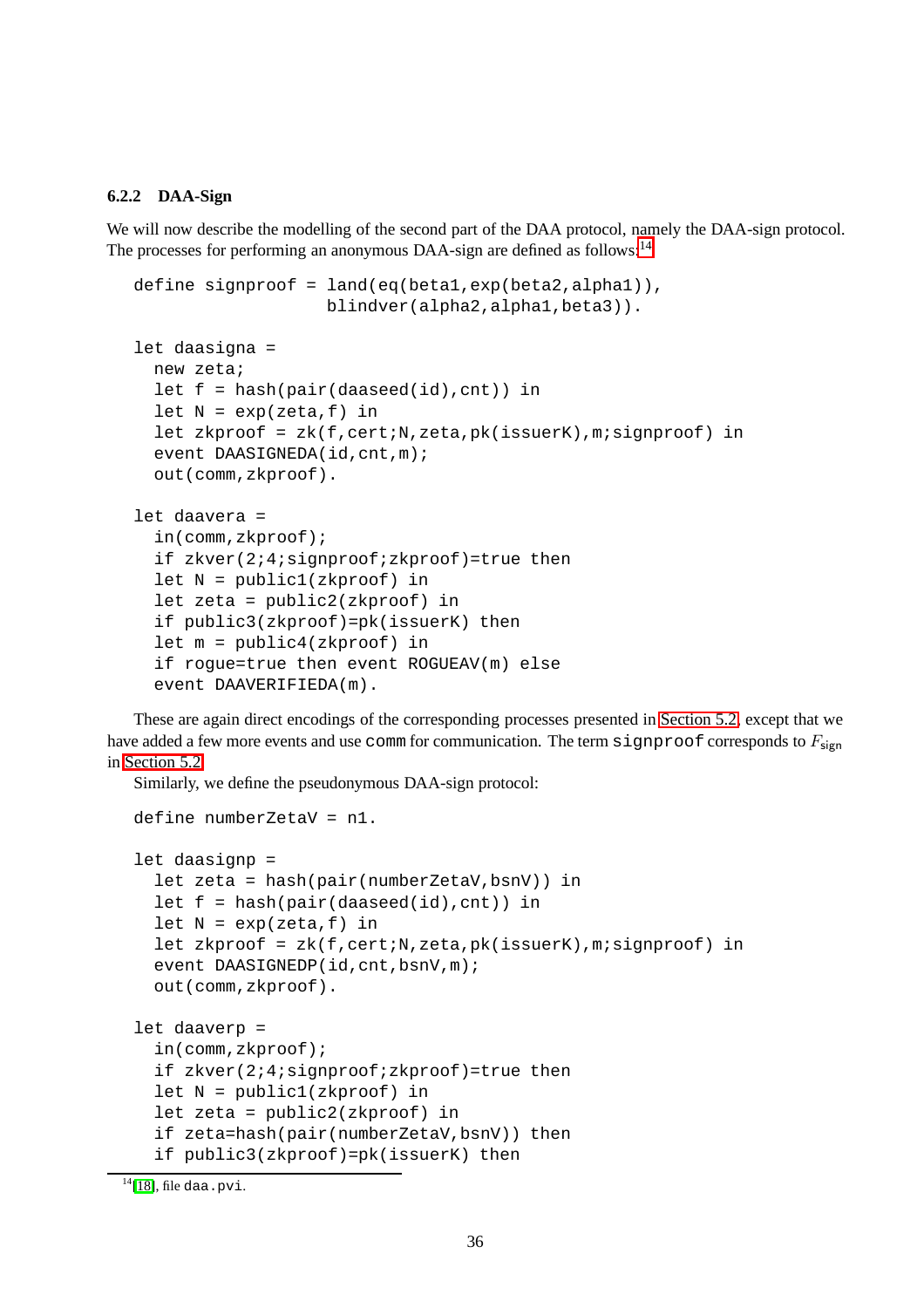```
let m = public4(zkproof) in
if rogue=true then event ROGUEPV(m,bsnV,N) else
event DAAVERIFIEDP(m,bsnV,N).
```
This formalizes the corresponding processes from [Section 5.2](#page-22-0) with the addition of events and the change of the communication channel.

For convenience, we further implement the following processes:

let daaverifier =  $($ ! daavera) |  $($ ! daaverp $)$ .

This process represents a verification server that waits for anonymous and pseudonymous signatures, checks them, and outputs the corresponding events.

```
let tpmcontrolled =
  let comm=pub in ! in(pub, cnt); new och; (tpmjoin | (in(och, cert);
  ! in(pub,m); (daasigna | in(pub,bsnV); daasignp))).
let tpmcontrolledall = : in(pub, id); tpmcontrolled.
```
The process tpmcontrolled corresponds to the process TPMs introduced on page [26](#page-25-0) and models a TPM that is under the control of the adversary without revealing any of its secrets, i.e., the TPM joins and signs at the adversary's discretion. The process tpmcontrolledall represents the fact that *all* TPMs are under the control of the adversary.

#### <span id="page-36-0"></span>**6.2.3 Security Properties**

**Authenticity.** The authenticity property from [Section 5.4.1](#page-25-0) is encoded as follows:<sup>[15](#page-36-1)</sup>

```
passthrough query ev:DAAVERIFIEDP(xm,xbsn,xN)
                  ==> ev:DAASIGNEDP(xid,xcnt,xbsn,xm).
passthrough query ev:DAAVERIFIEDA(xm)
   ==> (ev:DAASIGNEDA(xid,xcnt,xm) | ev:DAASIGNEDP(xid,xcnt,xbsn,xm)).
process
```

```
(let comm=pub in issuer) | leakpublic |
tpmcontrolledall |
(let comm=pub in daaverifier).
```
The passthrough directive is only necessary since our compiler is not able to parse the full syntax of query. It does not have any semantic meaning. Applying the compiler and ProVerif, the result is that the queried properties hold. The running time is 3 seconds on a Pentium 4, 3 GHz.

To implement this security property in the presence of rogue TPMs, we have to choose some rogue f-value and rogue TPM ids and define the predicates rogue and rogueid to returns true if a rogue f-value or id is being used. We choose to implement a test with a fixed number of rogue ids rogueid1,rogueid2,rogueid3 and three fixed f-values rogueF1,rogueF2,rogueF3. These are defined using the following code: $16$ 

free rogueid1,rogueid2,rogueid3.

<sup>&</sup>lt;sup>15</sup>[\[18\]](#page-41-15), file daa-verify-tpmcontrolled.pvz.

<span id="page-36-2"></span><span id="page-36-1"></span> $16$ [\[18\]](#page-41-15), file daa-verify-tpmcontrolled-rogue3.pvz.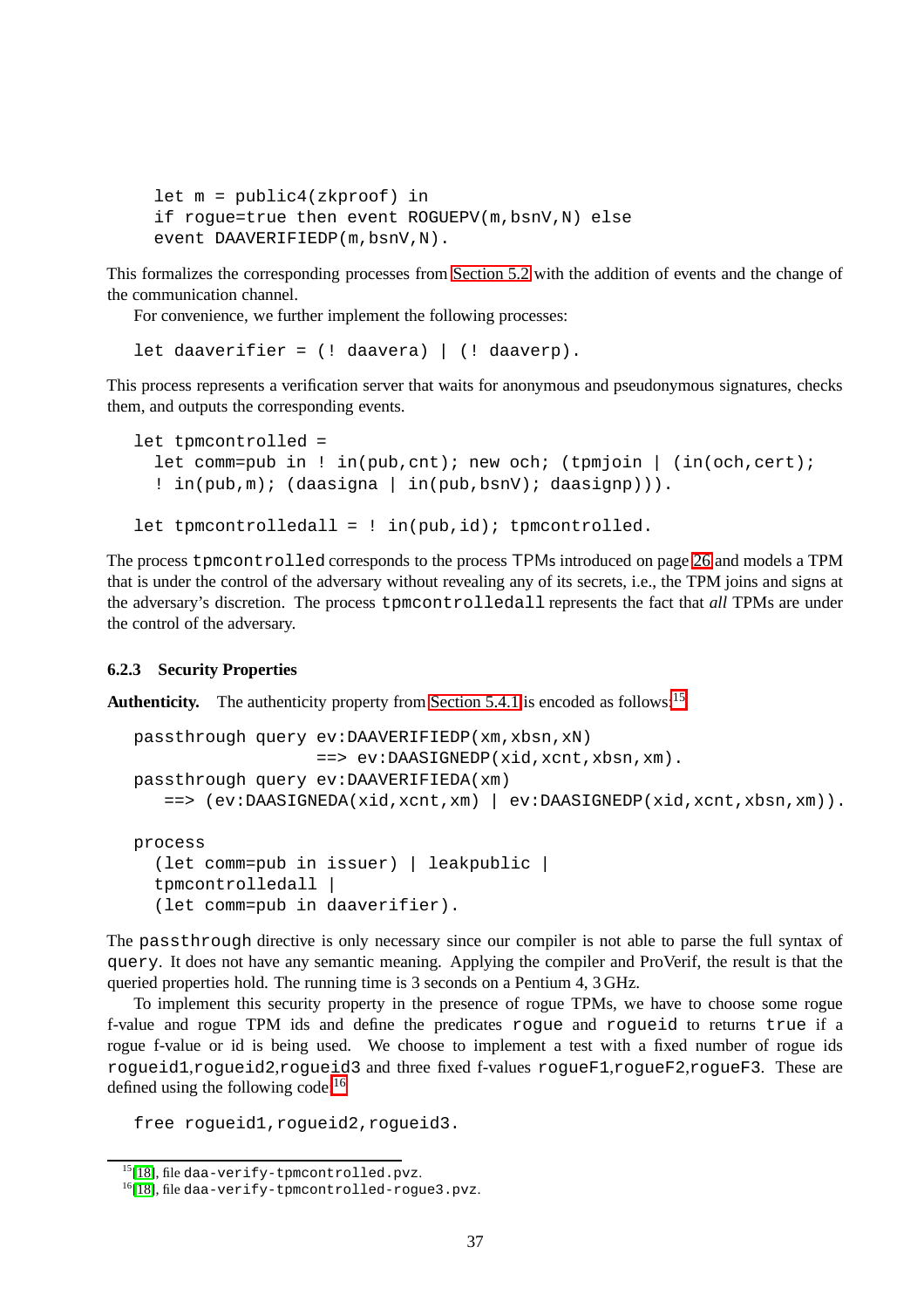```
define rogueF1 = hash(pair(daaseed(rogueid1),n1)).
define rogueF2 = hash(pair(daaseed(rogueid2),n1)).
define rogueF3 = hash(pair(daaseed(rogueid2),n2)).
fun roguetest/5.
equation roguetest(zeta,exp(zeta,x),x, y, z) = true.
equation roguetest(zeta,exp(zeta,y),x, y, z) = true.
equation roguetest(zeta,exp(zeta,z),x,y,z) = true.
define rogue = roguetest(zeta,N,rogueF1,rogueF2,rogueF3).
define rogueid = or(or(eq(id,rogueid1),eq(id,rogueid2)),eq(id,rogueid3)).
```
Note that we did not use the somewhat more natural definition

```
define roque = or(or(eq(exp(zeta,roqueF1))), eq(exp(zeta,roqueF2))),
                  eq(exp(zeta,rogueF3))).
```
but instead used a definition using a special constructor roguetest. Using the more natural definition ProVerif fails to prove security; it seems that the rogue test is simply ignored. A minimal ProVerif example that reproduces this behaviour is given in [\[18,](#page-41-15) file artifacts/or.pv].

Furthermore, we have to model the fact that the rogue TPMs may already have joined before they were rogue-listed, and that the adversary may know the secret information of the rogue TPMs. This is done by adding the following processes (additionally to those given in the authenticity property without rogue listing): $17$ 

```
(let id=rogueid1 in leaktpm) |
(let id=rogueid2 in leaktpm) |
(let id=rogueid3 in leaktpm) |
(let f=rogueF1 in rogueissuer) |
(let f=rogueF2 in rogueissuer) |
(let f=rogueF3 in rogueissuer)
```
The authenticity property in this setting is proven in 5 seconds on a Pentium 4, 3 GHz.

**Authenticity of the Join Protocol.** The authenticity property of the join protocol [\(Section 5.4.2\)](#page-25-1) is given by the following code:  $18$ 

```
passthrough query ev:JOINED(x,y,z) \implies ev:CENTIFIED(x,w).
passthrough query ev:CERTIFIED(id,exp(z,hash(pair(daaseed(id2),cnt))))
    ==> ((ev:STARTJOIN(id,exp(z,hash(pair(daaseed(id),cnt)))) & id=id2)
     | ( ev:LEAKTPM(id) & ev:LEAKTPM(id2) )).
passthrough query ev:DAAVERIFIEDA(m,exp(z,hash(pair(daaseed(id),cnt))))
    \equiv = > (ev:CERTIFIED(id, N) | ev:LEAKTPM(id)).
passthrough query ev:DAAVERIFIEDP(m,bsn,exp(z,hash(pair(daaseed(id),cnt))))
    ==> (ev:CERTIFIED(id,N) | ev:LEAKTPM(id)).
let leaktpm =
  event LEAKTPM(id);
  out(pub,daased(id))
```
 $17$ [\[18\]](#page-41-15), file daa-verify-tpmcontrolled-roque3.pvz.

<span id="page-37-1"></span><span id="page-37-0"></span> $18$ [\[18\]](#page-41-15), file daa-join-auth.pvz.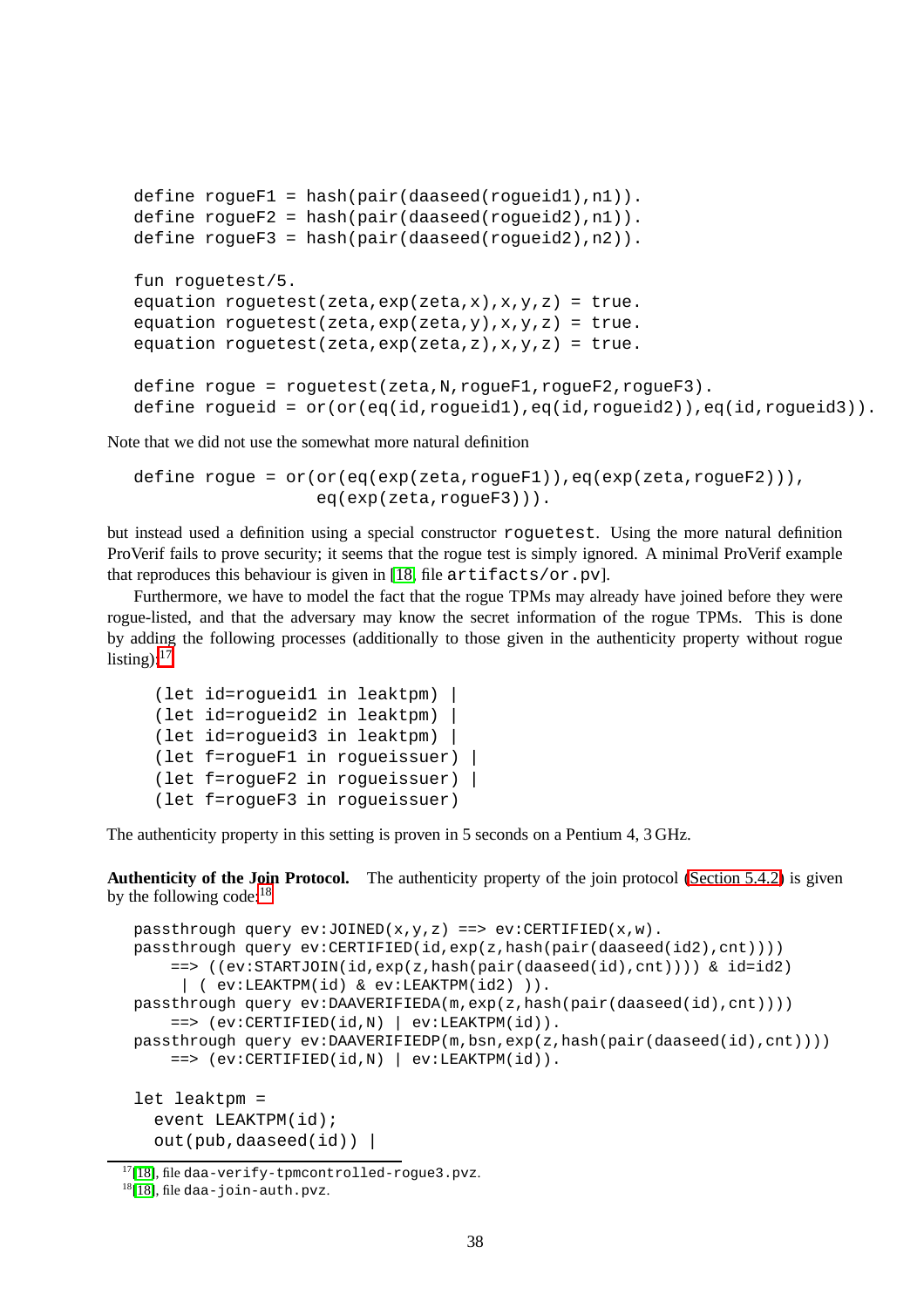```
out(pub, sk(ek(id)))out(pub,pk(ek(id))).
free bsnV,comm,comm2.
process
  (! in(pub,id); leaktpm) |
  leakpublic |
  issuer |
  tpmcontrolledall |
  daaverifier.
```
With the original modelling of DAA (as presented above), all queries fail. To solve this problem, we change the DAA protocol as follows. In the definition of tpmjoin, we replace

let zkp =  $zk(f,v;U,NI,zetaI;joinproof)$  in

by

let zkp = zk(f, v; U, NI, zetaI, id; joinproof) in

and in the definition of issuer, we replace

```
if zkver(2;3;joinproof;zkp)=true then
let id = fst(msq) in
```
by

```
if zkver(2;4;joinproof;zkp)=true then
let id = public4(zkp) in
```
Then the above queries succeed. To activate this modified version of DAA, change #unsetflag idinproof to #setflag idinproof in file daa-config.pvi. Note that this change affects all source files contributed in [\[18\]](#page-41-15).

**Anonymity.** The anonymity property from [Section 5.4.3](#page-27-3) is given by the following code (cf. [Table 8\)](#page-28-1):<sup>[19](#page-38-0)</sup>

```
free challengeid1,challengeid2.
free challengecnt1,challengecnt2.
define challengecnt = choice[challengecnt1,challengecnt2].
define challengeid = choice[challengeid1,challengeid2].
define challengecert = choice[challengecert1,challengecert2].
private free int1,int2.
fun corruptid/1.
process
 leakpublic |
  leakissuer |
```
<span id="page-38-0"></span> $19$ [\[18\]](#page-41-15), file daa-obseq-anonymity4.pvz.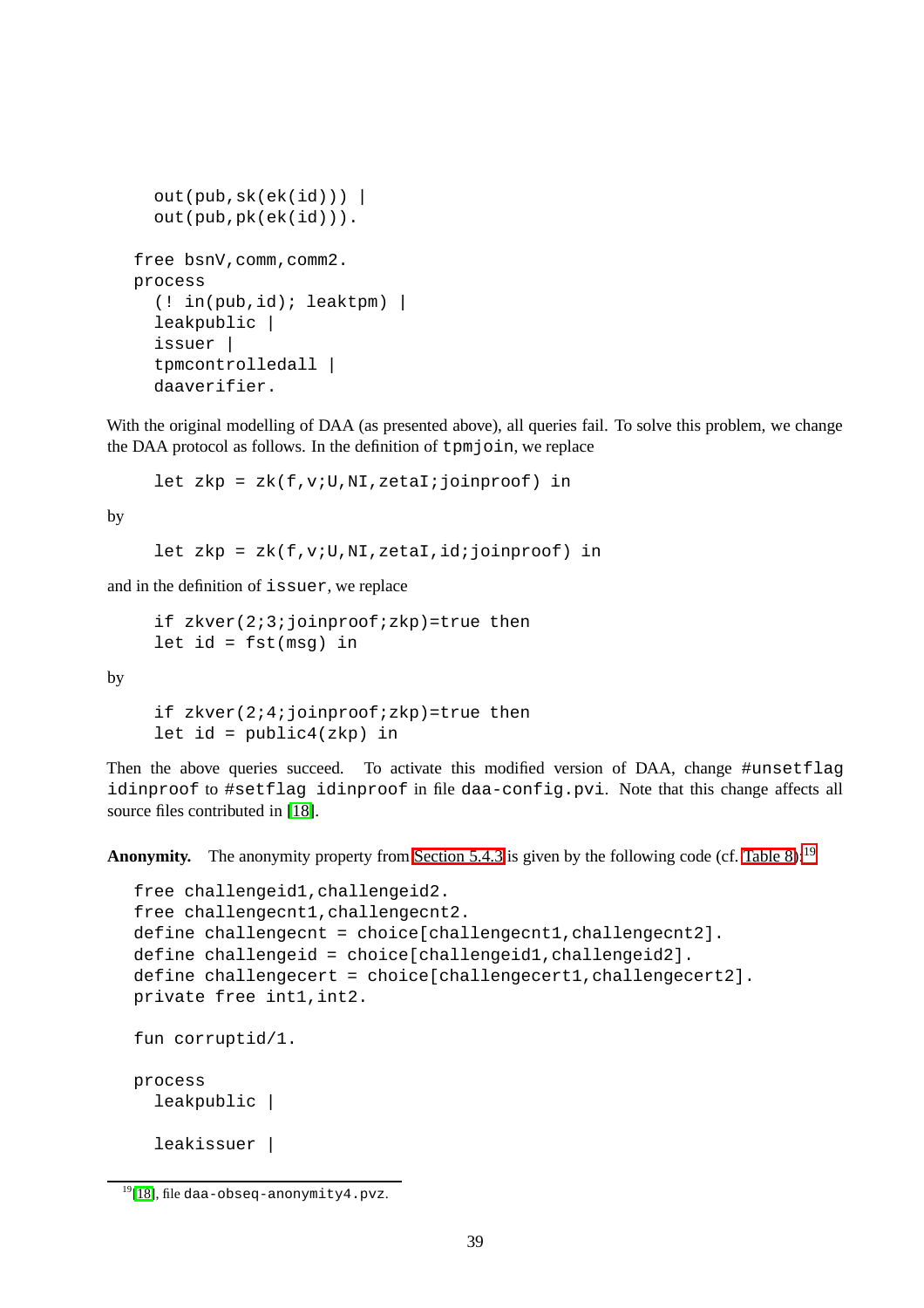```
(in(pub,x); let id=corruptid(x) in leaktpm) |
(let (id,cnt,comm,och) = (challengeid1,challengecnt1,pub,int1)
                                                      in tpmjoin) |
(\text{let } (id, \text{cnt}, \text{comm}, \text{och}) = (\text{challengeid2}, \text{challengecnt2}, \text{pub}, \text{int2})in tpmjoin) |
(let id=challengeid1 in tpmcontrolled) |
(let id=challengeid2 in tpmcontrolled) |
(in(int1,challengecert1); in(int2,challengecert2);
  ((lin(pub,m); let (id,cnt,comm,cert)) =(challengeid,challengecnt,pubT,challengecert) in daasigna) |
   (lin(\text{pub.m}): let (id, \text{cnt.com}, \text{cert}) =(challengeid1,challengecnt1,pub,challengecert1) in daasigna) |
   (l.in(pub,m); let (id,cnt,comm,cert) =(challengeid2,challengecnt2,pub,challengecert2) in daasigna) |
   (l.in(pub,m); in(pub,bsnV); let (id,cnt,comm,cert) =(challengeid1,challengecnt1,pub,challengecert1) in daasignp)
   (l.in(pub,m); in(pub,bsnV); let (id,cnt,comm,cert) =(challengeid2,challengecnt2,pub,challengecert2) in daasignp)
  )
)
```
The two processes to compare are implicitly given by the choice operator. The semantics is that the process  $P_1$  is the one resulting from replacing choice [x, y] by x, and  $P_2$  is the one resulting from replacing choice [x, y] by y. Running our compiler and ProVerif one this process directly does not lead to termination. The technique for removing the land and or constructors that was already described in [Section 6.1](#page-30-2) helps to ensure termination. In the case of DAA we apply [Theorem 4](#page-19-0) with  $n_{2,3,F_{\text{ion}}} = n_{2,4,F_{\text{sign}}} = 1$  and

$$
\begin{aligned} \tilde{\tau}^1_{2,3,F_\mathsf{join}}&=(f,v;\mathsf{blind}(f,v),\exp(zeta,f),zeta)\\ \tilde{\tau}^1_{2,4,F_\mathsf{sign}}&=(\mathsf{unblind}(\mathsf{blindsign}(\mathsf{blind}(x,z),\mathsf{sk}(y)),z);\exp(\zeta,f),\zeta,\mathsf{pk}(y),m) \end{aligned}
$$

Then we can remove the equations for land and or (by [Lemma 8\)](#page-19-1). These modification of the equational theory are encoded as follows: $^{20}$  $^{20}$  $^{20}$ 

```
compiler AlternativeZKVer(zkver(2;3;joinproof;
  zk(f,viblind(f,v),exp(zeta,f),zeta; joinproof)).
compiler AlternativeZKVer(zkver(2;4;signproof;
  zk(x,unblind(blingsign(bling(x,z),sk(y)),z);exp(zeta,f),zeta,pk(y),m;
     signproof))).
compiler RemoveEquations(land).
compiler RemoveEquations(or).
```
After these changes, the proof terminates and we get the result that the two processes are observationally equivalent, i.e., that we have anonymity, after 117 seconds on a Pentium 4, 3 GHz.

<span id="page-39-0"></span> $^{20}$ [\[18\]](#page-41-15), file alternative-zk.pvi.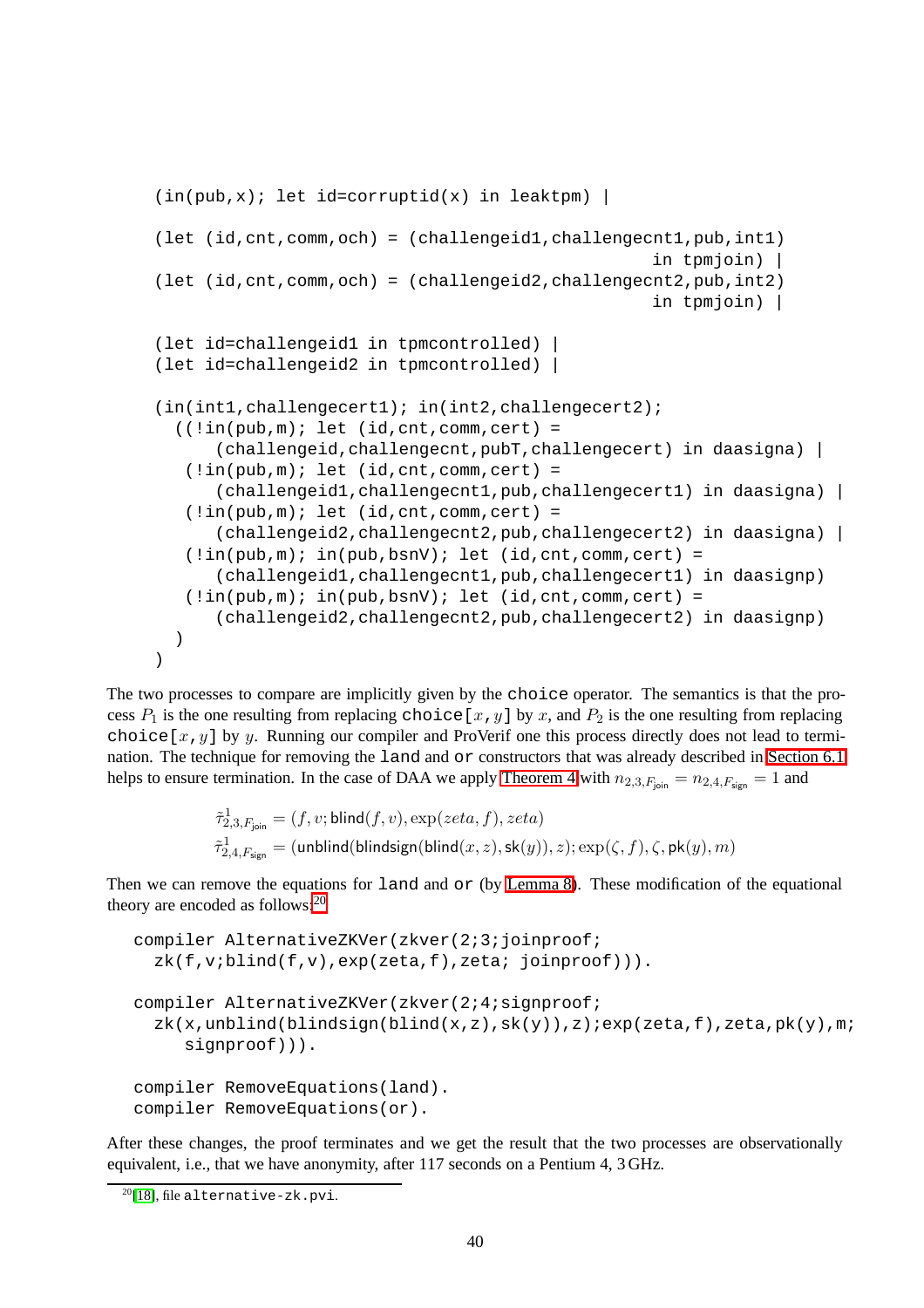The remaining property is that of pseudonymity. Since the encoding of the processes given in [Section 5.4.4](#page-28-8) for modeling this property does not give any new insights, we refer the reader to the files daa-obseq-pseudonymity6.pvz (for the processes  $P_1, P_2$  given in [Table 9\)](#page-29-0), daa-obseq-pseudonymity-attack.pvz (for the processes  $\tilde{P}_1, \tilde{P}_2$  capturing the attack of [\[27\]](#page-42-4)) and daa-obseq-pseudonymity-fix.pvz (modeling  $\tilde{P}_1, \tilde{P}_2$  in the fixed version of the protocol with  $n_V := n_0$ ) in [\[18\]](#page-41-15).

## <span id="page-40-8"></span>**7 Conclusion and Future Work**

We have designed an abstraction of non-interactive zero-knowledge protocols in the applied-pi calculus. A novel equational theory for terms characterizes the semantic properties of non-interactive zero-knowledge proofs. Additionally, we propose an encoding into a finite specification in terms of a convergent rewriting system that is accessible to a fully mechanized analysis. The encoding is sound and fully automated. We successfully used the automated protocol verifier ProVerif to obtain the first mechanized analysis of the Direct Anonymous Attestation (DAA) protocol. The analysis in particular required us to come up with suitable abstractions of sophisticated cryptographic security definitions that are based on interactive games; we consider these definitions of independent interest.

Future work on this topic comprises the investigation of computational soundness results, the analysis of other commonly employed protocols based on zero-knowledge, as well as the investigation of interactive zero-knowledge proofs which have additional properties like the impossibility to reproduce a proof after the protocols ends. Furthermore, other more direct techniques for mechanizing the analysis directly in the original, infinite equational theory might be worth investigating.

## <span id="page-40-3"></span>**References**

- <span id="page-40-7"></span>[1] M. Abadi. Secrecy by typing in security protocols. *Journal of the ACM*, 46(5):749–786, 1999.
- [2] M. Abadi, B. Blanchet, and C. Fournet. Automated verification of selected equivalences for security protocols. In *Proc. 20th Annual IEEE Symposium on Logic in Computer Science (LICS)*, pages 331– 340. IEEE Computer Society Press, 2005.
- <span id="page-40-6"></span>[3] M. Abadi, B. Blanchet, and C. Fournet. Just fast keying in the pi calculus. *ACM Transactions on Information and System Security*, 10(3):9, 2007.
- <span id="page-40-4"></span>[4] M. Abadi and C. Fournet. Mobile values, new names, and secure communication. In *Proc. 28th Symposium on Principles of Programming Languages (POPL)*, pages 104–115. ACM Press, 2001.
- <span id="page-40-1"></span>[5] M. Abadi and A. D. Gordon. A calculus for cryptographic protocols: The spi calculus. *Information and Computation*, 148(1):1–70, 1999.
- <span id="page-40-2"></span>[6] D. Basin, S. Mödersheim, and L. Viganò. OFMC: A symbolic model checker for security protocols. *International Journal of Information Security*, 2004.
- <span id="page-40-5"></span>[7] B. Blanchet. An efficient cryptographic protocol verifier based on Prolog rules. In *Proc. 14th IEEE Computer Security Foundations Workshop (CSFW)*, pages 82–96. IEEE Computer Society Press, 2001.
- <span id="page-40-0"></span>[8] D. Bleichenbacher. Chosen ciphertext attacks against protocols based on the RSA encryption standard PKCS. In *Advances in Cryptology: CRYPTO '98*, volume 1462 of *Lecture Notes in Computer Science*, pages 1–12. Springer-Verlag, 1998.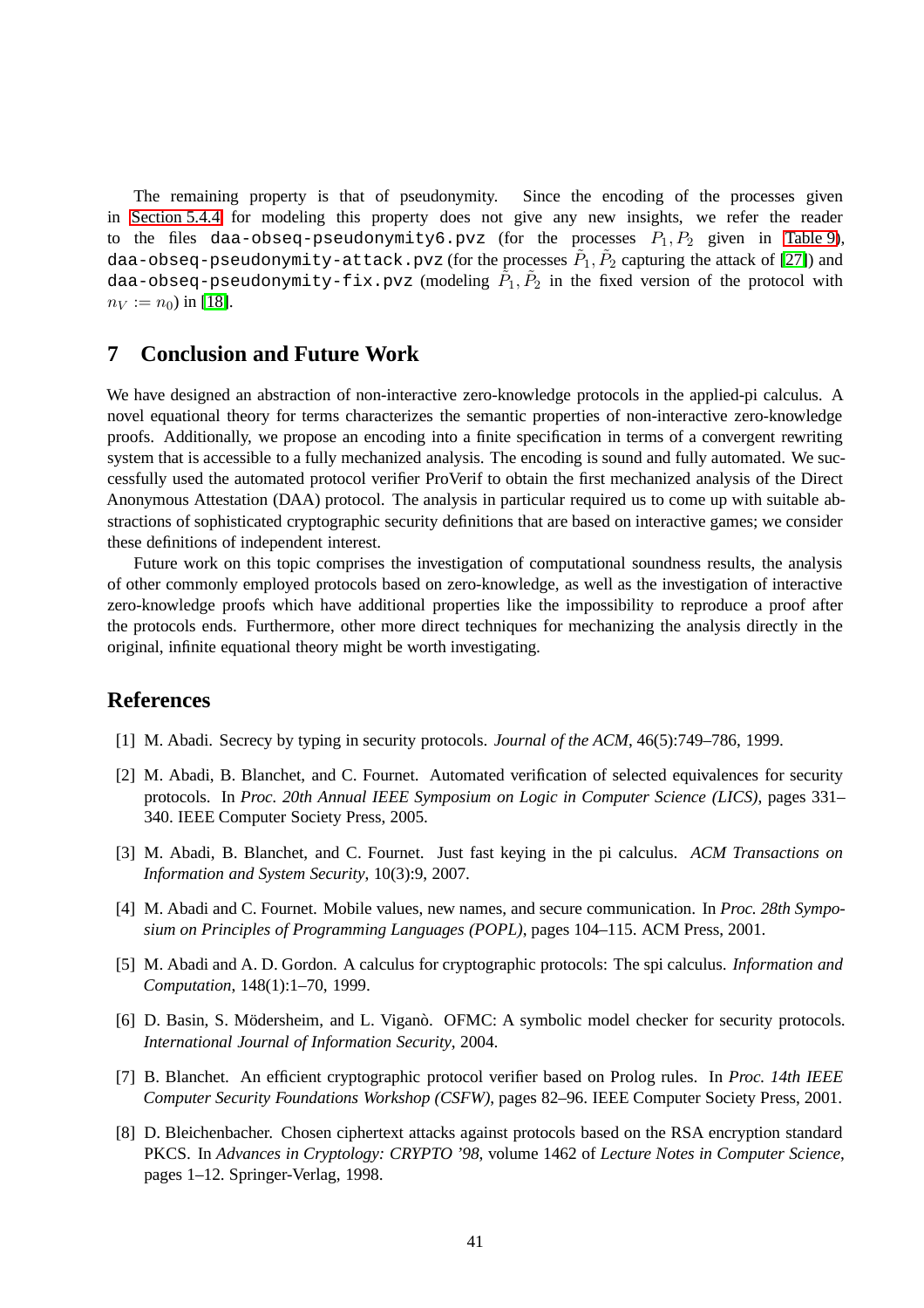- <span id="page-41-11"></span>[9] E. Brickell, J. Camenisch, and L. Chen. Direct anonymous attestation. In *Proc. 11th ACM Conference on Computer and Communications Security*, pages 132–145. ACM Press, 2004.
- <span id="page-41-2"></span><span id="page-41-0"></span>[10] F. Butler, I. Cervesato, A. D. Jaggard, A. Scedrov, and C. Walstad. Formal analysis of kerberos 5. *Theoretical Computer Science*, 367(1):57–87, 2006.
- <span id="page-41-10"></span>[11] D. E. Denning and G. M. Sacco. Timestamps in key distribution protocols. *Communications of the ACM*, 24(8):533–536, 1981.
- <span id="page-41-1"></span>[12] D. Dolev, C. Dwork, and M. Naor. Nonmalleable cryptography. *SIAM Journal on Computing*, 30(2):391–437, 2000.
- <span id="page-41-13"></span>[13] D. Fisher. Millions of .Net Passport accounts put at risk. *eWeek*, May 2003. (Flaw detected by Muhammad Faisal Rauf Danka).
- [14] C. Fournet, A. D. Gordon, and S. Maffeis. A type discipline for authorization in distributed systems. In *Proc. 20th IEEE Symposium on Computer Security Foundations (CSF)*, pages 31–45. IEEE Computer Society Press, 2007.
- <span id="page-41-9"></span>[15] O. Goldreich, S. Micali, and A. Wigderson. How to play any mental game – or – a completeness theorem for protocols with honest majority. In *Proc. 19th Annual ACM Symposium on Theory of Computing (STOC)*, pages 218–229, 1987.
- <span id="page-41-8"></span>[16] O. Goldreich, S. Micali, and A. Wigderson. Proofs that yield nothing but their validity or all languages in NP have zero-knowledge proof systems. *Journal of the ACM*, 38(3):690–728, 1991. Online available at <http://www.wisdom.weizmann.ac.il/~oded/X/gmw1j.pdf>.
- <span id="page-41-15"></span><span id="page-41-7"></span>[17] S. Goldwasser, S. Micali, and C. Rackoff. The knowledge complexity of interactive proof systems. *SIAM Journal on Computing*, 18(1):186–207, 1989.
- [18] Omitted. Implementation of the compiler from zero-knowledge protocol descriptions into proverifaccepted specifications., 2007. Available at <http://www.geocities.com/zkapplied>.
- <span id="page-41-14"></span><span id="page-41-5"></span>[19] R. Kemmerer. Analyzing encryption protocols using formal verification techniques. *IEEE Journal on Selected Areas in Communications*, 7(4):448–457, 1989.
- <span id="page-41-12"></span>[20] S. Kramer. *Logical Concepts in Cryptography*. PhD thesis, École Polytechnique Fédérale de Lausanne, 2007.
- [21] S. Kremer and M. Ryan. Analysis of an electronic voting protocol in the applied pi-calculus. In *Proc. 14th European Symposium on Programming (ESOP)*, Lecture Notes in Computer Science, pages 186– 200. Springer-Verlag, 2005.
- <span id="page-41-6"></span>[22] G. Lowe. Breaking and fixing the Needham-Schroeder public-key protocol using FDR. In *Proc. 2nd International Conference on Tools and Algorithms for the Construction and Analysis of Systems (TACAS)*, volume 1055 of *Lecture Notes in Computer Science*, pages 147–166. Springer, 1996.
- <span id="page-41-4"></span>[23] C. Meadows. Using narrowing in the analysis of key management protocols. In *Proc. 10th IEEE Symposium on Security & Privacy*, pages 138–147, 1989.
- <span id="page-41-3"></span>[24] J. K. Millen. The interrogator: A tool for cryptographic protocol security. In *Proc. 5th IEEE Symposium on Security & Privacy*, pages 134–141, 1984.